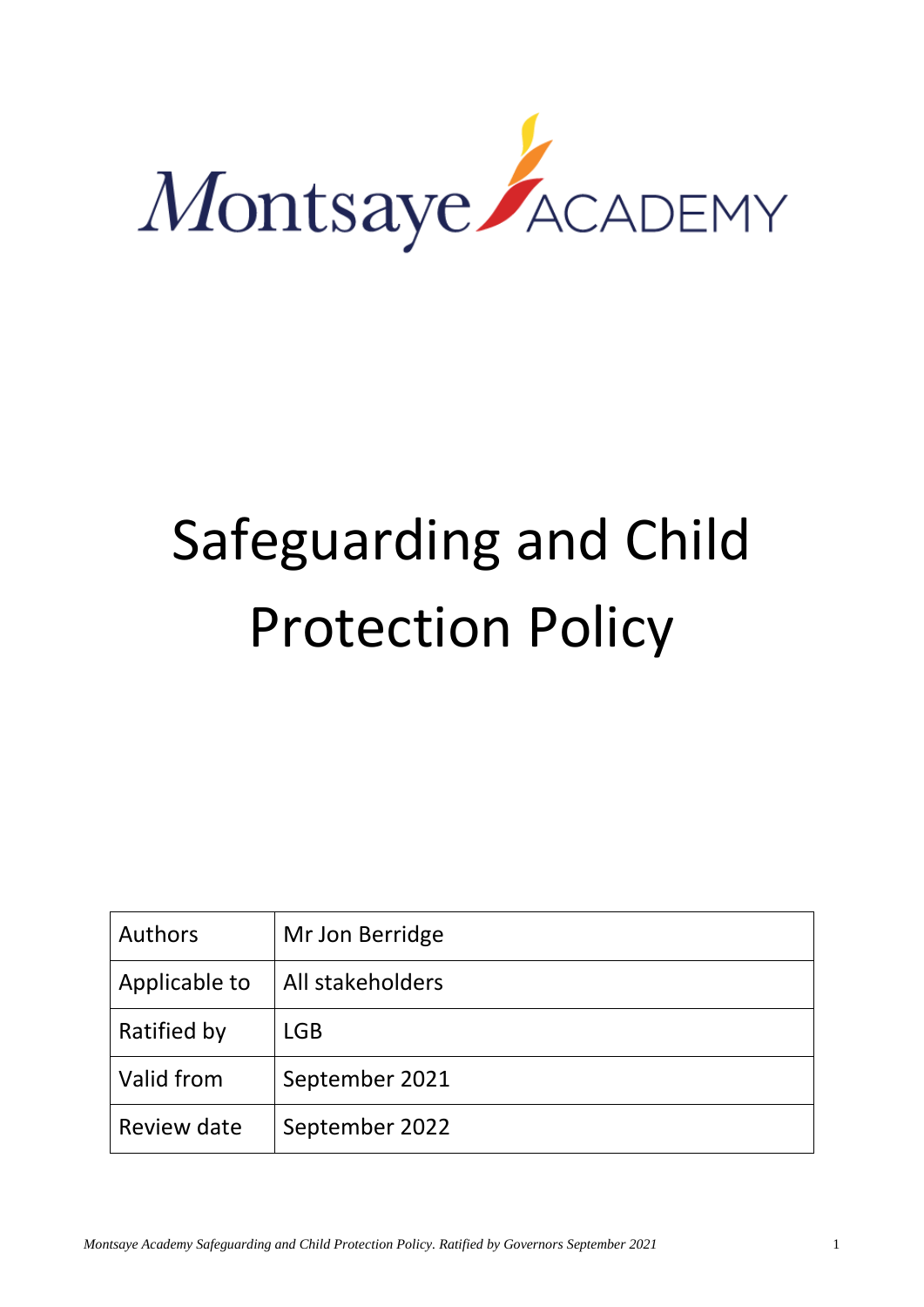At Montsaye Academy the named personnel with designated responsibility for safeguarding are:

| <b>Designated</b>        | <b>Deputy Designated</b>    | <b>Safeguarding Governor and Chair of</b>  |
|--------------------------|-----------------------------|--------------------------------------------|
| <b>Safeguarding Lead</b> | <b>Safeguarding Lead(s)</b> | <b>Governors</b>                           |
| Jon Berridge             | Ali Walters Morgan          | Angela Lloyd                               |
|                          | Laura Long                  | clerktogovernors@montsaye.northants.sch.uk |
|                          | Samantha King               |                                            |
|                          | Gopal Baria                 |                                            |
|                          | Marc Jordan                 |                                            |
|                          | <b>Kirsty Berry</b>         |                                            |

# **The named personnel with Designated Responsibility regarding allegations against staff are:**

| <b>Designated Senior</b><br><b>Manager</b> | <b>Deputy Designated Senior</b><br><b>Manager</b> | <b>Chair of Governors/Proprietor</b><br>(in the event of an allegation against the<br>head teacher) |
|--------------------------------------------|---------------------------------------------------|-----------------------------------------------------------------------------------------------------|
| Meena Gabbi                                | Gopal Baria                                       | Angela Lloyd<br>clerktogovernors@montsaye.northants.sch.uk                                          |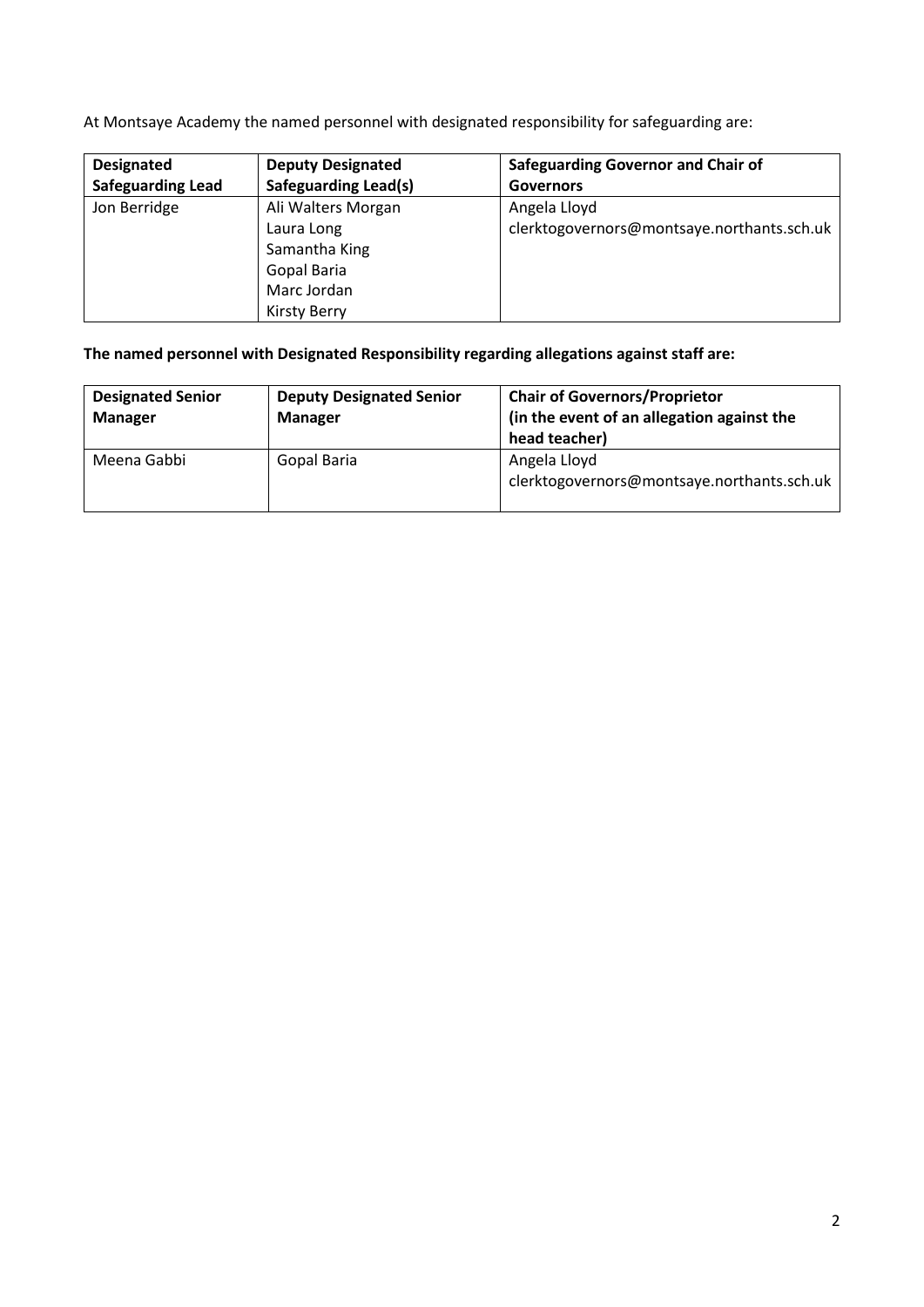# **Contents**

| 12. Pupils with a social worker and those that have previously needed a social worker 21 |  |
|------------------------------------------------------------------------------------------|--|
|                                                                                          |  |
|                                                                                          |  |
|                                                                                          |  |
|                                                                                          |  |
|                                                                                          |  |
|                                                                                          |  |
|                                                                                          |  |
|                                                                                          |  |
|                                                                                          |  |
|                                                                                          |  |
|                                                                                          |  |
| Appendix E: How the school responds to allegations that may meet the harms threshold 48  |  |
|                                                                                          |  |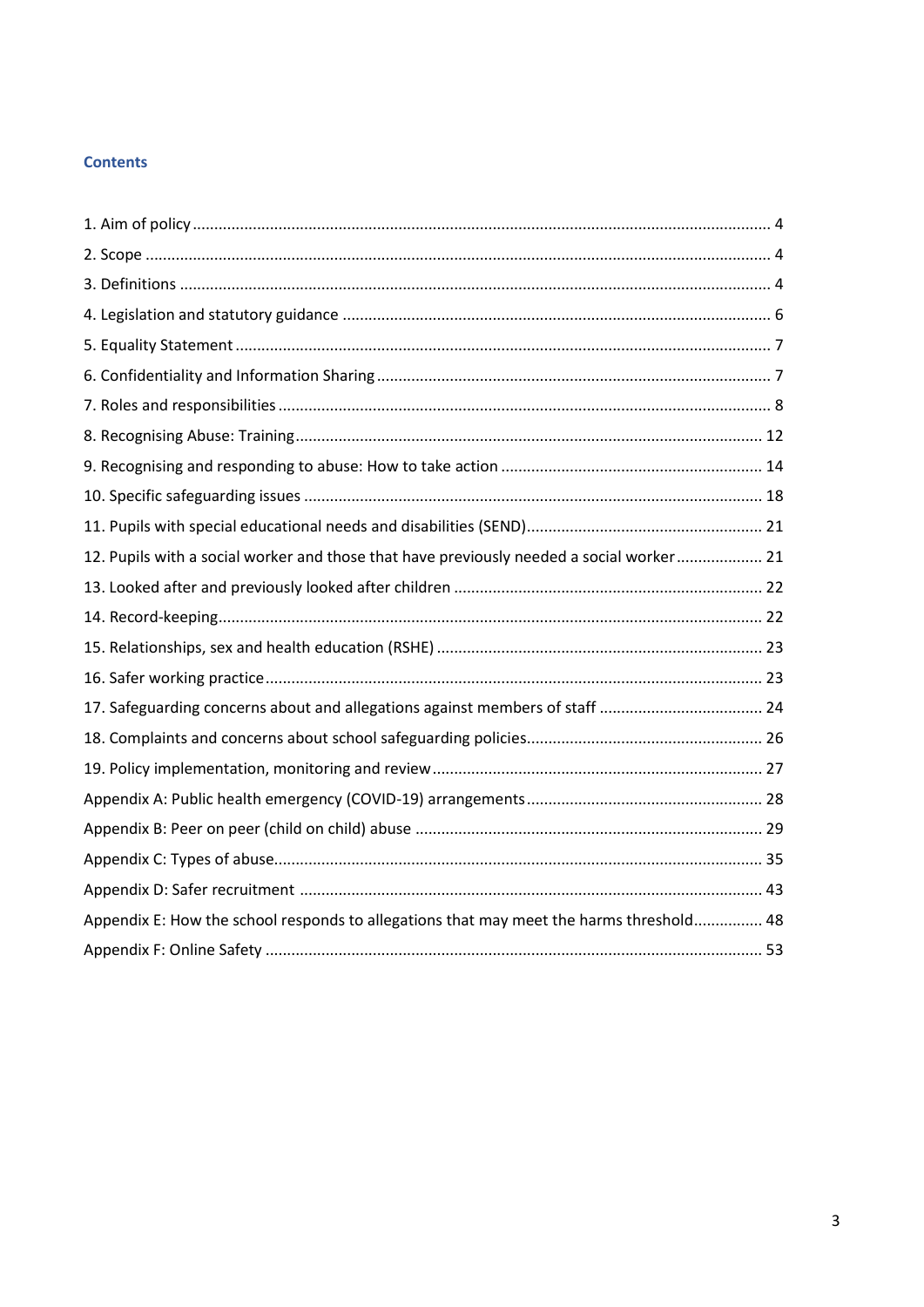# <span id="page-3-0"></span>1. Aim of policy

Montsaye Academy recognises our statutory responsibility to safeguard and promote the welfare of all pupils. We will endeavour to provide a safe and welcoming environment where children are respected and valued. We will be alert to the signs of abuse and neglect and follow our procedures to ensure that children receive effective support, protection and justice.

Safeguarding is everyone's responsibility. We recognise that our school is part of a wider safeguarding system and work closely with the Northamptonshire Safeguarding Children Partnership and other agencies to promote the welfare of children. We maintain an attitude of 'it could happen here' and will consider the wishes of, and at all times, what is in the best interests of each child.

We understand that children can be abused by adults or by other children. We are committed to creating a culture of safety, that minimises the opportunity for any form of abuse (including all forms of peer on peer abuse) through training, education and robust response procedures. $1$ 

The aim of this policy is to;

- promote safeguarding and child protection and to provide information about how we work to keep children safe;
- ensure that all staff are aware of and clearly understand their statutory safeguarding responsibilities;
- provide all members of staff with the information required to meet their safeguarding duty and protect children from harm;
- provide stakeholders with clear information relating to the school's safeguarding and child protection procedures; and to
- ensure that we are protecting children from maltreatment or harm.

#### <span id="page-3-1"></span>2. Scope

This policy applies to all teaching, non-teaching, support, supply, peripatetic, contract staff, governors, volunteers and trustees working in or on behalf of Montsaye Academy. All references in this document to 'staff' or 'members of staff' should be interpreted as relating to the aforementioned unless otherwise stated.

#### <span id="page-3-2"></span>3. Definitions

 $\overline{a}$ 

**Safeguarding and promoting the welfare of children** is defined in Keeping Children Safe in Education (KCSIE) 2021 as;

- protecting children from maltreatment;
- preventing impairment of children's mental and physical health or development;
- ensuring that children grow up in circumstances consistent with the provision of safe and effective care; and

<sup>&</sup>lt;sup>1</sup> For full details about how we work to prevent and respond to peer on peer abuse, please see Appendix B.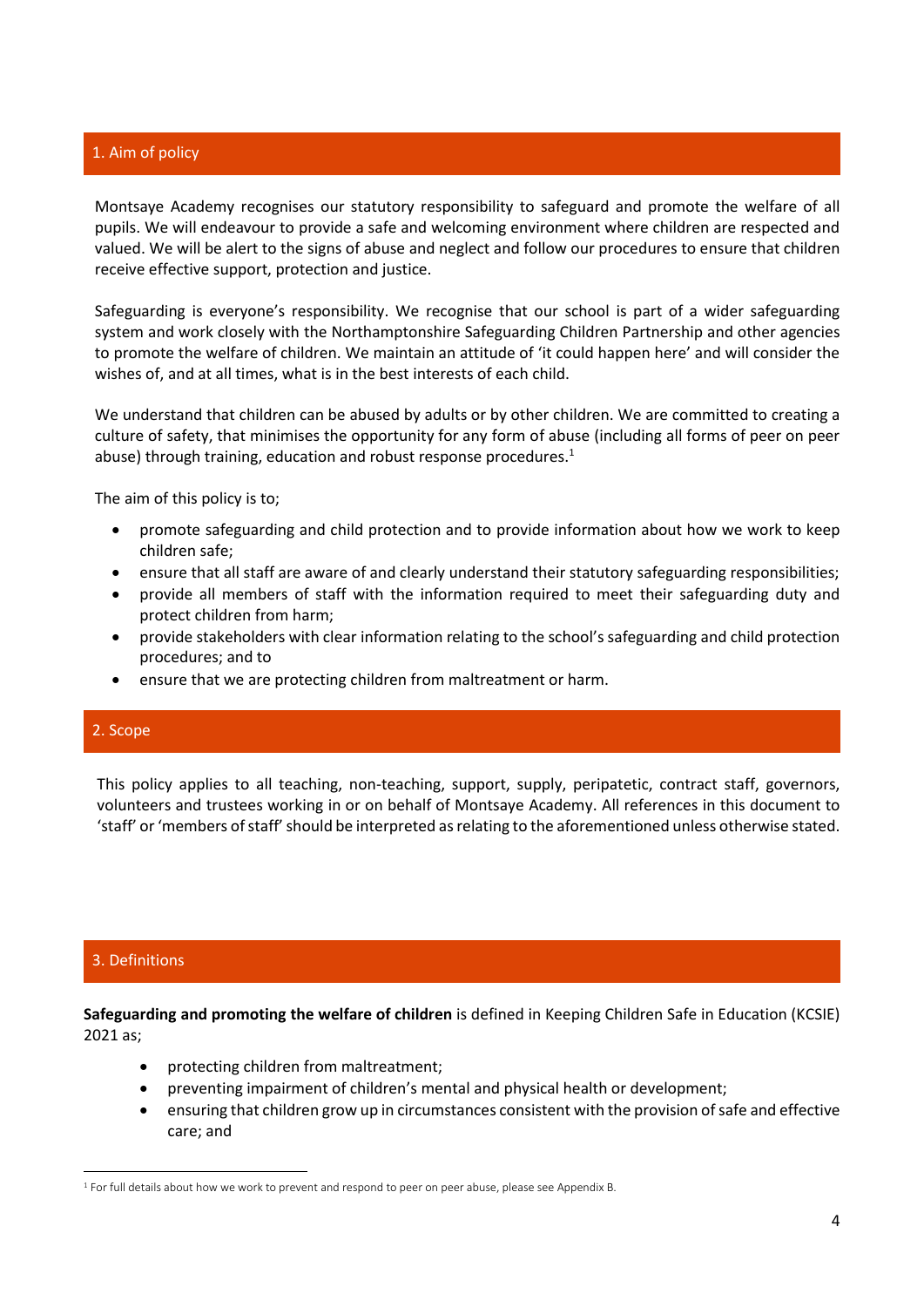• taking action to enable all children to have the best outcomes.

For the purposes of this policy, the term 'safeguarding' refers to everything that the school does to keep children safe and promote their welfare, including (but not limited to):

- Supporting pupils' health. safety and well-being, including their mental health.
- Meeting the needs of children with special educational needs and/or disabilities.
- The use of reasonable force.
- Meeting the needs of children with medical conditions.
- Providing first aid.
- Educational visits.
- Intimate care and emotional wellbeing.
- Online safety and associated issues.
- Appropriate arrangements to ensure school security, taking into account the local context.
- Keeping children safe from risks, harm and exploitation.
- Child protection.

**Child protection** is part of safeguarding and refers to activities undertaken to prevent children suffering, or being likely to suffer, significant harm.

**Abuse** is a form of maltreatment of a child, and may involve inflicting harm or failing to act to prevent harm. It can be perpetrated by an adult or adults known or unknown to a child, or a child or children known or unknown to the child. It can happen in person or online. Where abuse is perpetrated by another child, it is known as 'peer on peer' or 'child on child' abuse.

**Neglect** is a form of abuse and is the persistent failure to meet a child's basic physical and/or psychological needs, likely to result in the serious impairment of the child's health or development<sup>2</sup>.

**Peer on peer abuse** refers to the abuse of a child or children perpetrated by another child or children. Peer on peer abuse is most likely to include, but may not be limited to:

- bullying (including cyberbullying, prejudice-based and discriminatory bullying);
- abuse in intimate personal relationships between peers;
- physical abuse such as hitting, kicking, shaking, biting, hair pulling, or otherwise causing physical harm (this may include an online element which facilitates, threatens and/or encourages physical abuse);
- sexual violence, such as rape, assault by penetration and sexual assault (this may include an online element which facilitates, threatens and/or encourages sexual violence);
- sexual harassment, such as sexual comments, remarks, jokes and online sexual harassment, which may be standalone or part of a broader pattern of abuse;
- causing someone to engage in sexual activity without consent, such as forcing someone to strip, touch themselves sexually, or to engage in sexual activity with a third party;
- consensual and non-consensual sharing of nudes and semi nude images and or videos (also known as sexting or youth produced sexual imagery);
- upskirting, which typically involves taking a picture under a person's clothing without their permission, with the intention of viewing their genitals or buttocks to obtain sexual gratification, or cause the victim humiliation, distress or alarm; and
- initiation/hazing type violence and rituals (this could include activities involving harassment,

**<sup>.</sup>** <sup>2</sup> See Appendix C for more information about abuse and neglect.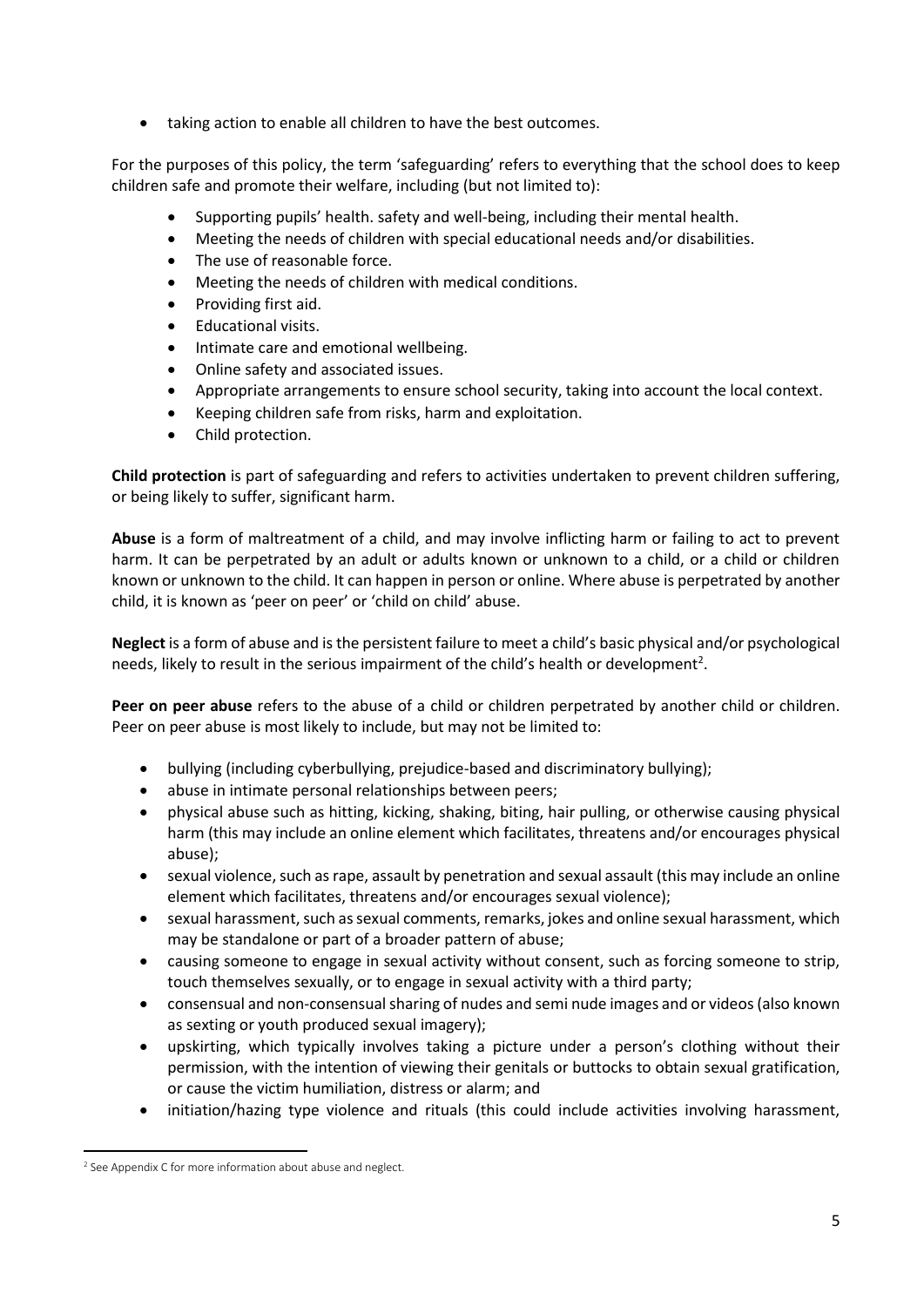abuse or humiliation used as a way of initiating a person into a group and may also include an online element).<sup>3</sup>

**Children** includes everyone under the age of 18.

# **Within this policy:**

- **'Parent'** refers to birth parents and other adults in a parenting role for example adoptive parents, step parents and foster carers.
- **'Staff'** or **'members of staff'** refers to all teaching, non-teaching, support, supply, peripatetic, contract staff, governors, volunteers and **trustees** working in or on behalf of Montsaye Academy.
- Keeping Children Safe in Education (2021) may be abbreviated to 'KCSIE'.

# <span id="page-5-0"></span>4. Legislation and statutory guidance

The school adheres to all relevant safeguarding legislation, statutory guidance and guidance from the Northamptonshire Safeguarding Children Partnership. This includes:

#### **Statutory Guidance**

- Keeping Children Safe in Education (2021)
- Working Together to Safeguard Children (2018)
- Multi-agency statutory guidance on female genital mutilation (July 2020)

#### **) Legislation**

- The Children Act 1989 and The Children Act 2004
- Section 5B(11) of the Female Genital Mutilation Act 2003, as inserted by section 74 of the Serious Crime Act 2015
- The Rehabilitation of Offenders Act 1974
- Safeguarding Vulnerable Groups Act 2006
- Counter-Terrorism and Security Act 2015 (and the Prevent Duty guidance)
- The Education Act 2002
- The School Staffing (England) Regulations 2009
- The Equality Act (2010)
- The Childcare (Disqualification) Regulations 2009 (and 2018 amendment)
- The Childcare Act 2006 (all schools with pupils aged under 8)

Guidance from the Northamptonshire Safeguarding Children Partnership (NSCP) can be found here: **<http://www.northamptonshirescb.org.uk/>**.

The school also has regard relevant to non-statutory guidance relating to safeguarding, including:

- What to do if you are worried a child is being abused (2015)
- Guidance for safer working practice for those working with children and young people in education settings (2019 and the addendum added April 2020)
- Sexual violence and sexual harassment between children in schools and colleges (2021)

#### **This policy links with other school policies and procedures, including:**

• **Behaviour Policy**

 $\overline{a}$ <sup>3</sup> Keeping Children Safe in Education (2021)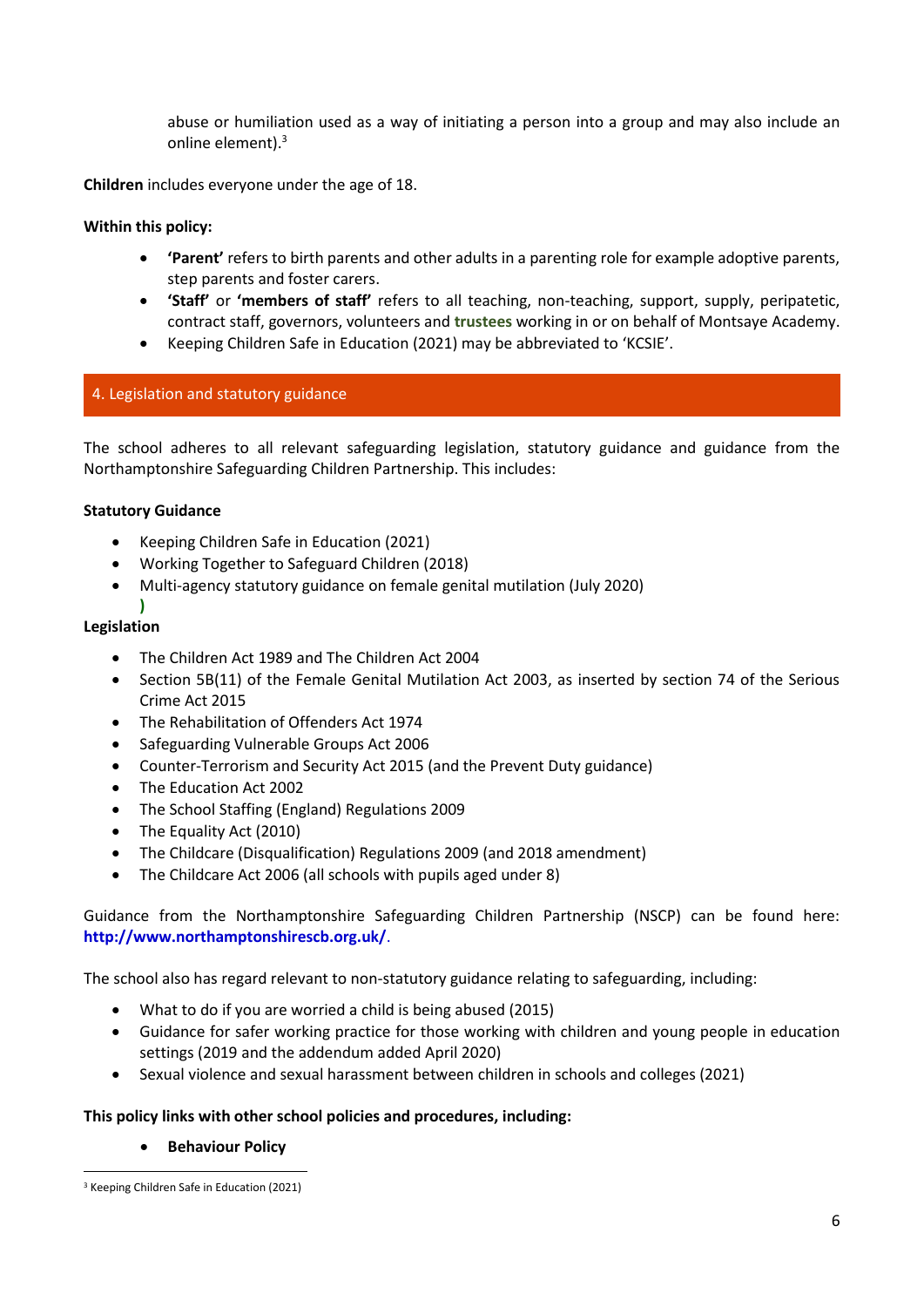- **Staff Code of Conduct**
- **Complaints policy**
- **Health and safety policy**
- **Attendance policy**
- **Acceptable Use Policy**
- **SEND policy**
- **Equality policy**
- **Sex and relationship education policy**
- **First aid policy**
- **Curriculum policy**
- **Whistle-blowing policy**
- **Anti-Bullying Policy**
- **Social Media Policy**
- **Email Policy**

Our public health emergency (COVID-19) procedures can be found at Appendix A.

# <span id="page-6-0"></span>5. Equality Statement

We are committed to anti-discriminatory practice and recognise children's diverse circumstances. Some children are at an increased risk of abuse, and additional barriers can exist for some children with respect to recognising or disclosing it. We ensure that all children have the same protection, regardless of any barriers they may face.

Please see Section 11 for further details about how we work to support children with special educational needs and disabilities (SEND).

# <span id="page-6-1"></span>6. Confidentiality and Information Sharing

Information sharing is vital in identifying and tackling all forms of abuse and neglect, and in promoting children's welfare, including their educational outcomes. Schools and colleges have clear powers to share, hold and use information for these purposes. The General Data Protection Regulation (GDPR) does not prevent, or limit, the sharing of information for the purposes of keeping children safe. Lawful and secure information sharing between schools, Children's Social Care, and other local agencies, is essential for keeping children safe and ensuring they get the support they need.

The school adheres to the Data Protection Act (2018) and the General Data Protection Regulation (2018). **Please see the Data Protection Policy and Privacy Notice for more information.** 

#### **6.1 Sharing information with parents**

**Montsaye Academy** will ensure the Safeguarding and Child Protection Policy is available publicly via the academy website.

Where appropriate, we will discuss any concerns about a child with the child's parents. The Designated Safeguarding Lead (DSL) will normally do this in the event of a concern, suspicion or disclosure. Other staff will only talk to parents about any such concerns following consultation with the DSL.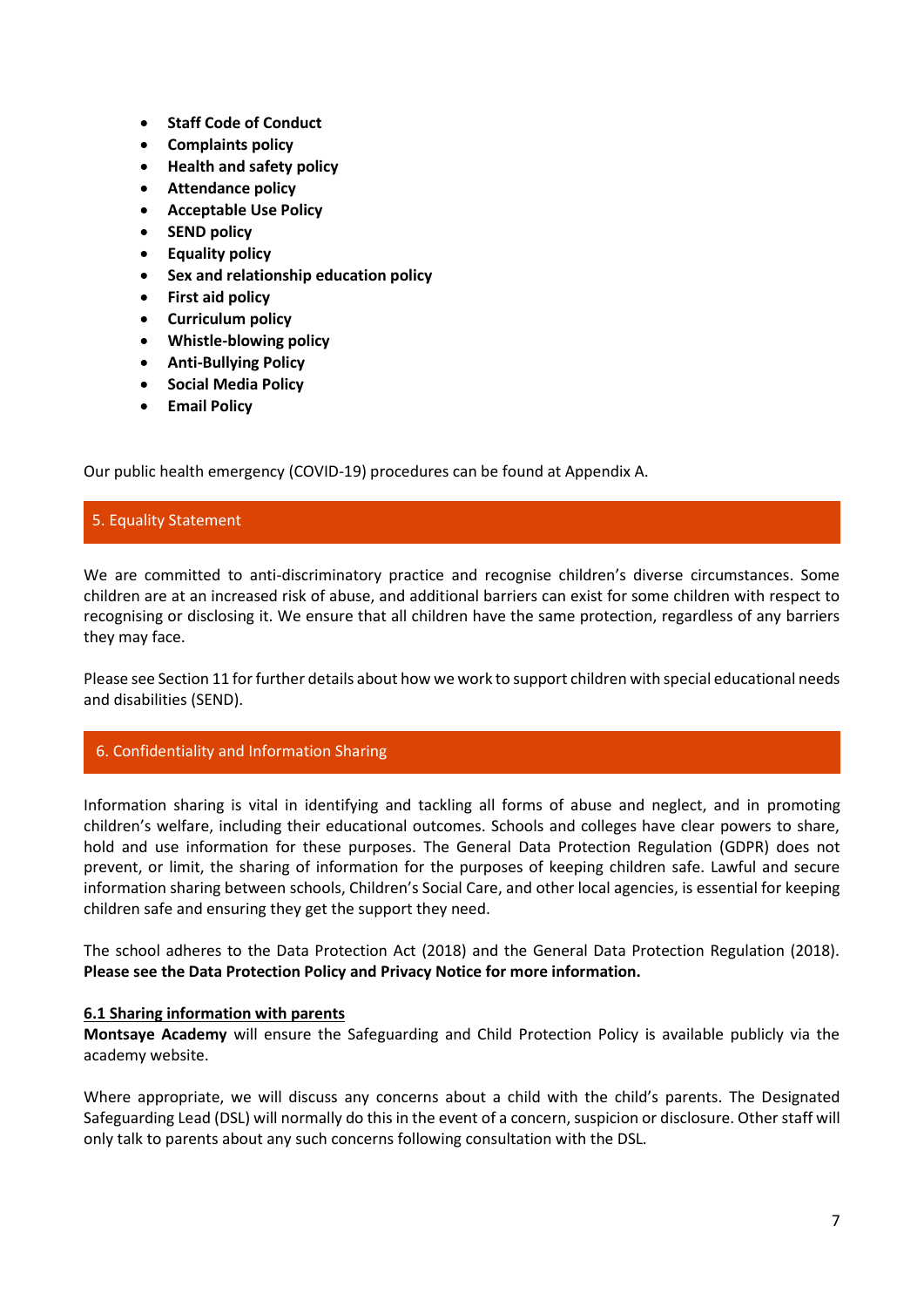If we believe that notifying the parents would increase the risk to the child, we will discuss this with the local authority children's social care team before doing so (see Section 6.2 for more details). In the case of allegations of abuse made against other children, we will normally notify the parents of all the children involved.

# **6.2 Consent**

The Data Protection Act 2018 introduced 'safeguarding' as a reason to be able to process sensitive, personal information, even without consent (DPA, Part 2, 18; Schedule 8, 4). All relevant information can be shared without consent if to gain consent would place a child at risk. Fears about sharing information **must not be allowed** to stand in the way of promoting the welfare and protecting the safety of children. All professionals responsible for children should not assume that someone else will pass on information that they think may be critical to keeping a child safe.

As with all data sharing, appropriate organisational and technical safeguards are in place and will be adhered to when processing safeguarding and child protection information.

When considering whether, or not, to share safeguarding information (especially with other agencies), Montsaye Academy will record who they are sharing that information with and for what reason. If we have taken a decision not to seek consent from the data subject and/or parent that should also be recorded within the safeguarding file.

All staff in school will be made aware of their duties in relation to Data Protection and safeguarding, particularly in respect of confidentiality. This includes the following:

- Staff should never promise a child that they will not tell anyone about an allegation, as this may not be in the child's best interests.
- Staff who receive information about children and their families in the course of their work should share that information only within appropriate professional contexts.
- Timely information sharing is essential to effective safeguarding.
- Information must only be shared on a 'need-to-know' basis, but consent is not required to share information if a child is suffering, or at risk of, serious harm. 4

# <span id="page-7-0"></span>7. Roles and responsibilities

1

# **7.1 Governing bodies and proprietors**

Governing bodies and proprietors have a strategic leadership responsibility for the school's safeguarding arrangements. The governing body will appoint a senior board level (or equivalent) Governor Safeguarding Lead to monitor the effectiveness of this policy in conjunction with the full governing board. This is always a different person from the DSL. The Governor Safeguarding Lead is **Angela Lloyd.**

Governors/proprietors will ensure that there are mechanisms in place to assist staff in understanding and discharging their statutory safeguarding roles and responsibilities. Governors will ensure that the school is working with local safeguarding partners and that the school contributes to multi-agency working, adhering

<sup>&</sup>lt;sup>4</sup> See Working Together to Safeguard Children (2018), pages 18-22 for more information.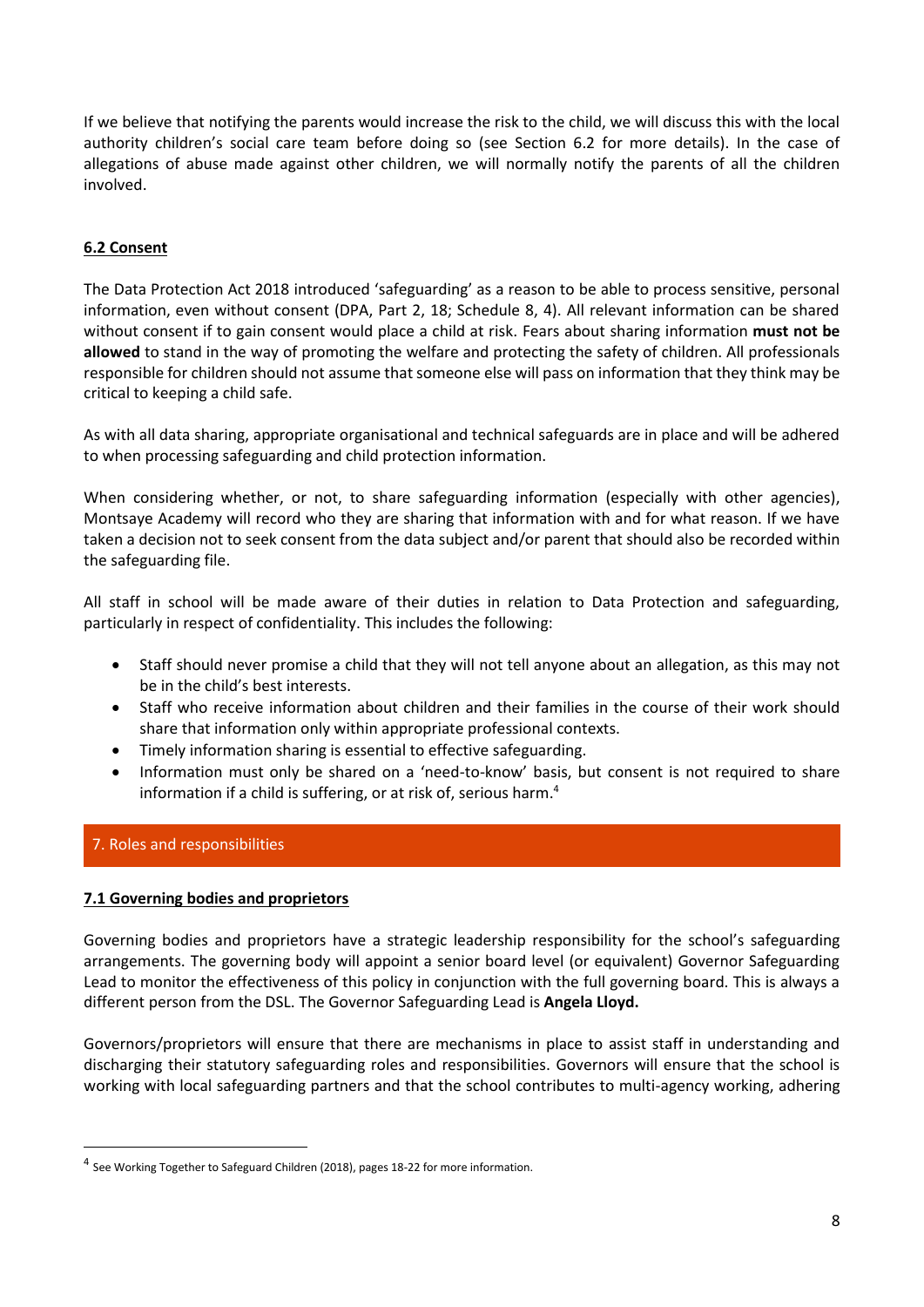to Working Together to Safeguard Children (2018). All governors will read KCSIE (2021) and a record will be kept of this.

Part 2 of KCSIE (2021) sets out the responsibilities of governing bodies and our school governors will adhere to this guidance at all times. As part of these responsibilities the governors will;

- ensure that they comply with their duties under statutory guidance and legislation;
- work to facilitate a whole school approach to safeguarding, by ensuring that safeguarding and child protection underpin all relevant aspects of policy and process;
- ensure that policies, procedure and training at Montsaye Academy are effective and comply with the law at all times and that they allow concerns to be responded to in a timely manner;
- ensure that safeguarding training for staff, including online safety training, is integrated, aligned and considered as part of the whole school or college safeguarding approach and wider staff training and curriculum planning;
- ensure that the school takes into account local criteria for action and protocol for assessment and supply information as requested by the three safeguarding partners;
- ensure that the school has an effective child protection policy, which is published on the academy website and/or available by other means and review this annually;
- ensure that the school has systems in place to allow children to raise concerns, which are wellpromoted, well-understood and easily accessible;
- ensure that the school takes safeguarding concerns seriously and takes the wishes and feelings of children into account;
- ensure that there are systems in place for young people to safely express their views and give feedback on safeguarding practice;
- ensure that the academy has a suitable behaviour policy for pupils and a staff behaviour policy or Code of Conduct;
- ensure that all staff undergo safeguarding and child protection training on induction;
- consider a whole-school approach to online safety, including the use of mobile technology in school;
- ensure that there are clear systems and processes in place for identifying when children may be experiencing mental health problems;
- ensure that children are taught about safeguarding, including online safety. See section 10.6 and Appendix F of this policy for further information;
- ensure that an appropriate safeguarding response for children who go missing from education is in place;
- appoint an appropriate member of staff from the senior leadership team to the role of Designated Safeguarding Lead;
- ensure that appropriate filters and monitoring systems are in place to keep children safe online;
- ensure that there are appropriate procedures in place to manage safeguarding concerns, or allegations against staff; and
- respond to allegations of abuse against the headteacher. The Chair of Governors will act as the 'case manager' in the event that an allegation of abuse is made against the head teacher, where appropriate (see Appendix E).

# **7.2 The headteacher**

The headteacher is responsible for the implementation of this policy. The headteacher will:

- ensure that this policy is reviewed annually and ratified by the governing body;
- ensure that this policy and associated procedures are adhered to by all staff and take action as necessary if not;
- ensure that staff (including temporary staff) and volunteers are informed of our systems that support safeguarding, including this policy, as part of their induction.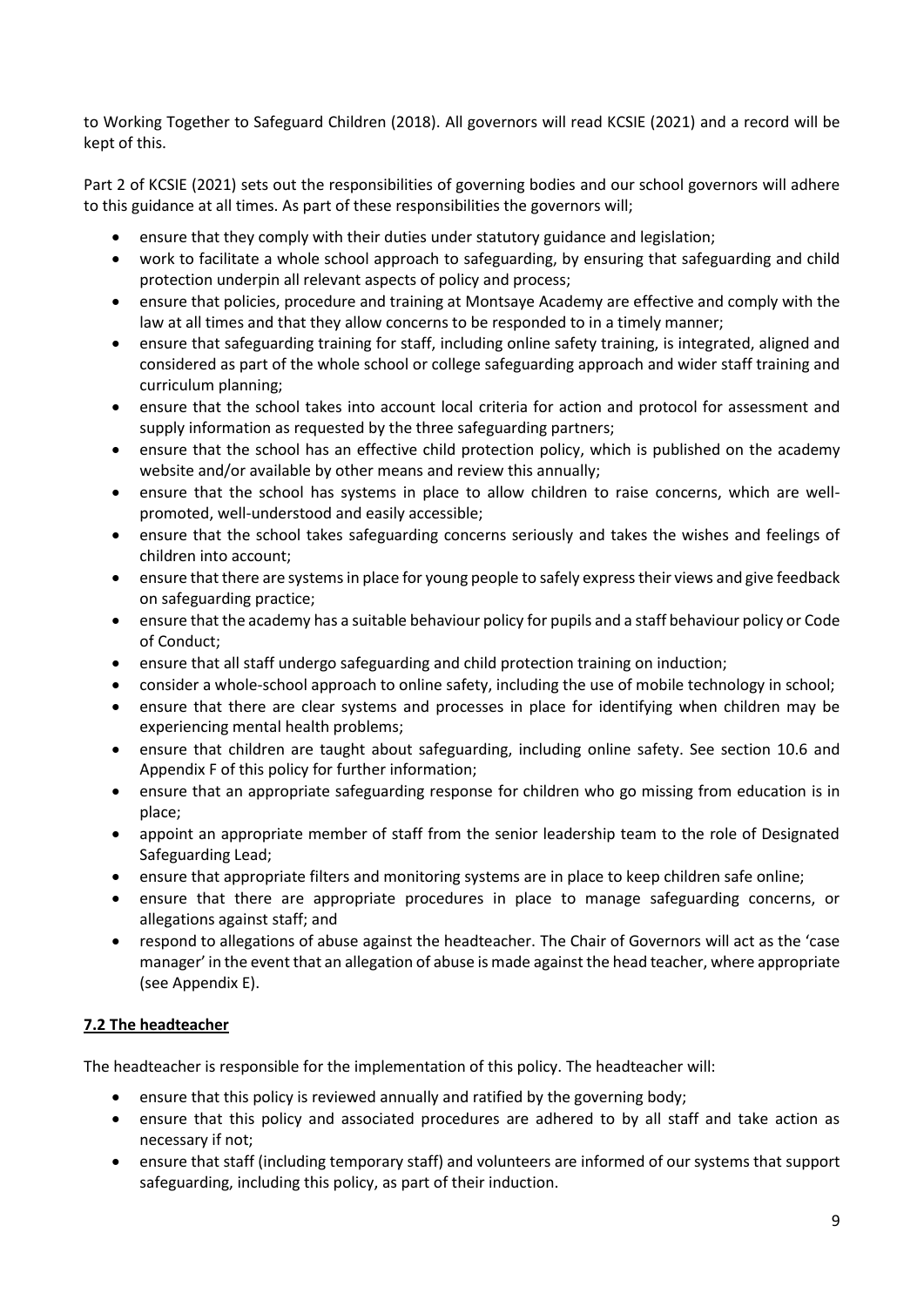- ensure that all staff are made aware of the named governor for safeguarding and the Designated Safeguarding Lead;
- ensure that the role of 'Designated Safeguarding Lead' is explicit in the role-holder's job description, that they have appropriate time, funding, training and resources and that there is always adequate cover if the DSL is absent;
- decide whether to have one or more deputy safeguarding leads and ensure they are trained to the same standard as the Designated Safeguarding Lead;
- organise appropriate cover for the role of Designated Safeguarding Lead for any out of hours/out of term activities;
- appoint a 'Designated Teacher for Looked After and Previously Looked After Children' to promote the educational achievement of children looked after and previously looked after;
- appoint a lead for online safety (usually the DSL see Annex C KCSIE);
- ensure that all recruitment follows the safer recruitment guidance (see Part 3 of KCSIE) and a single, central record is maintained with details of all members of staff who are in contact with children;
- respond to allegations of abuse against all other members of staff and act as the 'case manager' in the event of an allegation of abuse made against another member of staff or volunteer, where appropriate;
- refer cases where a person is dismissed or left due to risk/harm to a child to the Disclosure and Barring Service as required;
- ensure that the school works with social care, the police, health services and other services to; promote the welfare of children; provide a co-ordinated offer of early help when need is identified; contribute to inter-agency plans for children subject to children protection plans and to protect children from harm;
- safeguard children's wellbeing and maintain public trust in the teaching profession as part of their professional duties (Teaching Standards, 2012);
- ensure that children's social care (from the host local authority or placing authority) have access to the school to conduct, or to consider whether to conduct a section 47 or section 17 assessment, as per Keeping Children Safe in Education (September 2021);

# **7.3 The Designated Safeguarding Lead (DSL)**

The full responsibilities of the DSL are set out in Annex C, KCSIE (2021).

The DSL is a member of the Senior Leadership Team. Our DSL is Jon Berridge Assistant Vice Principal. The DSL takes lead responsibility for child protection and wider safeguarding.

When the DSL is absent, the deputies Ali Walters Morgan (Student Welfare Officer), Laura Long (Student Welfare Officer) and Samantha King (Student Welfare Officer) – will act as cover. If the DSL and deputies are not available, Gopal Baria (Senior Vice Principal) Marc Jordan (Assistant Vice Principal) and Kirsty Berry (Assistant Vice Principal)will act as cover (for example, during out-of-hours/out-of-term activities).

Any deputies will be trained to the same standard as the designated safeguarding lead.

Whilst the activities of the designated safeguarding lead can be delegated to appropriately trained deputies, the ultimate **lead responsibility** for child protection, as set out above, remains with the designated safeguarding lead; this **lead responsibility** should not be delegated.

The Designated Safeguarding Lead will;

• Act as a source of support and expertise on matters relating to safeguarding and child protection to ensure that other members of staff can carry out their safeguarding duty;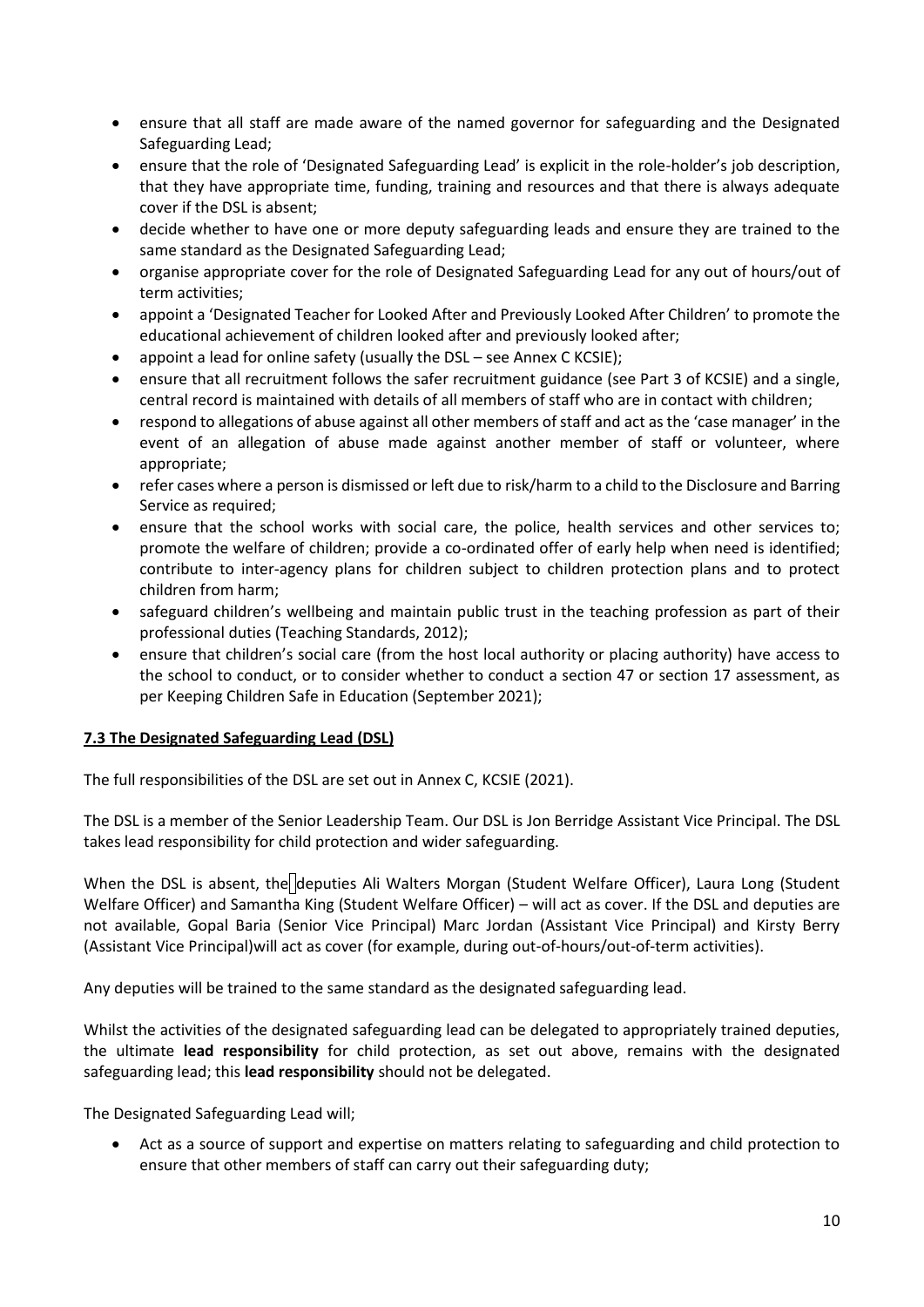- Advise on the response to safeguarding concerns;
- Liaise with the Local Authority and work with other agencies in line with 'Working Together to Safeguard Children (2018);
- Identify if children may benefit from early help;
- Refer suspected cases, as appropriate, to the relevant body (local authority children's social care, Channel programme, Disclosure and Barring Service, and/or police), and support staff who make such referrals directly
- Make referrals to the Channel programme where there is a radicalisation concern and/or support staff that make a referral to Channel;
- Support the school with regards to their responsibilities under the Prevent duty and provide advice and support on protecting children from radicalisation;
- Refer cases to the police where a crime may have been committed;
- Be available during school or college hours for staff to discuss any safeguarding concerns. In the event that they are not available, a deputy will be made available;
- Undertake training to equip them with the skills to carry out the role and update this every two years;
- Ensure all staff that work directly with children have read and understood Part 1 and Annex B of Keeping Children Safe in Education (September 2021);
- Ensure all staff that do not work directly with children have read either Part 1 or Annex A (as appropriate) of Keeping Children Safe in Education (2021);
- Update their knowledge and skills regularly and keep up with any developments relevant to their role;
- Provide staff in school with the knowledge, skills and support required to safeguard children;
- Take responsibility for the accurate and timely recording of safeguarding and child protection concerns and take overall responsibility for safeguarding and child protection files;
- Take responsibility for the transfer of safeguarding files when a child leaves Montsaye Academy;
- Attend or ensure an appropriate representative attends multi-agency safeguarding or child protection meetings;
- Work closely with other relevant education professionals (e.g. SENCO, Virtual School Head) to ensure children with additional vulnerabilities are safeguarded;
- Help to promote educational outcomes of children who have experienced or are experiencing safeguarding or child protection issues by sharing relevant information with teachers and the school leadership team;
- Promote a 'culture of safeguarding', in which every member of the school community acts in the best interests of the child;
- Regularly meet with the safeguarding link governor and/or Chair of Governors to review safeguarding at the school; and
- Liaise with the headteacher regarding safeguarding cases and issues.
- •

# **The DSL can be contacted via email to jberridge@montsaye.northants.sch.uk**

# **7.4 All staff**

Staff play a particularly important role because they are in a position to identify concerns in order to provide help for children. All staff;

- have a responsibility to provide a safe environment, where children can learn;
- will be trained so that they know what to do if a child tells them that he/she is being abused or neglected, including specific issues such as FGM, and how to maintain an appropriate level of confidentiality while liaising with relevant professionals;
- will be able to identify indicators of abuse and neglect;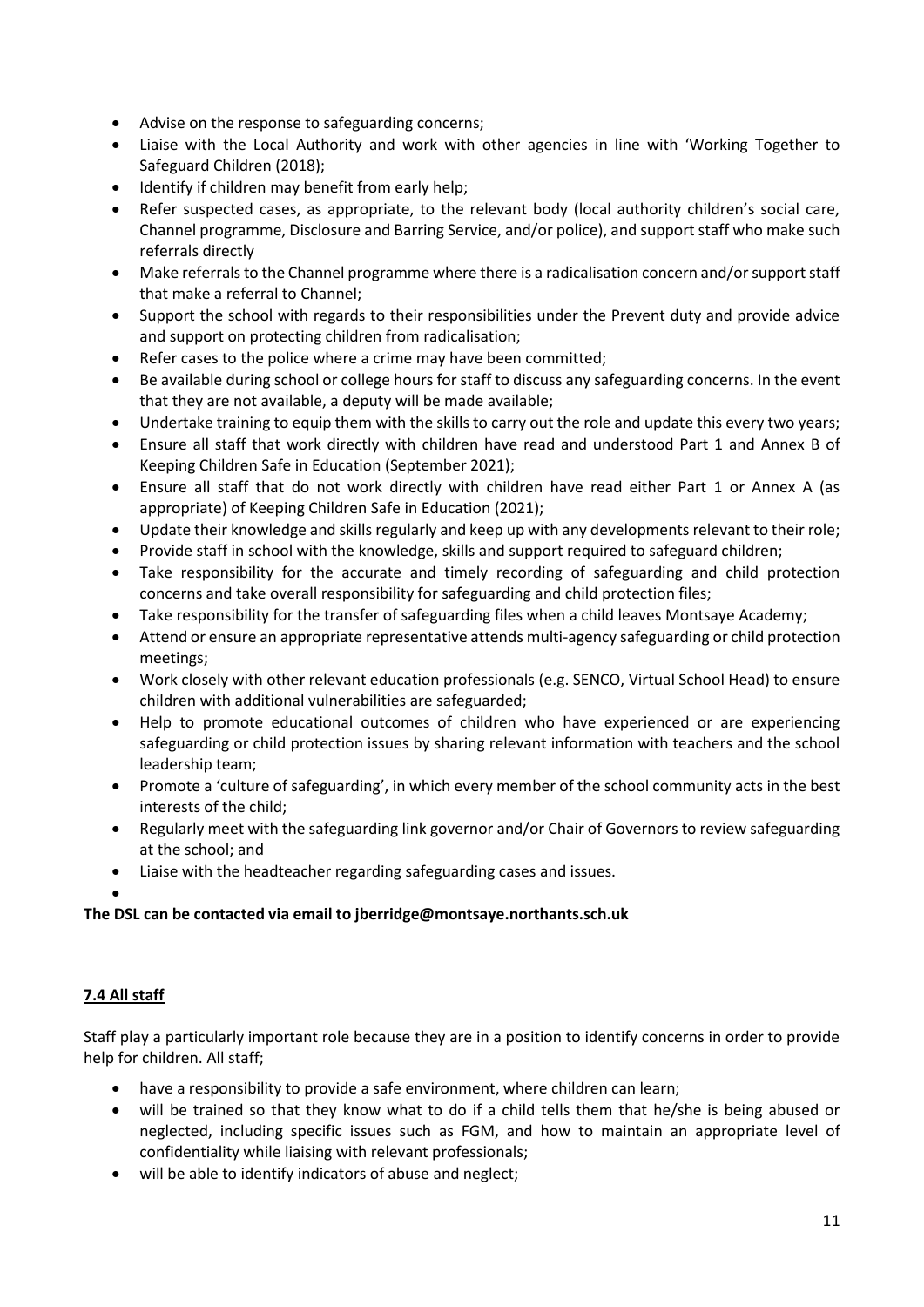- will be made aware of systems in the school that support safeguarding and child protection;
- will be made aware of safeguarding issues that put children at risk of harm and behaviours associated with these risks;
- should ensure that they know what to do if a child makes a disclosure of abuse and never promise confidentiality when a child makes a disclosure;
- will be made aware of and should be clear on the school's or college's policy and procedures with regards to peer on peer abuse and the important role they have to play in preventing it and responding where they believe a child may be at risk from it;
- will be made aware of the early help process and understand their role in it;
- should be prepared to identify children who may benefit from early help and will discuss early help requirements with the safeguarding lead in the first instance;
- may be required to support social workers and other agencies following a referral;
- will be made aware of the process for making referrals to Children's Social Care (though the MASH), understand statutory assessments and the role that they may be expected to play in such assessments;
- should be prepared to make referrals to the MASH if they have concerns about a child's welfare and understand the role that they may be expected to play in such assessments;
- will receive regularly updated safeguarding and child protection training to cover all of the above, as well as online safety;
- will receive safeguarding updates throughout the year as part of continuous professional development;
- will be encouraged to contribute to the development of safeguarding policy and practice;
- should always seek advice from the Designated Safeguarding Lead if they are unsure; and
- all teachers should safeguard children's wellbeing and maintain public trust in the teaching profession as part of their professional duties (Teaching Standards, 2012).

All staff will be made aware of our systems and documents that support safeguarding, including this policy, the staff code of conduct, the role and identity of the designated safeguarding lead (DSL) and any deputies, the behaviour policy and the safeguarding response to children who go missing from education.

All staff that work directly with children will be provided with a copy of, and must read, Part 1 and Annex B of Keeping Children Safe in Education (September 2021) annually and will receive annually updated training on their safeguarding roles and responsibilities. Staff that do not work directly with children will be provided with a copy of either Part 1 or Annex A of Keeping Children Safe in Education (2021) and must read this document. All student facing members of staff both teaching and non-teaching will be required to Part 1 and non-student facing eg cleaning staff will be required to read Annex A.

Although there are extensive mechanisms in place to support staff understanding in relation to safeguarding and child protection, there is an expectation that if staff are unclear on any aspects of school safeguarding policy or practice, they speak to the Designated Safeguarding Lead without delay, so that additional training can be put in place.

# <span id="page-11-0"></span>8. Recognising Abuse: Training

The school is committed to continuous professional development and all staff undergo rigorous and ongoing safeguarding training. We strive to ensure that staff fully understand their safeguarding responsibilities, that training promotes a culture of safeguarding and equips staff with the skills to identify any signs of abuse, neglect or harm.

# **8.1 All staff**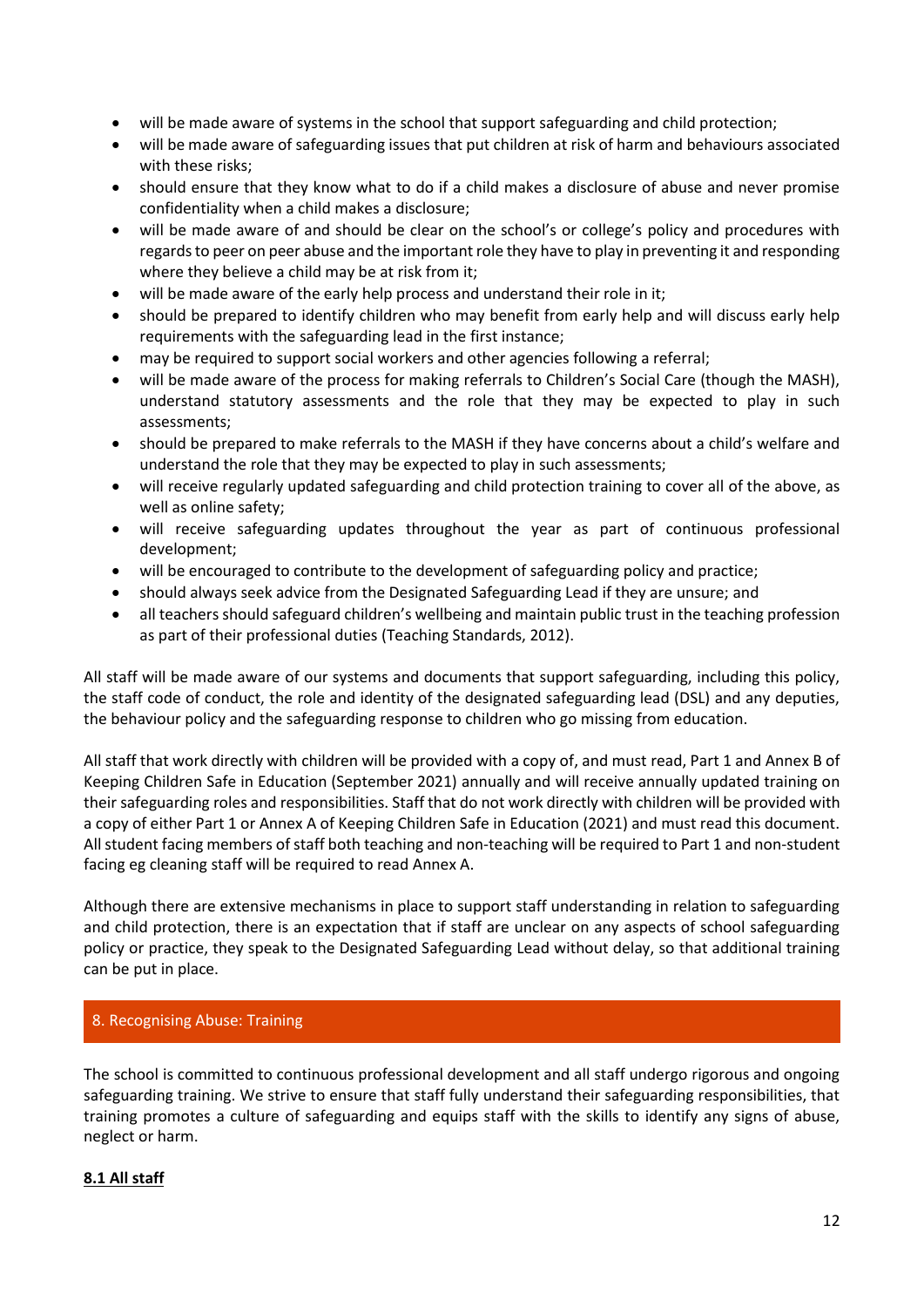- All staff members will undertake safeguarding and child protection training at induction (including online safety and whistle-blowing procedures) to ensure they understand the school's safeguarding systems, their responsibilities and can identify signs of possible abuse or neglect. This training will be regularly updated and will be in line with advice from the three safeguarding partners.
- All staff will have training on the government's anti-radicalisation strategy Prevent, to enable them to identify children at risk of being drawn into terrorism and to challenge extremist ideas.
- Staff will also receive regular safeguarding and child protection updates (for example, through emails, e-bulletins and staff meetings) as required, but at least annually.
- Contractors who are provided through a private finance initiative (PFI) or similar contract will also receive safeguarding training.
- Volunteers will receive appropriate training, as applicable.

Teachers will receive training to ensure that they can manage behaviour effectively to ensure a good and safe educational environment and they should have a clear understanding of the needs of all pupils.

# **8.2 The DSL and Deputy DSLs**

- The DSL and Deputy DSLs will undertake child protection and safeguarding training at least every 2 years.
- In addition, they will update their knowledge and skills at regular intervals and at least annually (for example, through e-bulletins, meeting other DSLs, or taking time to read and digest safeguarding developments).
- They will also undertake Prevent awareness training and online safety training.

# **8.3 Governors**

- All governors receive safeguarding training, to make sure they have the knowledge and information needed to perform their functions and understand their responsibilities.
- As the chair of governors or proprietor may be required to act as the 'case manager' in the event that an allegation of abuse is made against the headteacher, they should receive training in managing allegations for this purpose.

# **8.4 Recruitment – interview panels**

At least one person conducting any interview for a post at the school will have undertaken safer recruitment training. This will cover, as a minimum, the contents of the Department for Education's statutory guidance, KCSIE (2021), and will be in line with local safeguarding procedures.

# **8.5 Supervision**

• Where necessary staff will receive supervision via a telephone support service or face to face via the school counsellor.

# **8.6 Specific safeguarding issues**

Staff will also receive specific training on the following issues and action will be taken if the school suspects that a child is at risk of or is the victim of;

- physical abuse;
- sexual abuse;
- child sexual exploitation;
- emotional abuse;
- neglect;
- child criminal exploitation (including involvement in county lines);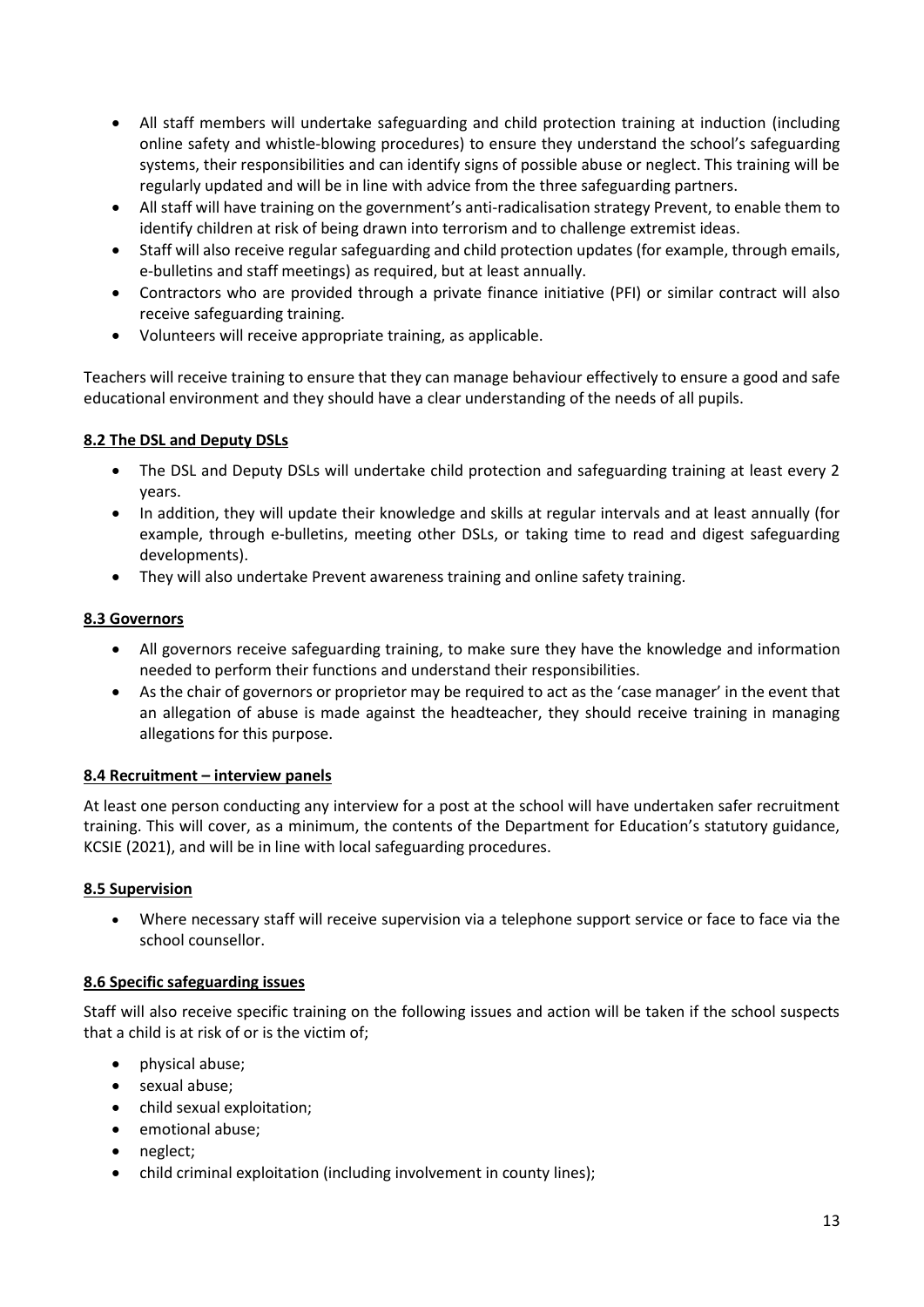- domestic abuse;
- fabricated or induced illness;
- faith-based abuse;
- female genital mutilation;
- forced marriage;
- gangs or youth violence;
- gender-based violence;
- hate;
- online safety;
- peer on peer abuse;
- radicalisation;
- relationship abuse;
- serious violence;
- sexual violence or sexual harassment (including peer on peer abuse);
- sexting or sharing of youth produced sexual imagery;
- so-called 'honour-based' abuse;
- trafficking and modern slavery.

All staff will be made aware that safeguarding incidents and/or behaviours can be associated with factors outside the school or college and/or can occur between children outside of these environments. All staff will be expected to consider whether children are at risk of abuse or exploitation in situations outside their families (extra-familial harm).

Staff will also be made aware of the additional safeguarding vulnerabilities of;

- children in the court system;
- children missing from education;
- children with family members in prison;
- children who are homeless:
- child who have or have had a social worker;
- children who are young carers;
- children looked after or previously looked after; and
- children with mental health problems.

# <span id="page-13-0"></span>9. Recognising and responding to abuse: How to take action

If a member of staff, parent or member of the public is concerned about a pupil's welfare, they should report it to the DSL as soon as possible. On occasions when the DSL is not available, it should be reported to the deputy safeguarding lead/s without delay. If in exceptional circumstances, the DSL (or deputy) is not available, this should not delay appropriate action being taken. Staff should consider speaking to a member of the senior leadership team/Pathfinder Schools and/or take advice from local children's social care.

Although any member of staff can make a referral to children's social care, where possible there should be a conversation with the DSL. All staff must follow the procedures set out below in the event of a safeguarding issue.

All staff will be alert to indicators of abuse (including peer on peer abuse) and will report any of the following to the Designated Safeguarding Lead immediately;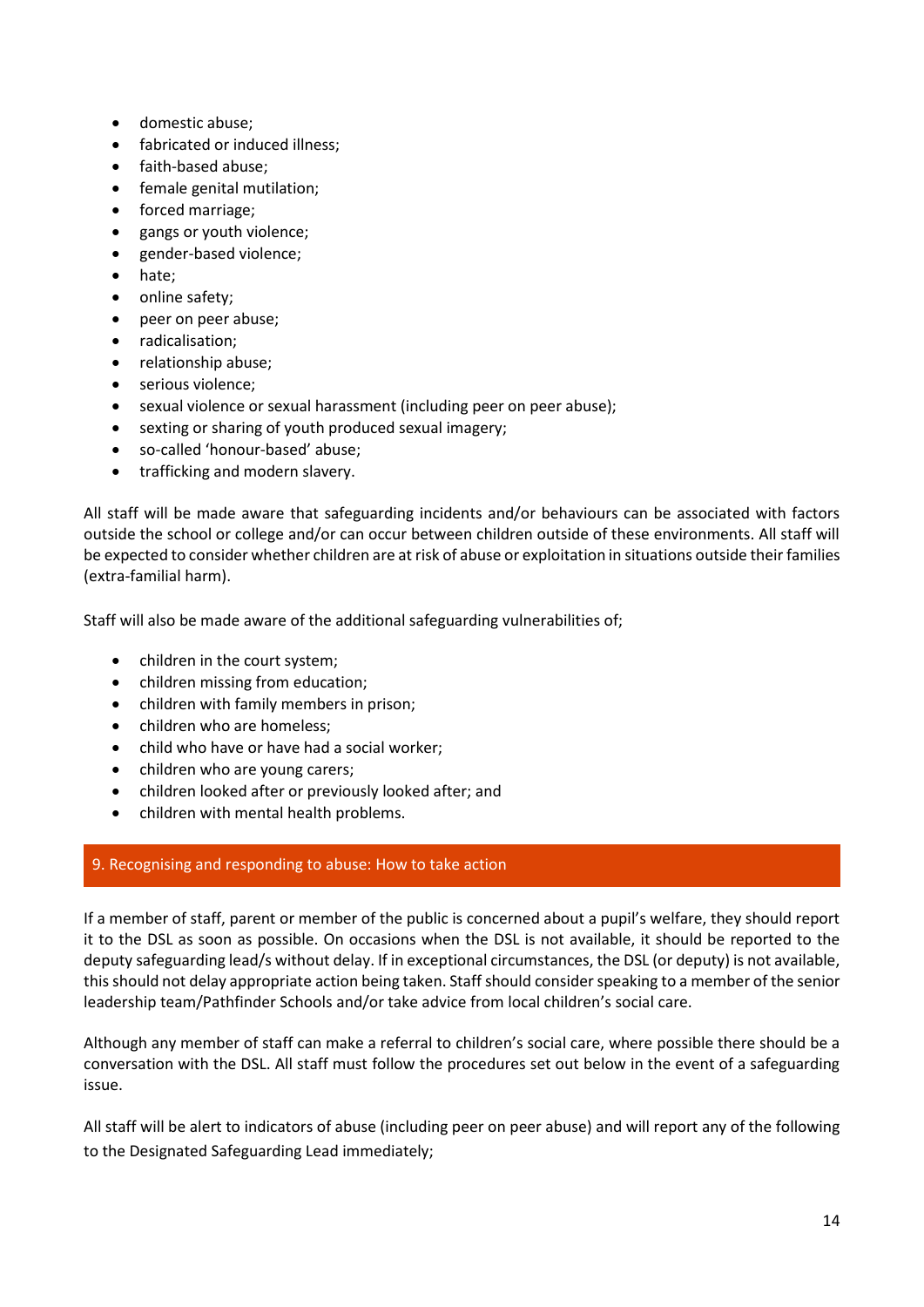- any concern or suspicion that a child has sustained an injury outside what is reasonably attributable to normal play;
- any concerning behaviours exhibited by children that may indicated that they have been harmed or are at risk of harm, including unusual changes in mood or behaviour, concerning use of language and/or concerning drawings or stories;
- any significant changes in attendance or punctuality;
- any significant changes in a child's presentation;
- any indicators that a child may be experiencing peer on peer abuse;
- any concerns relating to people who may pose a risk of harm to a child; and/or
- any disclosures of abuse that children have made.

More information about our approach to peer on peer abuse (including sexual violence and sexual harassment) can be found at Appendix B.

The following procedures are in line with statutory guidance (see Section 4) and the Northamptonshire Safeguarding Children Partnership's Threshold Guidance (2018)<sup>5</sup>. Referral procedures can be found in section 9.5.

# **9.1 If a child discloses that they are suffering or at risk of suffering abuse**

If a child discloses that he or she has been abused in some way, the member of staff/volunteer will:

- listen to what is being said without displaying shock or disbelief;
- accept what is being said;
- allow the child to talk freely:
- reassure the child, but do not make promises which it might not be possible to keep;
- never promise a child that they will not tell anyone as this may ultimately not be in the best interests of the child;
- reassure him or her that what has happened is not his or her fault;
- stress that it was the right thing to tell;
- listen, only asking questions when necessary to clarify;
- not criticise the alleged perpetrator;
- explain what has to be done next and who has to be told;
- make a written record (see Record Keeping); and
- pass the information to the Designated Safeguarding Lead without delay by recording incident on CPOMS. Alternatively, if appropriate, make a referral to children's social care and/or the police directly (see 9.2), and tell the DSL as soon as possible that you have done so.

All staff will reassure victims that they are being taken seriously and that they will be supported and kept safe. A victim should never be given the impression that they are creating a problem by reporting abuse, sexual violence or sexual harassment, nor should a victim ever be made to feel ashamed for making a report.

# **9.2 If a child is suffering or likely to suffer harm, or in immediate danger**

If you think that a child is suffering or at risk of suffering significant harm, you must report this to the designated safeguarding lead immediately. On occasions when the designated safeguarding lead is not available, it should be reported to the deputy safeguarding lead without delay or a senior member of staff.

 $\overline{a}$ <sup>5</sup> **<https://www.nctrust.co.uk/help-and-protection-for-children/Documents/NSCB%20Thresholds%20Guidance.pdf>**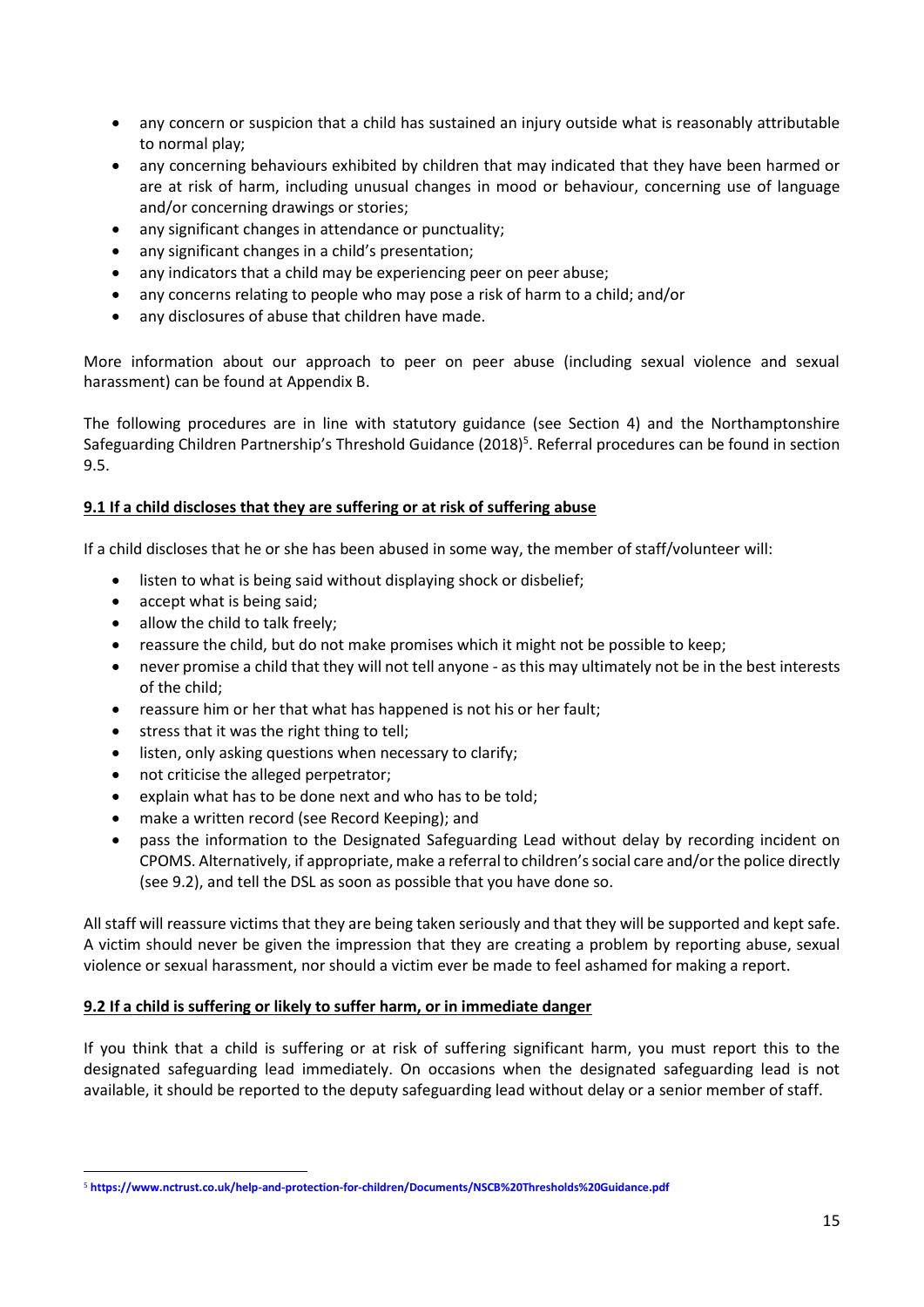Where possible, there should be a conversation with the Designated Safeguarding Lead but a referral must be made if a child may be suffering or at risk of suffering harm. **Anyone can make a referral to children's social care.** If anyone other than the DSL makes a referral to children's social care or to the police, they should inform the DSL as soon as possible.

# **9.3 If you have concerns about a child (as opposed to believing a child is suffering or likely to suffer from harm, or is in immediate danger)**

Figure 1 on page 20 illustrates the procedure to follow if you have any concerns about a child's welfare. Where possible, speak to the DSL first to agree a course of action (see 9.2).

The DSL will decide on the most appropriate course of action and whether the concerns should be referred to children's social care, using the [Northamptonshire Thresholds Guidance.](https://www.nctrust.co.uk/help-and-protection-for-children/Documents/NSCB%20Thresholds%20Guidance%202018%20Updated%20Sept%202020.pdf) If it is decided to make a referral to children's social care the parent will be informed, unless to do so would place the child at further risk or undermine the collection of evidence. See Section 6.1 for more details.

All concerns, discussions and decisions will be recorded in writing.

The DSL will provide guidance on the appropriate action. Options will include:

- managing any support for the child internally via the school's own pastoral support processes;
- seeking advice from the local early help co-ordinator/s;
- an Early Help Assessment; or
- a referral for statutory services where the child is or might be in need or suffering or likely to suffer significant harm.

# **9.4 Early help**

All staff should be prepared to identify children who may benefit from early help. Early help means providing support as soon as a problem emerges at any point in a child's life, from the foundation years through to the teenage years.<sup>6</sup> If early help is appropriate, the DSL will generally lead on liaising with other agencies and setting up an inter-agency assessment as appropriate. Staff may be required to support other agencies and professionals in an early help assessment, in some cases acting as the lead practitioner. Any such cases should be kept under constant review and consideration given to a referral to children's social care for assessment for statutory services if the child's situation does not appear to be improving or is getting worse. Timelines of interventions will be monitored and reviewed.

All staff will be made aware of the early help process, and understand their role in identifying emerging problems, sharing information with other professionals to support early identification and assessment of a child's needs. It is important for children to receive the right help at the right time to address risks and prevent issues escalating. This also includes staff monitoring the situation and feeding back to the Designated Safeguarding Lead any ongoing/escalating concerns so that consideration can be given to a referral to children's social care if the child's situation does not appear to be improving.

We recognise that any child can be the victim of abuse and may benefit from early help. However, we will be particularly vigilant to potential need for early help if a child;

- is disabled or has certain health conditions and has specific additional needs;
- has special educational needs (whether or not they have a statutory Education, Health and Care Plan);
- has a mental health need;

 $\overline{a}$ 

<sup>&</sup>lt;sup>6</sup> For more information about Early Help, please see: [https://www.nctrust.co.uk/help-and-protection-for-children/protecting-children-information](https://www.nctrust.co.uk/help-and-protection-for-children/protecting-children-information-for-professionals/Pages/early-help.aspx)**[for-professionals/Pages/early-help.aspx](https://www.nctrust.co.uk/help-and-protection-for-children/protecting-children-information-for-professionals/Pages/early-help.aspx)**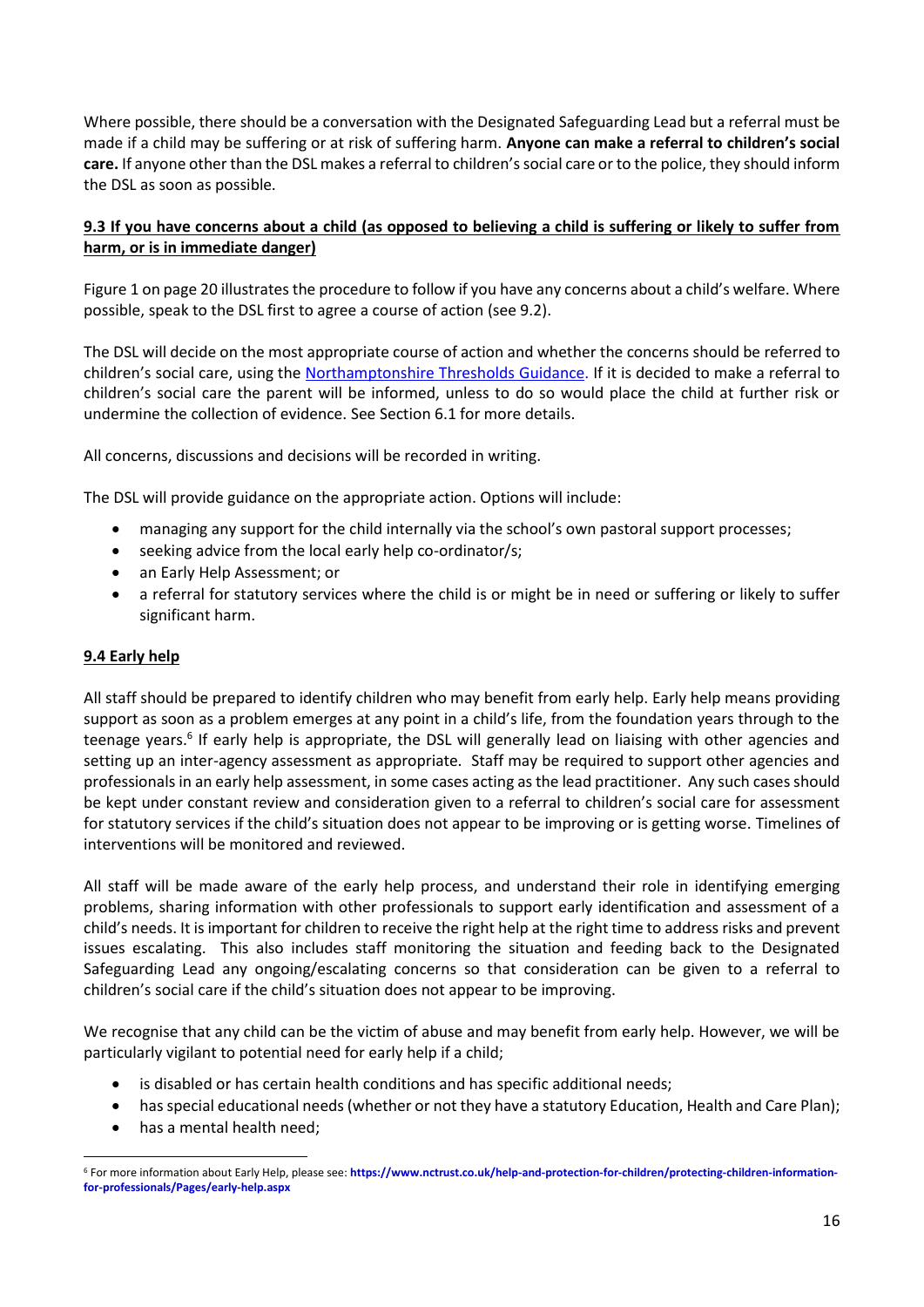- is a young carer;
- is showing signs of being drawn in to anti-social or criminal behaviour, including gang involvement and association with organised crime groups or county lines;
- is frequently missing/goes missing from care or from home;
- is at risk of modern slavery, trafficking, sexual or criminal exploitation;
- is at risk of being radicalised or exploited:
- has a family member in prison, or is affected by parental offending;
- is in a family circumstance presenting challenges for the child, such as drug and alcohol misuse, adult mental health issues and domestic abuse;
- is misusing drugs or alcohol themselves:
- has returned home to their family from care;
- is at risk of so-called 'honour'-based abuse such as Female Genital Mutilation or Forced Marriage;
- is a privately fostered child; and
- is persistently absent from education, including persistent absences for part of the school day.

# **9.5 Referrals**

If it is appropriate to refer the case to local authority children's social care or the police, the DSL will make the referral or support you to do so. If you make a referral directly (see Section 9), you must tell the DSL as soon as possible and logging on CPOMS. Children's social care assessments should consider where children are being harmed in contexts outside the home, so the school will provide as much information as possible as part of the referral process. This will allow any assessment to consider all the available evidence and enable a contextual approach to address such harm.

The local authority will make a decision within 1 working day of a referral about what course of action to take and will let the person who made the referral know the outcome. The DSL or person who made the referral must follow up with the local authority if this information is not made available, and ensure outcomes are properly recorded.

If the child's situation does not seem to be improving after the referral, the DSL or person who made the referral must follow local escalation procedures to ensure their concerns have been addressed and that the child's situation improves.<sup>7</sup>

The DSL should refer all cases of suspected abuse or neglect to the Multi Agency Safeguarding Hub (MASH), police (cases where a crime may have been committed) and to the Channel programme where there is a radicalisation concern. Safeguarding Referrals must be made in one of the following ways:

- By telephone contact to the Multi-Agency Safeguarding Hub (MASH): **0300 126 7000** (Option 1).
- By using the online referral form found at: **[MASH ONLINE REFERRAL](https://northamptonshire-self.achieveservice.com/en/service/Make_a_children_s_referral_to_Northamptonshire_s_MASH#_ga=2.187353770.300324614.1594493492-1170358420.1548097488)<sup>8</sup>**
- In an emergency outside office hours, contact children's social care out of hours team on 01604 626938 or the Police<sup>9</sup>
- If a child is in immediate danger at any time, left alone or missing, you should contact the police directly and/or an ambulance using 999.

**.** 

<sup>7</sup> The NSCP Case and Conflict Resolution Protocol can be found here: **[http://www.northamptonshirescb.org.uk/schools/case-conflict-resolution](http://www.northamptonshirescb.org.uk/schools/case-conflict-resolution-protocol/)[protocol/](http://www.northamptonshirescb.org.uk/schools/case-conflict-resolution-protocol/)**

<sup>8</sup> **<https://www.nctrust.co.uk/Pages/home.aspx>**

<sup>9</sup> The Designated Safeguarding Lead may make use of the NPCC guidance **['When to call the police'](https://www.npcc.police.uk/documents/Children%20and%20Young%20people/When%20to%20call%20the%20police%20guidance%20for%20schools%20and%20colleges.pdf)**.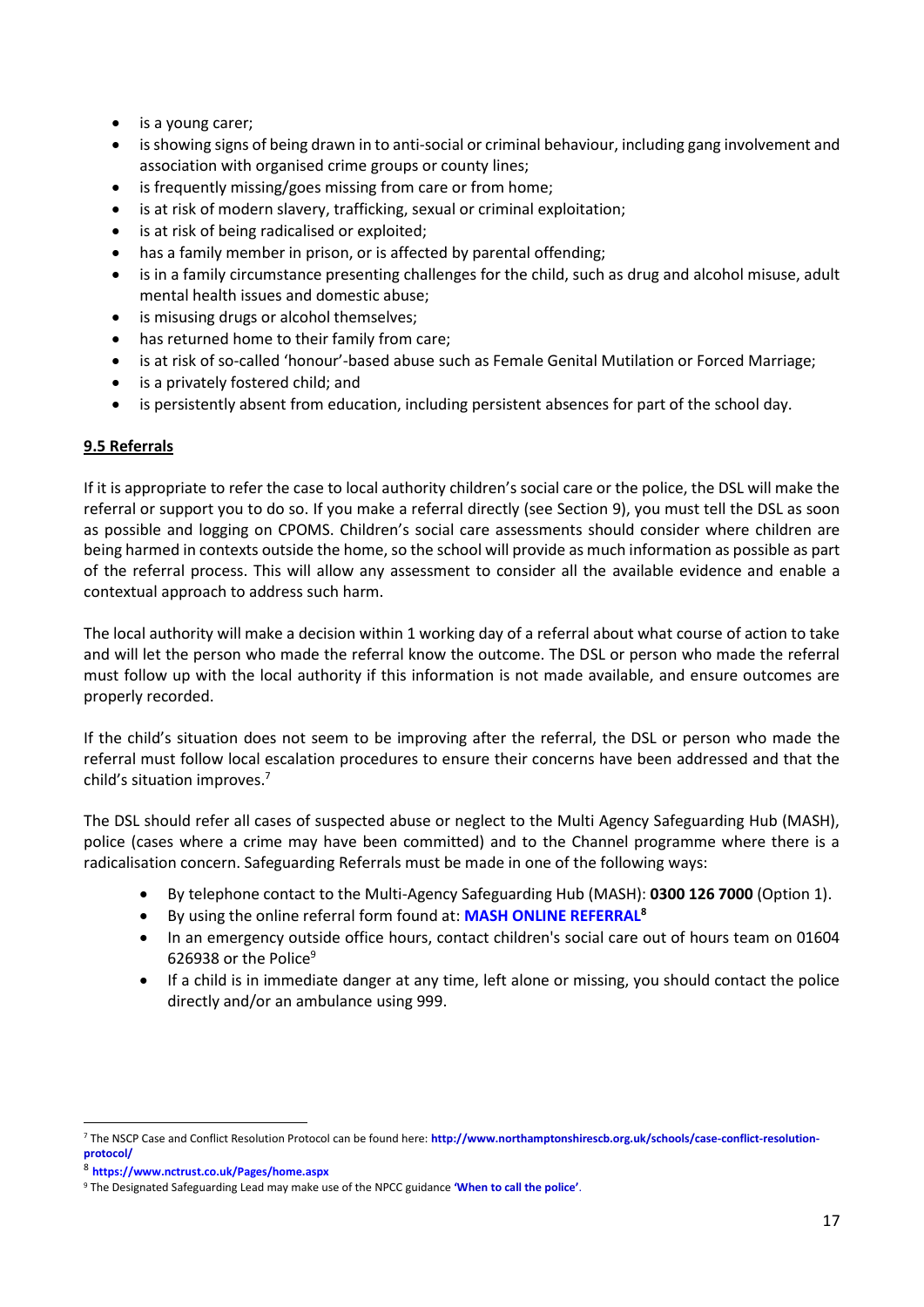#### **9.6 Figure 1: Reporting and responding to concerns flowchart**



# <span id="page-17-0"></span>10. Specific safeguarding issues

For more information relating to specific safeguarding issues, please see Appendix C. For more information about peer on peer (child on child abuse), please see Appendix B.

#### **10.1 Female Genital Mutilation (FGM)**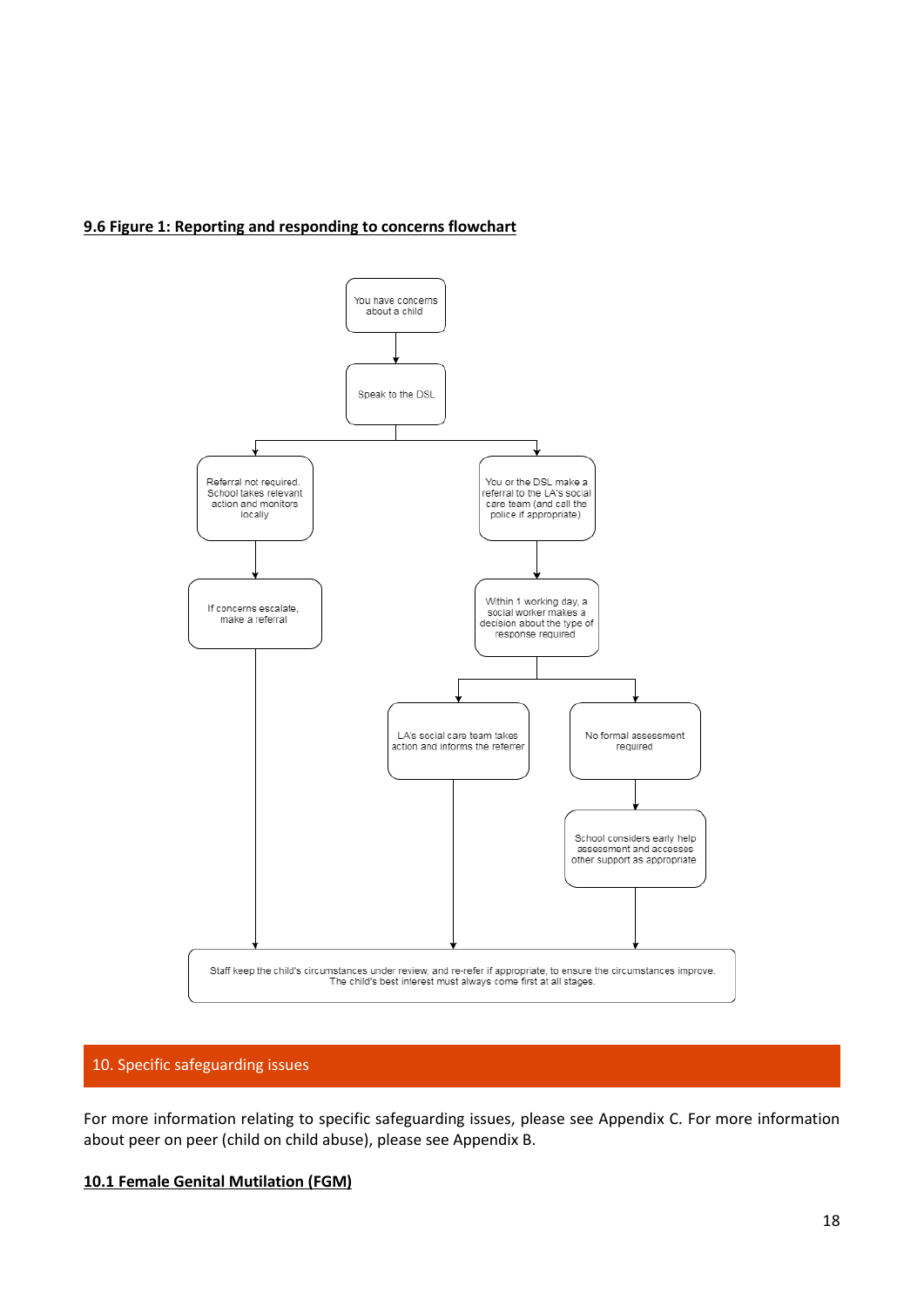Any teacher who discovers (either through disclosure by the victim or visual evidence) that an act of FGM appears to have been carried out on a pupil under 18 must immediately report this to the police, personally. This is a statutory duty, and teachers will face disciplinary sanctions for failing to meet it. Unless they have good reason not to, they should also discuss the case with the DSL and involve children's social care as appropriate. Any other member of staff who discovers that an act of FGM appears to have been carried out on a pupil under 18 must speak to the DSL and follow our local safeguarding procedures.

The duty for teachers mentioned above does not apply in cases where a pupil is *at risk* of FGM or FGM is suspected but is not known to have been carried out. Staff should not examine pupils.

Any member of staff who suspects a pupil is *at risk* of FGM or suspects that FGM has been carried out or discovers that a pupil age 18 or over appears to have been a victim of FGM must speak to the DSL and follow our local safeguarding procedures.

#### **10.2 Radicalisation and extremism**

All schools are subject to a duty under section 26 of the Counter-Terrorism and Security Act 2015 in the exercise of their functions to have "due regard" to the need to prevent people from being drawn into terrorism. In the event that concerns are raised relating to radicalisation and extremism, the DSL should be informed immediately.

# **10.3 Children potentially at greater risk of harm**

The school/college recognises that some children need a social worker due to abuse, neglect or family circumstances and that abuse and trauma can leave children vulnerable to further harm, as well as educational disadvantage.

The DSL will hold information relating to social workers working with children at the school/college. This information will inform decisions about safeguarding and promoting welfare (including the provision of pastoral and/or academic support).

We will also take action to promote the educational outcomes of and to protect;

- Children missing education;
- Children missing from home or care.

There are other familial issues that can have a detrimental impact on children. We work with other agencies in line with Keeping Children Safe in Education (2021) to support children and families in the following circumstances:

- Children facing the court procedures and/or children in the court system.
- Children with family members in prison.
- Children who are homeless.
- Children who need a social worker.

#### **10.4 Mental health**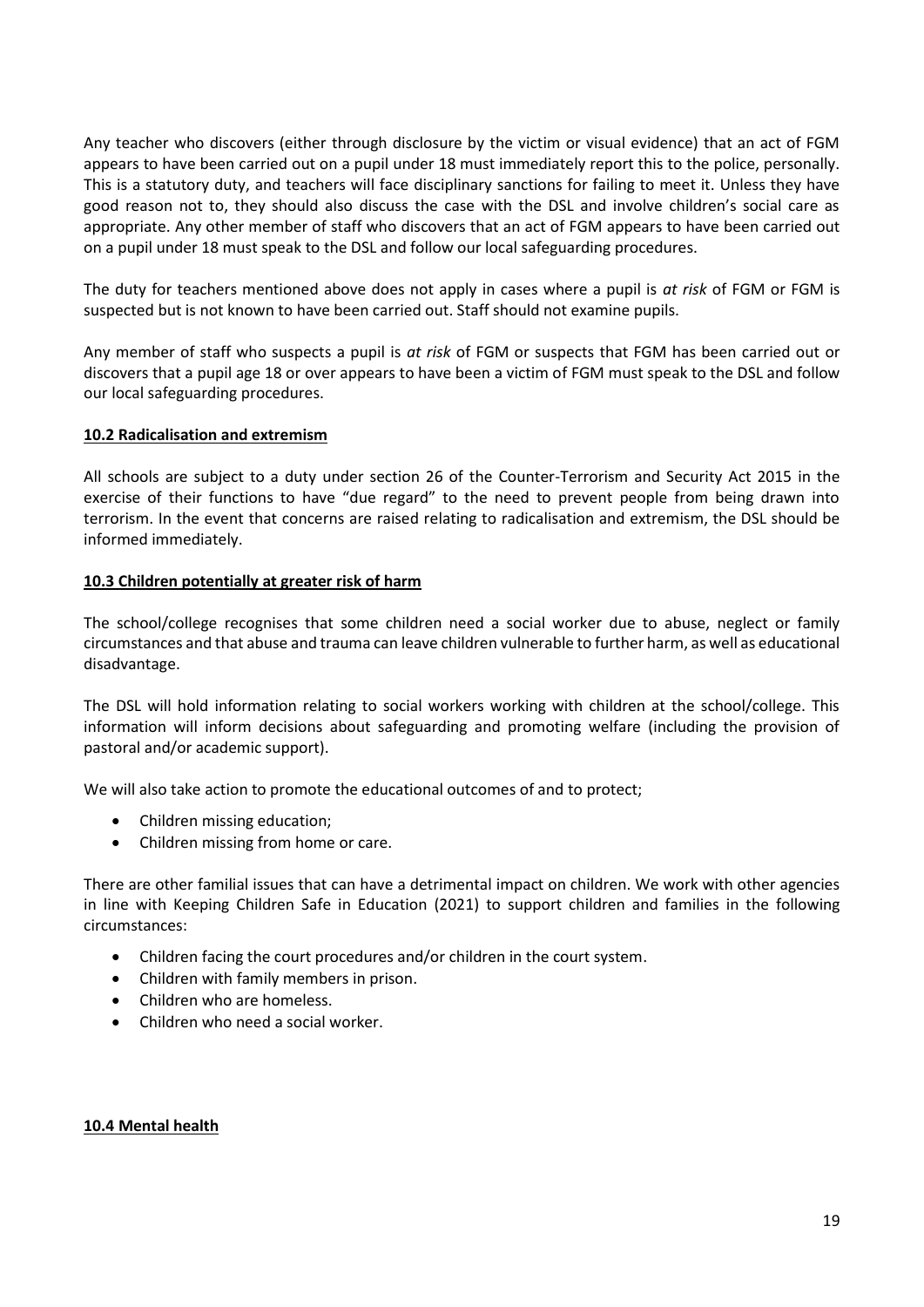Mental health problems can, in some cases, be an indicator that a child has suffered or is at risk of suffering abuse, neglect or exploitation.

Staff will be alert to behavioural signs that suggest a child may be experiencing a mental health problem or be at risk of developing one. Where children have suffered abuse and neglect, or other potentially traumatic adverse childhood experiences, this can have a lasting impact throughout childhood, adolescence and into adulthood. It is key that staff are aware of how these children's experiences, can impact on their mental health, behaviour and education.

If staff have a mental health concern about a child we will respond to the concern, inform and discuss our concerns with parents/carers and seek ways to support the child in and out of school.

If you have a mental health concern about a child that is also a safeguarding concern, take immediate action by following the steps in Section 9.

If you have a mental health concern that is not also a safeguarding concern, speak to the DSL to agree a course of action.

Only appropriately trained professionals should attempt to make a diagnosis of a mental health concern. However, Montsaye Academy will provide information and signposting services to children and parents and assist with the teaching of emotional health and wellbeing to children in our curriculum

Refer to the Department for Education guidance on **[mental health and behaviour in schools](https://www.gov.uk/government/publications/mental-health-and-behaviour-in-schools--2)<sup>10</sup>** for more information.

# **10.5 Peer on peer abuse**

The school/college takes all reports and concerns about peer on peer abuse, including child on child sexual violence and harassment, very seriously. This includes any reports or concerns that have occurred outside of the school or college premises, or online.

In order to ensure that our policy on peer on peer abuse is well-promoted, easily understood and accessible, we have included information about our approach to minimising and responding to peer on peer abuse as an appendix. Full details of how the school prevents, responds to and supports victims of peer on peer abuse can be found at Appendix B.

# **10.6 Online safety**

**.** 

Our *Online Safety Policy* is set out in a separate document and more information can be found in Appendix F of this policy. We ensure that we have effective mechanisms to identify, intervene in, and escalate any incident where appropriate. Online safety is included in our curriculum at all levels and information is also provided to parents/carers.

All staff are made aware of the school policy on Online Safety which sets our expectations relating to:

- creating a safer online environment including training requirements, filters and monitoring;
- giving everyone the skills, knowledge and understanding to help children and young people stay safe on-line;
- inspiring safe and responsible use and behaviour;
- safe use of mobile phones both within school and on school trips/outings;
- safe use of camera equipment, including camera phones; and

<sup>10</sup> **<https://www.gov.uk/government/publications/mental-health-and-behaviour-in-schools--2>**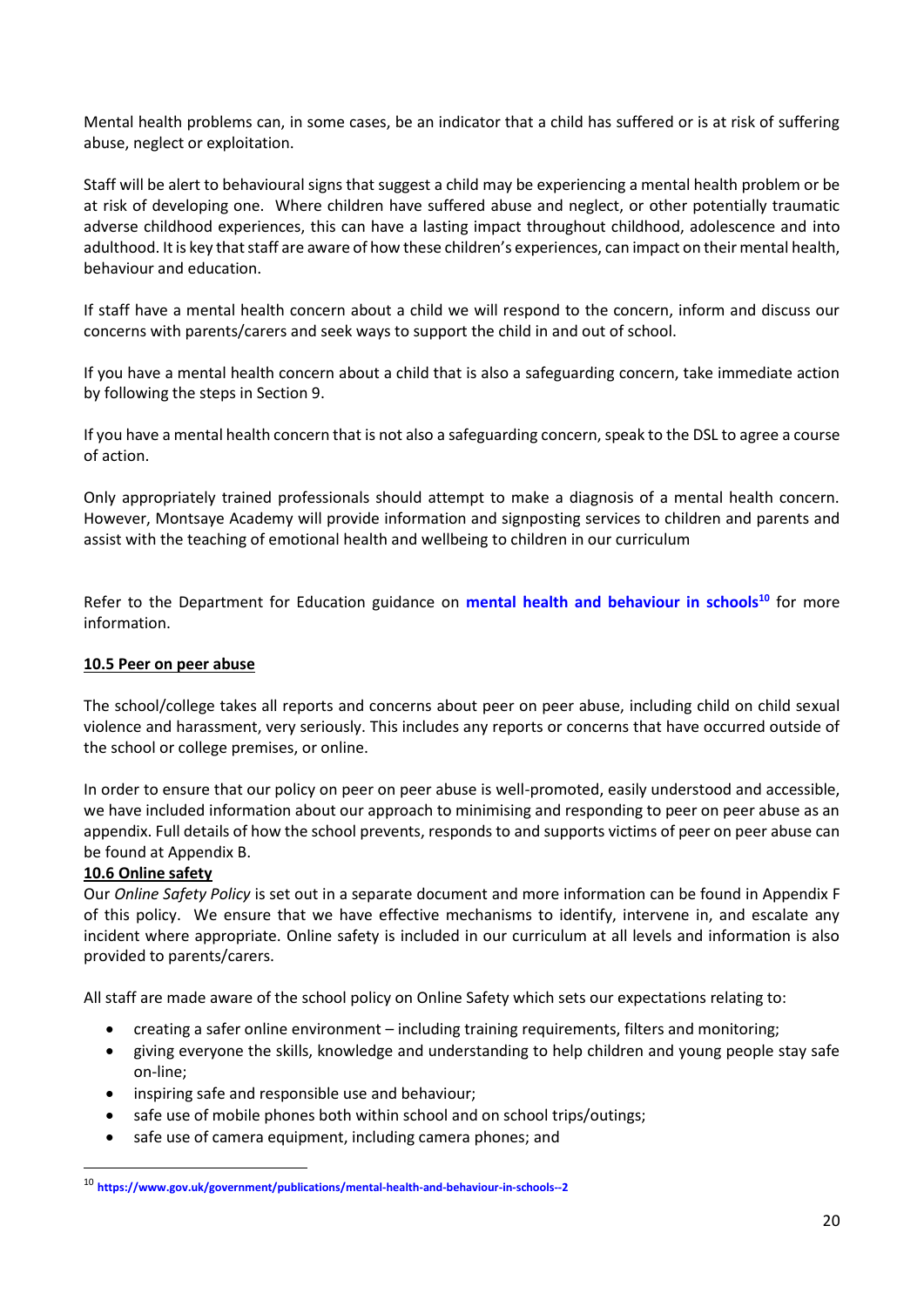• what steps to take if you have concerns and where to go for further help.

Staff must read the *Online Safety Policy* in conjunction with our Code of Conduct in relation to personal online behaviour.

# **Pupil mobile phones**

The use of mobile phones is not permitted on school site between the hours of 8:40am and 3pm.

# <span id="page-20-0"></span>11. Pupils with special educational needs and disabilities (SEND)

We recognise that pupils with special educational needs (SEN) and disabilities can face additional safeguarding challenges. Additional barriers can exist when recognising abuse and neglect in this group, including;

- assumptions that indicators of possible abuse such as behaviour, mood and injury relate to the child's disability without further exploration;
- pupils being more prone to peer group isolation than other pupils;
- the potential for pupils with SEN and disabilities being disproportionally impacted by behaviours such as bullying, without outwardly showing any signs; and/or
- communication barriers and difficulties in overcoming these barriers.

We offer extra pastoral support for pupils with SEN and disabilities. This includes access to the Hub and well being room before school and at break and lunchtimes.

More information can be found about local support for children with SEND here:

- **[Directory of Services for Children with Disabilities: Specialist](https://www.northamptonshire.gov.uk/councilservices/children-families-education/SEND/specialist-support-for-send/Pages/default.aspx) support for SEND**<sup>11</sup>
- **[Northamptonshire's Local Offer: SEND Local Offer](https://www.northamptonshire.gov.uk/councilservices/children-families-education/SEND/local-offer)**<sup>12</sup>

# <span id="page-20-1"></span>12. Pupils with a social worker and those that have previously needed a social worker

Pupils may need a social worker due to safeguarding or welfare needs. We recognise that a child's experiences of adversity and trauma can leave them vulnerable to further harm as well as potentially creating barriers to attendance, learning, behaviour and mental health. We work with the local authority to ensure that we are providing effective support for this group of children.

The DSL and all members of staff will work with and support social workers to help protect vulnerable children.

Where we are aware that a pupil has a social worker, the DSL will always consider this fact to ensure any decisions are made in the best interests of the pupil's safety, welfare and educational outcomes. For example, it will inform decisions about;

- responding to unauthorised absence or missing education where there are known safeguarding risks; and
- the provision of pastoral and/or academic support.

1

<sup>11</sup> **<https://www.northamptonshire.gov.uk/councilservices/children-families-education/SEND/specialist-support-for-send/Pages/default.aspx>**

<sup>12</sup> **<https://www.northamptonshire.gov.uk/councilservices/children-families-education/SEND/local-offer>**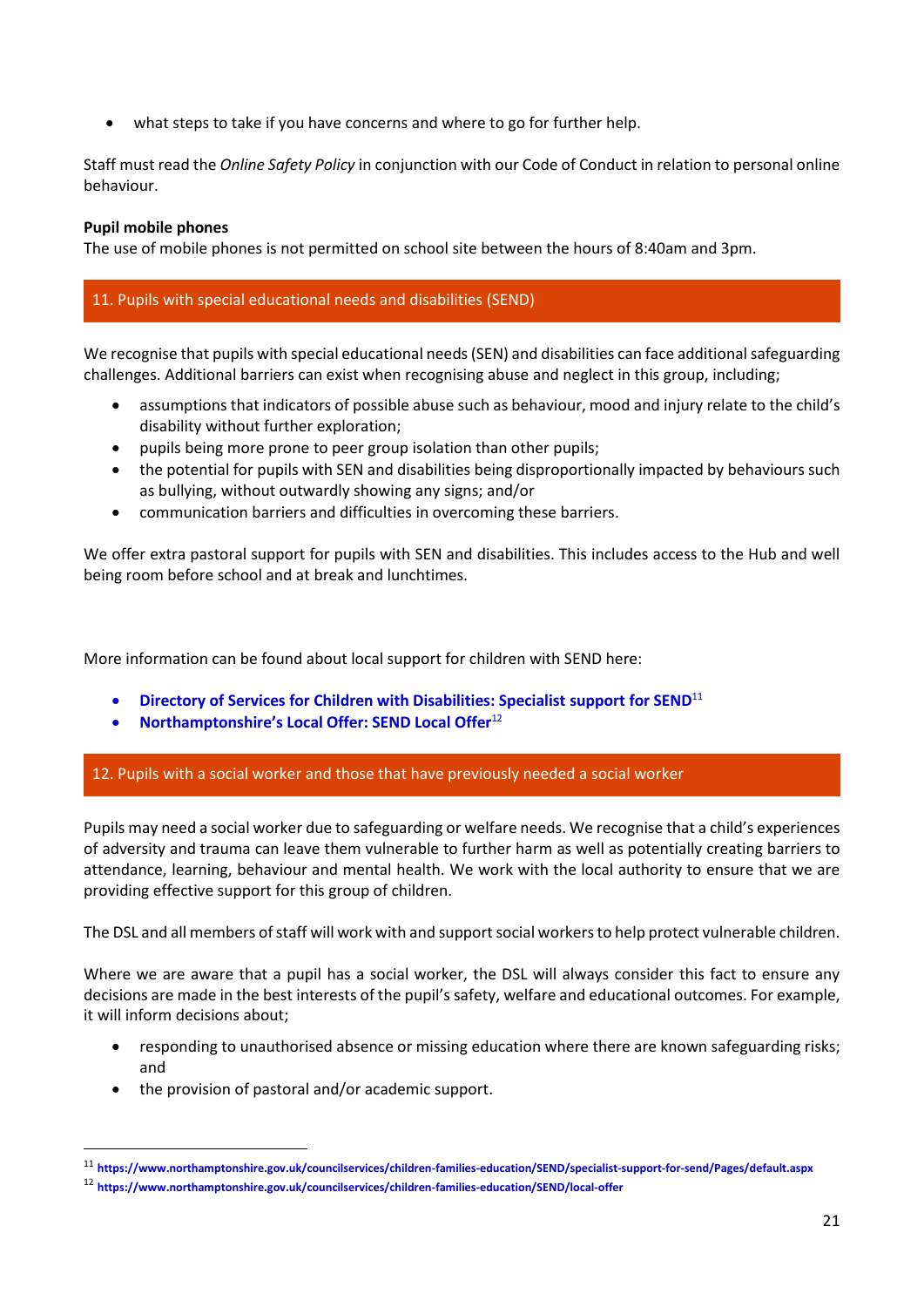We have contact plans for children with a social worker, and other children who we have safeguarding concerns about, for circumstances where they won't be attending school (for example in a local lockdown during Covid) or they would usually attend but have to self-isolate.

Each child has an individual plan, which sets out

# **How often the school will make contact – this will be at least once a week**

- **Which staff member(s) will make contact – as far as possible, this will be staff who know the family well**
- **How staff will make contact – this will be over the phone, doorstep visits, or a combination of both***.*

We have agreed these plans with children's social care where relevant, and will review them at a professionals meeting. If we can't make contact, we will refer to the social worker or police.

# <span id="page-21-0"></span>13. Looked after and previously looked after children

We will ensure that staff have the skills, knowledge and understanding to keep looked-after children and previously looked-after children safe. In particular, we will ensure that:

Appropriate staff have relevant information about children's looked after legal status, contact arrangements with birth parents or those with parental responsibility, and care arrangements. The DSL has details of children's social workers and relevant virtual school heads.

- We have appointed a designated teacher, Rebecca Gatiss SENCO who is responsible for promoting the educational achievement of looked-after children and previously looked-after children in line with **[statutory guidance](https://www.gov.uk/government/publications/designated-teacher-for-looked-after-children)**. 13
- The designated teacher is appropriately trained and has the relevant qualifications and experience to perform the role.

As part of their role, the designated teacher will:

- Work closely with the DSL to ensure that any safeguarding concerns regarding looked-after and previously looked-after children are quickly and effectively responded to.
- Work with virtual school heads to promote the educational achievement of looked-after and previously looked-after children, including discussing how pupil premium plus funding can be best used to support looked-after children and meet the needs identified in their personal education plans.

# <span id="page-21-1"></span>14. Record-keeping

 $\overline{a}$ 

All safeguarding concerns, discussions and decisions made and the reasons for those decisions must be recorded in writing. If in doubt about recording requirements staff should discuss this with the DSL.

When a child has made a disclosure, the member of staff/volunteer should;

- record as soon as possible after the conversation on CPOMS.
- not destroy the original notes in case they are needed by a court;
- record the date, time, place and any noticeable non-verbal behaviour and the words used by the child;
- draw a diagram to indicate the position of any injuries if relevant; and

<sup>13</sup> **<https://www.gov.uk/government/publications/designated-teacher-for-looked-after-children>**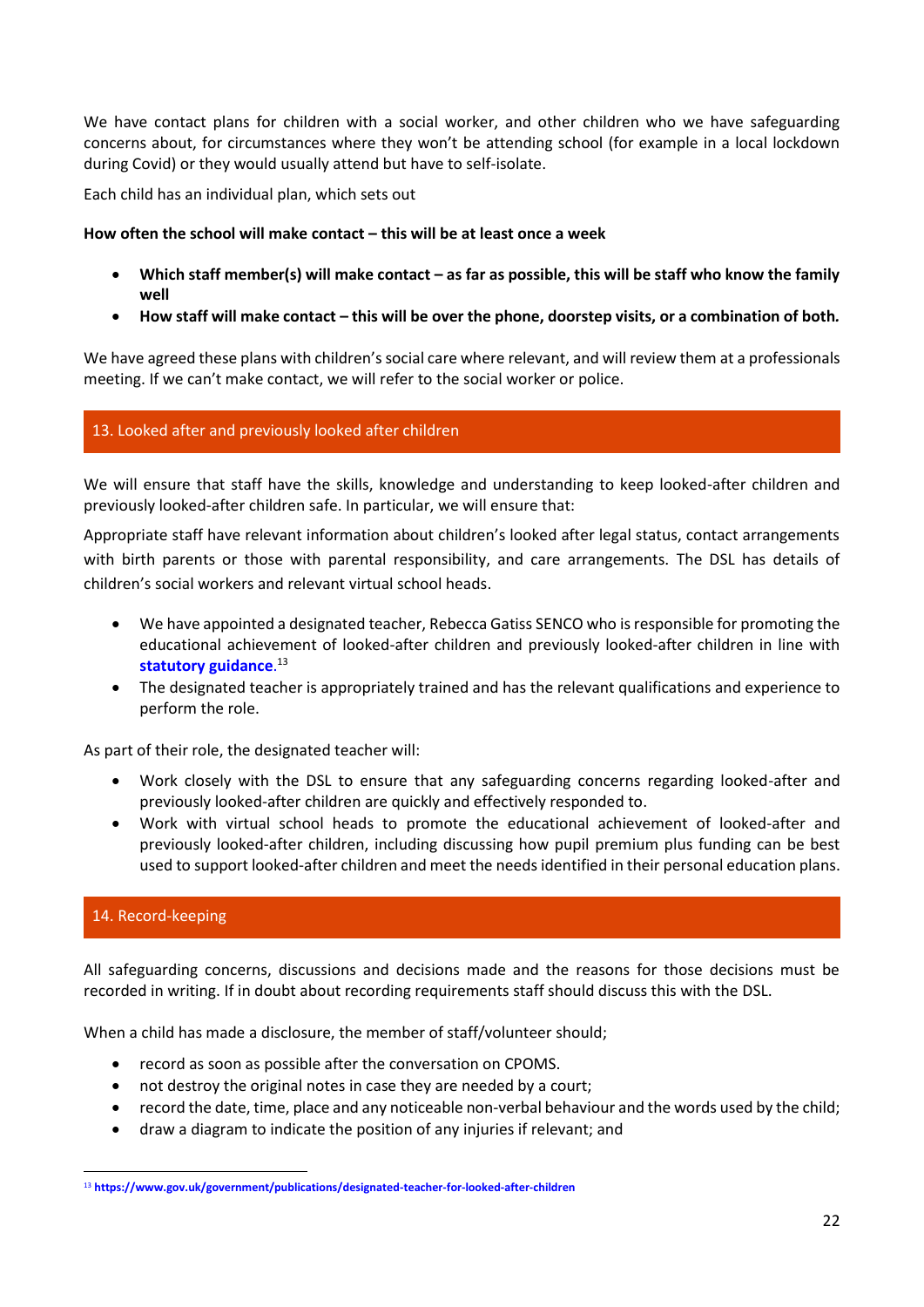• record statements and observations rather than interpretations or assumptions

All records need to be given to the DSL promptly. No copies should be retained by the member of staff or volunteer.

The Designated Safeguarding Lead will ensure that all safeguarding records are managed in accordance with the Education (Pupil Information) (England) Regulations 2005. All concerns, discussions and decisions made, and the reasons for those decisions, should be recorded in writing. Information should be kept confidential and stored securely.

Records will include:

- a clear and comprehensive summary of the concern;
- details of how the concern was followed up and resolved; and
- a note of any action taken, decisions reached and the outcome.

Non-confidential records will be easily accessible and available. Confidential information and records will be held securely and only available to those who have a right or professional need to see them. We will hold records in line with our records retention schedule.

If a child for whom the school has, or has had, safeguarding concerns moves to another school, the DSL will ensure that their child protection file is forwarded promptly and securely, and separately from the main pupil file. In addition, if the concerns are significant or complex, and/or social services are involved, the DSL will speak to the DSL of the receiving school and provide information to enable them to have time to make any necessary preparations to ensure the safety of the child.

Appendix D sets out our policy on record-keeping specifically with respect to recruitment and pre-employment checks. Appendix E sets out our policy on record-keeping with respect to allegations of abuse made against staff.

# <span id="page-22-0"></span>15. Relationships, sex and health education (RSHE)

# **Promoting safeguarding and welfare in the curriculum**

This is fully covered in our ERA curriculum offer through Assemblies, tutor time, PHSE lessons and ERA days. Further information can be found in the RSE policy.

# <span id="page-22-1"></span>16. Safer working practice

We work to create and embed a culture of openness, trust and transparency, in which the school's values and expected behaviour (as set out in the staff code of conduct) are constantly lived, monitored and reinforced by all staff.

We expect all staff to act with professionalism at all times. To reduce the risk of unsafe or harmful practice, all staff should receive training on safer working practice and should be familiar with the guidance contained in the staff code of conduct and Safer Recruitment Consortium document **[Guidance for safer working practice](https://www.saferrecruitmentconsortium.org/GSWP%20Sept%202019.pdf)  [for those working with children and young people in education settings \(September 2019\).](https://www.saferrecruitmentconsortium.org/GSWP%20Sept%202019.pdf)<sup>14</sup>**

**.** 

<sup>14</sup> **<https://www.saferrecruitmentconsortium.org/>**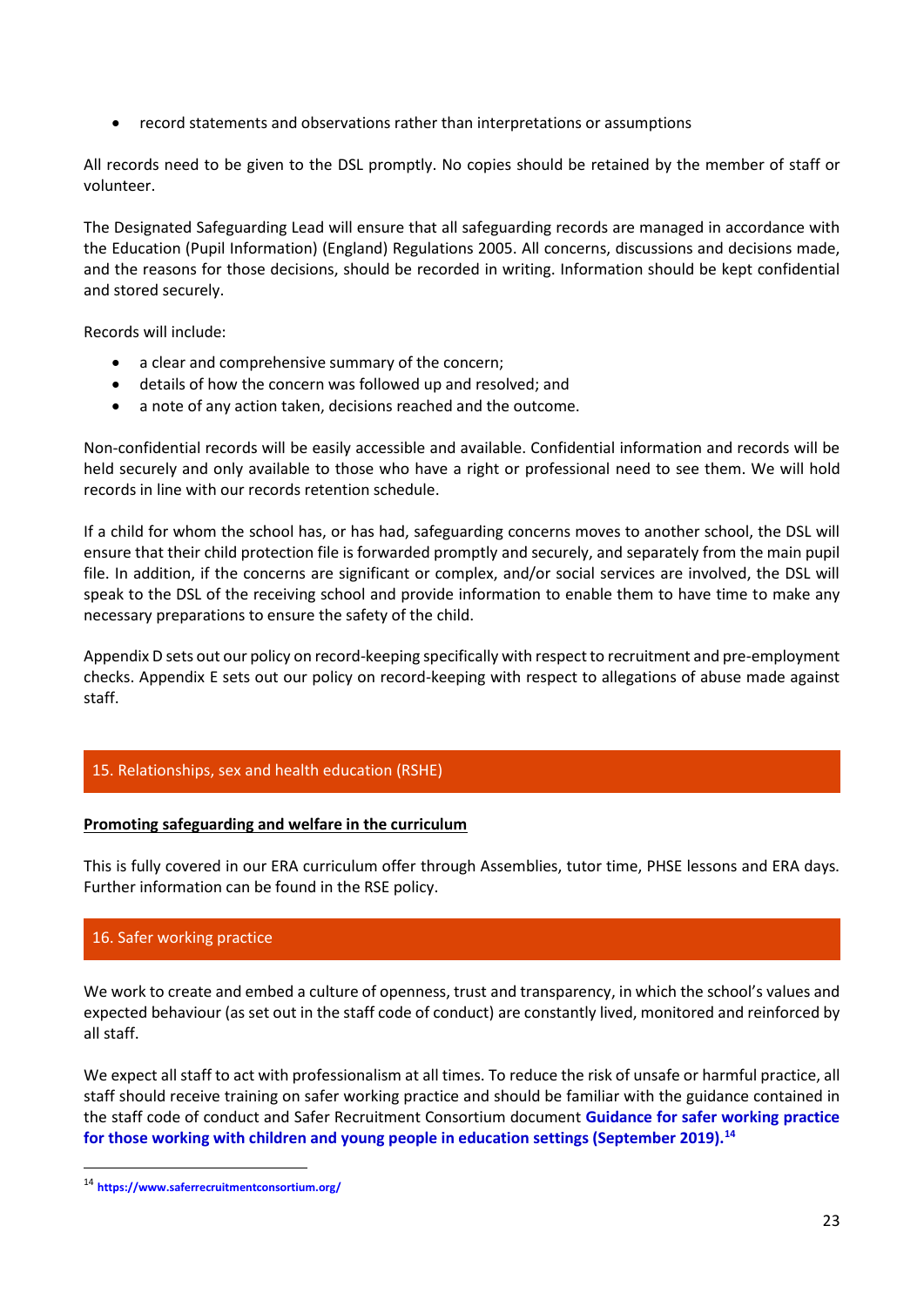Governors/proprietors and senior leaders will ensure that this policy is adhered to by:

- ensuring staff are clear about what appropriate behaviour is, and are confident in distinguishing expected and appropriate behaviour from concerning, problematic or inappropriate behaviour, in themselves and others through effective training;
- empowering staff to share any low-level safeguarding concerns;
- addressing unprofessional behaviour and supporting the individual to correct it at an early stage; and
- providing a responsive, sensitive and proportionate handling of such concerns when they are raised.

Governors/proprietors will help to identify any weakness in the school's safeguarding system.

Staff are expected to adhere to the staff Code of Conduct at all times. In the event of any concerns or allegations, the school will deal with them promptly, in line with local guidance and KCSIE (2021).

# **16.1 Staff use of mobile phones**

Staff are allowed to bring their personal phones to school for their own use, but will limit such use to noncontact time when pupils are not present. Staff members' personal phones will remain in their bags or cupboards during contact time with pupils. Staff will not take pictures or recordings of pupils on their personal phones or cameras.

We will follow the General Data Protection Regulation and Data Protection Act 2018 when taking and storing photos and recordings for use in the school.

Further information can be found in the acceptable use policy and staff code of conduct

# <span id="page-23-0"></span>17. Safeguarding concerns about and allegations against members of staff

# **17.1 Allegations that may meet the harms threshold**

In the event that there is an allegation of abuse against a member of staff, we will adhere to Part 4, Section 1 of KCSIE (2021) and Northamptonshire Safeguarding Children Partnership guidance. See Appendix E for more details.

Allegations that may indicate that a person would pose a risk of harm if they continue to work in their present position or in any capacity with children in a school or college include:

- staff having behaved in a way that has harmed a child, or may have harmed a child;
- staff possibly committing a criminal offence against or related to a child;
- staff behaving towards a child or children in a way that indicates they may not be suitable to work with children; and/or
- staff behaving or possibly behaving in a way that indicates they may not be suitable to work with children.

This includes behaviour or incidents that have occurred both in school and outside of school.

# **Allegations against the headteacher**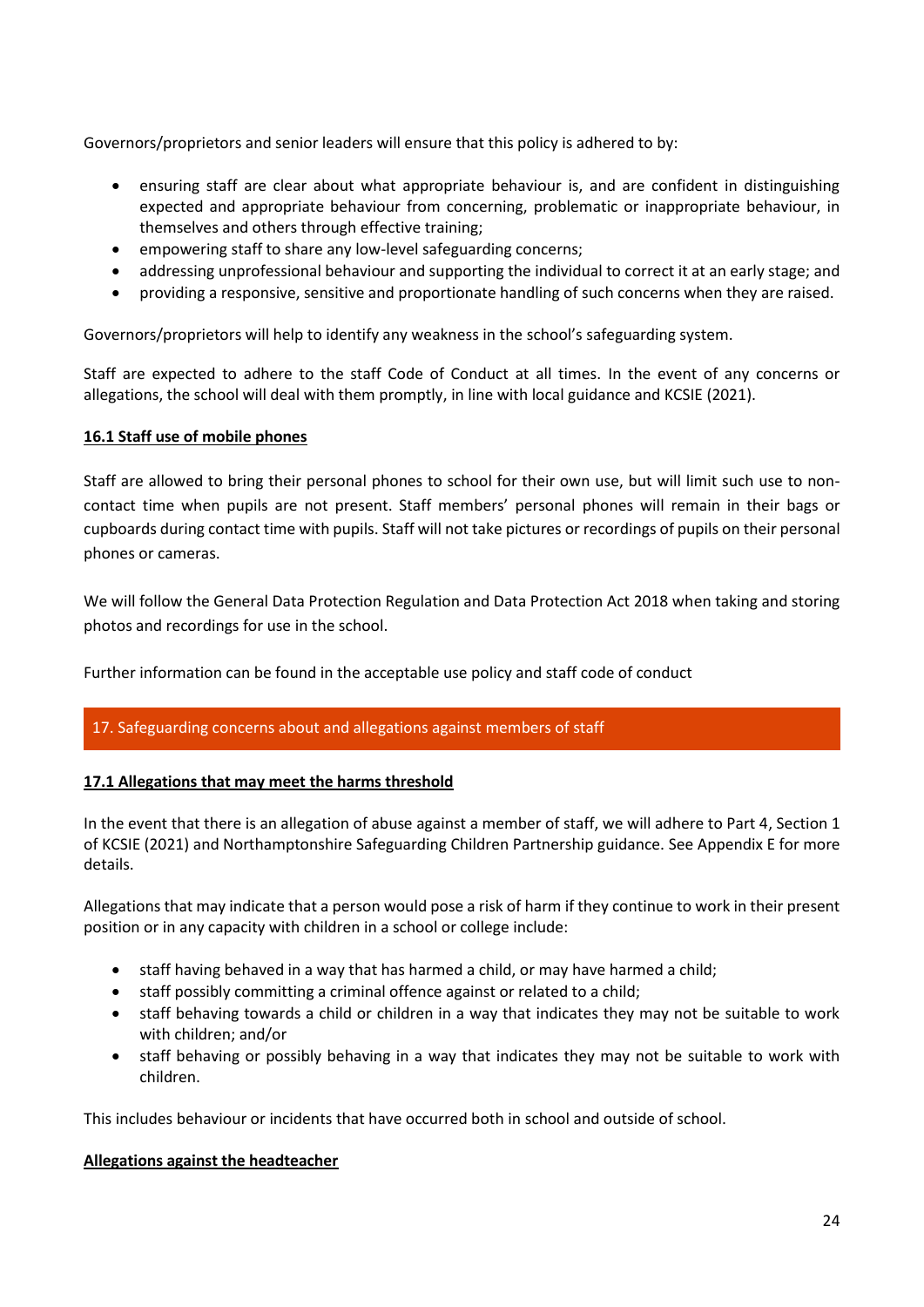If an allegation is made against the Headteacher, it must be reported to Angela Lloyd Chair of Governors clerktogovernors@montsaye.northants.sch.uk

# **Allegations against staff**

If a concern or allegation of abuse arises against any member of staff, supply teacher or volunteer other than the Headteacher, it must be reported to the Headteacher without delay. This includes supply staff, volunteers and anyone working in or on behalf of the school, whether paid or unpaid. Allegations of abuse against staff must be reported to the Headteacher or Chair of Governors as appropriate and not discussed directly with the person involved.

The Headteacher or Chair of Governors should consider if the concern or allegation meets the threshold for Designated Officer intervention.

Allegations against staff relating to a position of trust issue will be referred to the Local Authority designated officer within 24 hours. If a child has suffered or may have suffered abuse or harm, a MASH referral will also be made and the police will be contacted if necessary.

A referral to the Disclosure and Barring Service will be made if a member of staff is dismissed or removed from their post as a result of safeguarding concerns, or would have been removed if they had not have resigned.

# **17.2 Safeguarding concerns that do not meet the harm threshold (low level concerns)**

In the event that there is a safeguarding concern about a member of staff, we will adhere to guidance outlined in Part 4, Section 2 of KCSIE (2021) and Northamptonshire Safeguarding Children Partnership guidance.

The term 'low-level' concern does not mean that it is insignificant, it means that the behaviour towards a child does not meet the harms threshold. A low-level concern is any concern – no matter how small, and even if no more than causing a sense of unease or a 'nagging doubt' - that an adult working in or on behalf of the school or college may have acted in a way that:

- is inconsistent with the staff code of conduct, including inappropriate conduct outside of work; and
- does not meet the allegations threshold or is otherwise not considered serious enough to consider a referral to the LADO.

It is essential that low level concerns are reported. Such behaviours can exist on a wide spectrum, from the inadvertent or thoughtless, or behaviour that may look to be inappropriate, but might not be in specific circumstances, through to that which is ultimately intended to enable abuse. We will act quickly, proportionately and appropriately in the event of a low level concern, to prevent abuse or harm of a child and to promote a culture of safeguarding. Dealing with low level concerns also protects those working in or on behalf of schools and colleges from potential false allegations or misunderstandings.

Staff will receive training about what may constitute a low-level concern. More information can be found in Part 4 of KCSIE (2021).

#### **Reporting low level concerns**

Low level concerns should be reported to the headteacher.

All low-level concerns should be recorded in writing. The record should include details of the concern, the context in which the concern arose, and action taken. The name of the individual sharing their concerns should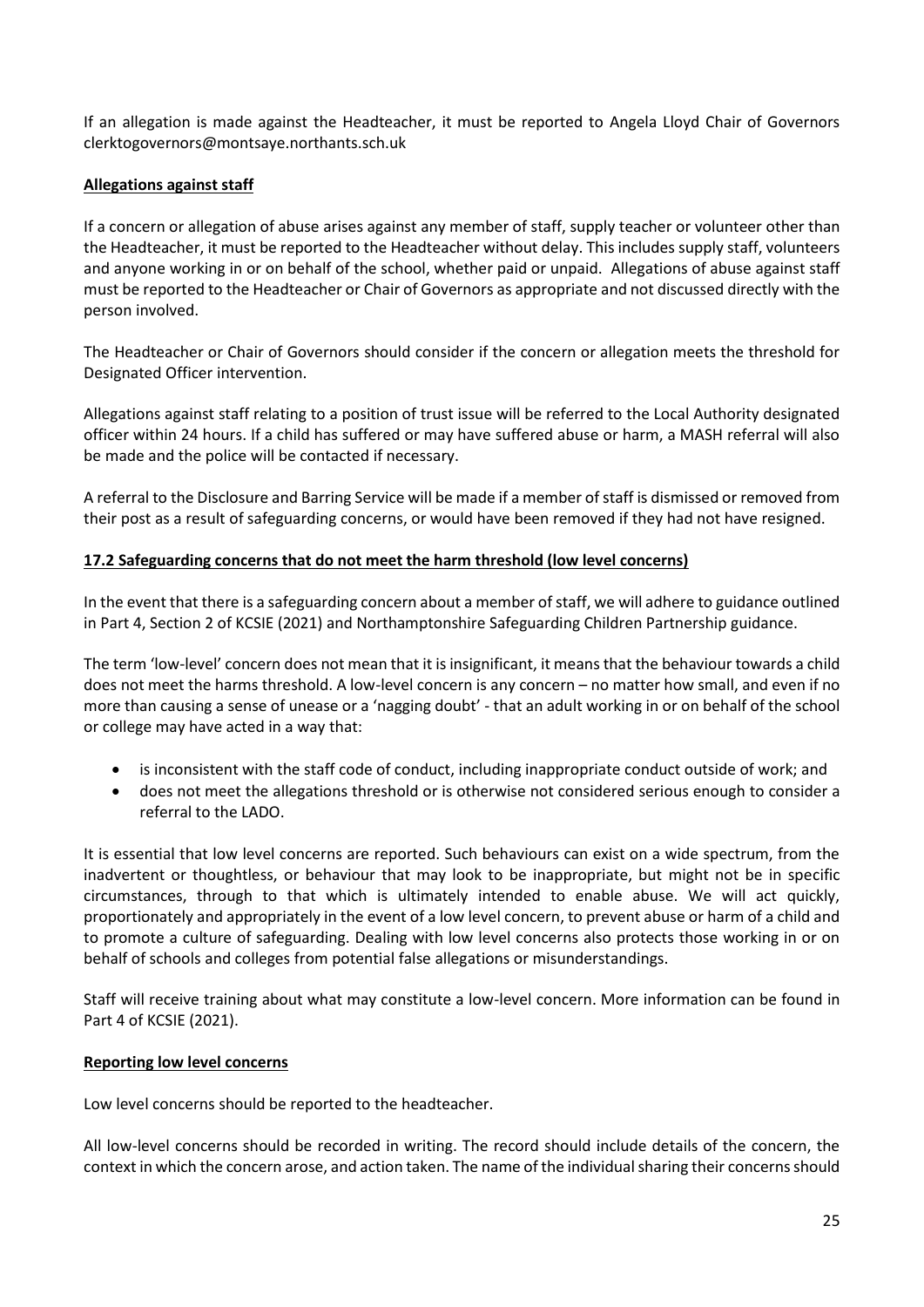also be noted, if the individual wishes to remain anonymous then that should be respected as far as reasonably possible. These records will be kept securely by head teacher.

The headteacher may:

- Speak directly to the person who raised the concern (unless it has been raised anonymously).
- Speak to the individual involved and/or witnesses.

The headteacher will then categorise the type of behaviour and decide on an appropriate course of action. This will be recorded, along with rationale for any decisions made and details of action taken.

Records will be reviewed so that potential patterns of concerning, problematic or inappropriate behaviour can be identified. In the event that patterns and/or wider cultural issues within the school are identified, the school will either:

- take action through our disciplinary procedures;
- refer behaviour to the local authority designated officer/s where a pattern of behaviour moves from a concern to meeting the harms threshold; and/or
- revise policies or implement extra training as appropriate, to minimise the risk of behaviour happening again.

We will retain low level concerns information for the period 6 years.

# **17.3 Supply staff**

Although the school/college does not directly employ supply teachers, we will ensure that any concerns or allegations against supply teachers are handled properly. We will never cease to use a supply teacher for safeguarding reasons without finding out the facts and liaising with the Local Authority Designated Officer to reach a suitable outcome.

Headteacher will liaise with the supply agency to determine whether to suspend or redeploy the supply teacher whilst they carry out their investigation.

The school will inform supply agencies of its process for managing allegations and will take account of the agency's policies and their duty to refer to the DBS as personnel suppliers. Informing supply agencies of our process for managing allegations includes inviting the agency's human resource manager (or equivalent) to meetings and regularly updating agencies on relevant school policies.

# <span id="page-25-0"></span>18. Complaints and concerns about school safeguarding policies

#### **18.1 Complaints against staff**

Complaints against staff that are likely to require a child protection investigation will be handled in accordance with our procedures for dealing with low level concerns or allegations of abuse made against staff (see Section 17).

#### **18.2 Other complaints**

All other complaints will be dealt with in line with our Complaints policy – if there is a safeguarding concern this will be dealt with in line with this policy.

#### **18.3 Whistle-blowing**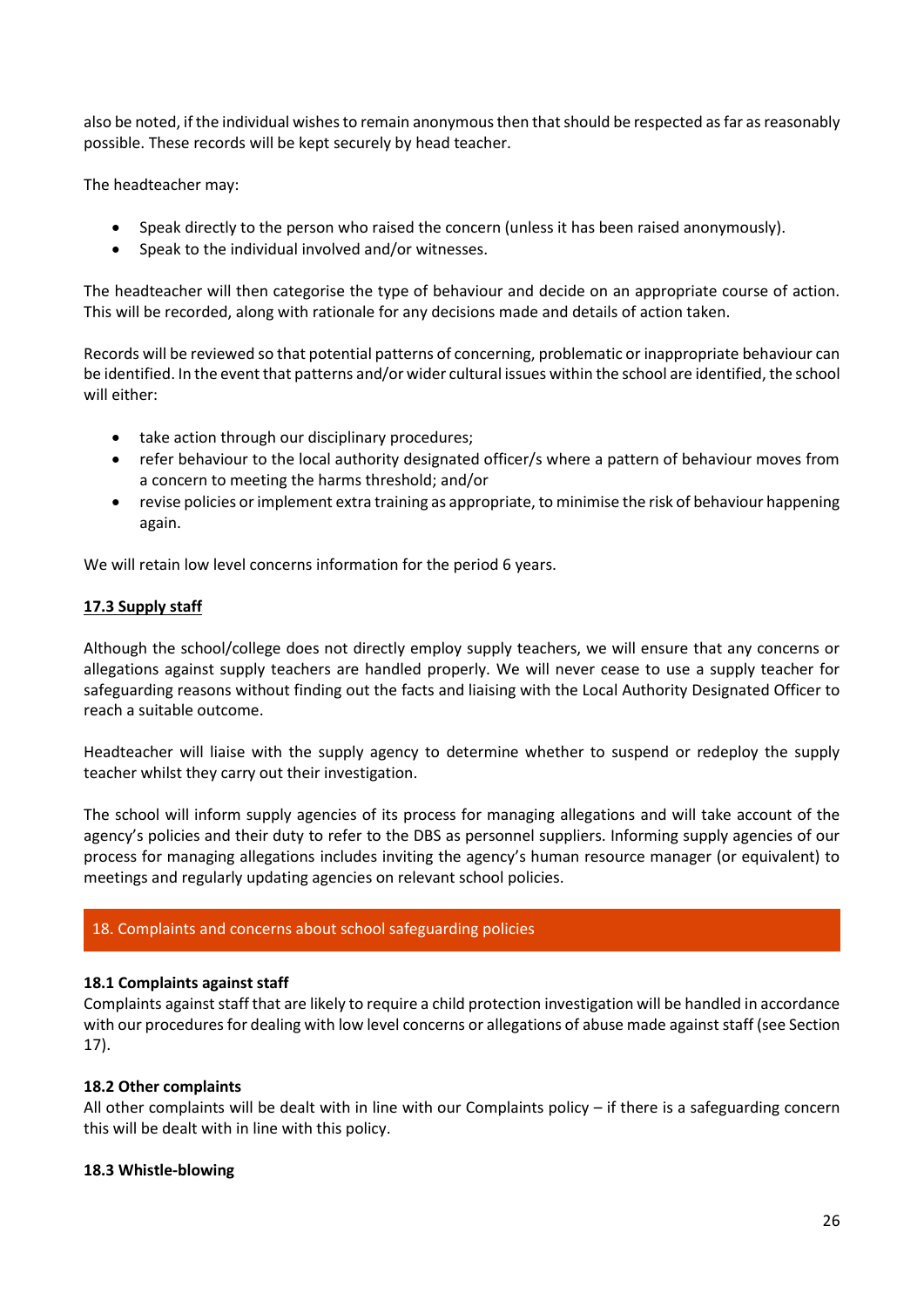Annual staff training will include reference to the Whistleblowing Policy and the importance of using it should a member of staff have concerns.

<span id="page-26-0"></span>19. Policy implementation, monitoring and review

The policy will be reviewed annually by the governing body. It will be implemented through the school's induction and training programme, and as part of day to day practice. Compliance with the policy will be monitored by the Designated Safeguarding Lead and through staff performance measures.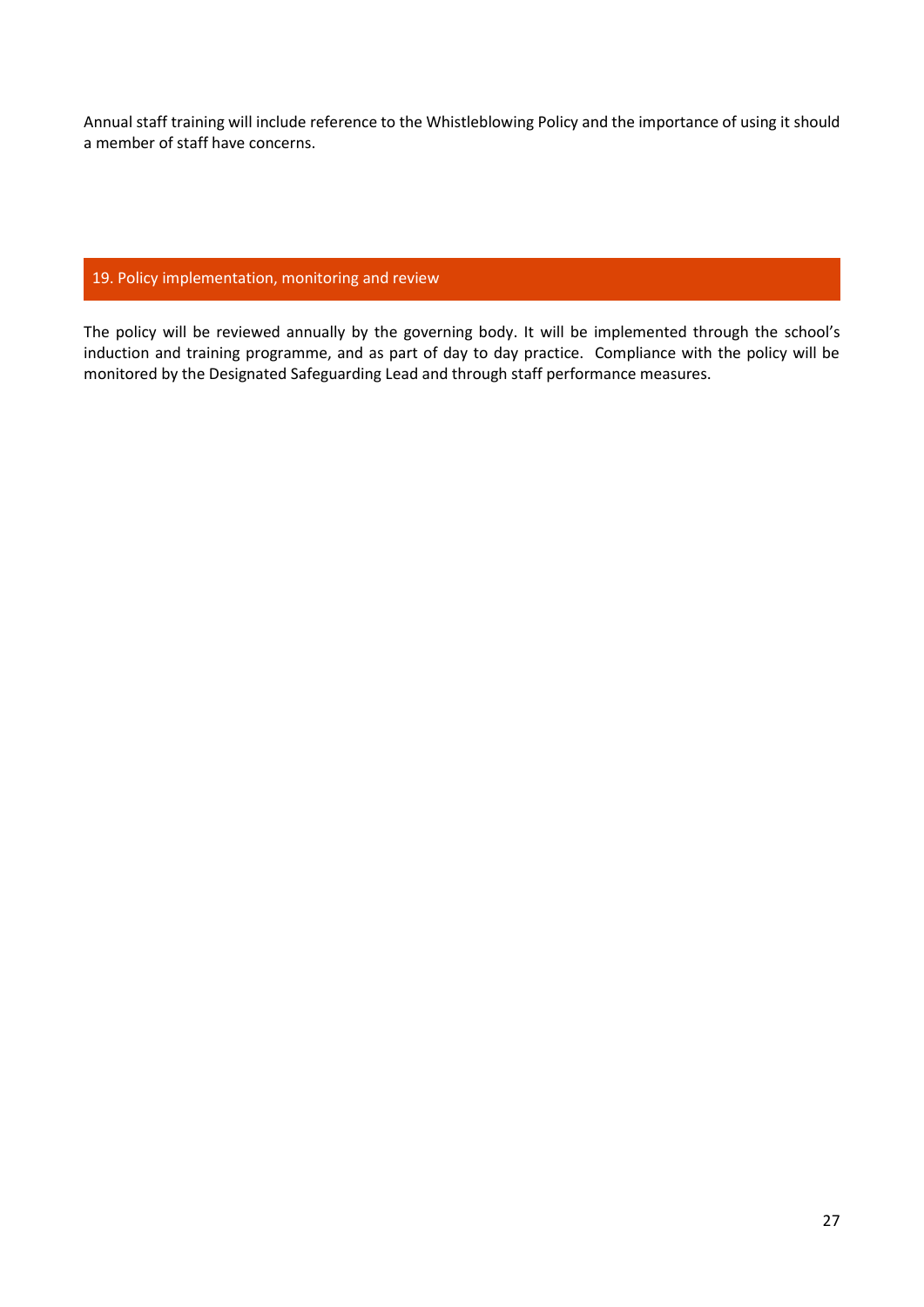<span id="page-27-0"></span>**Appendix A: Public health emergency (COVID-19) arrangements**

**[Outbreak Management Plan, September 2021](https://www.montsaye.northants.sch.uk/assets/Uploads/Outbreak-Management-Plan-Spetember-2021.pdf)**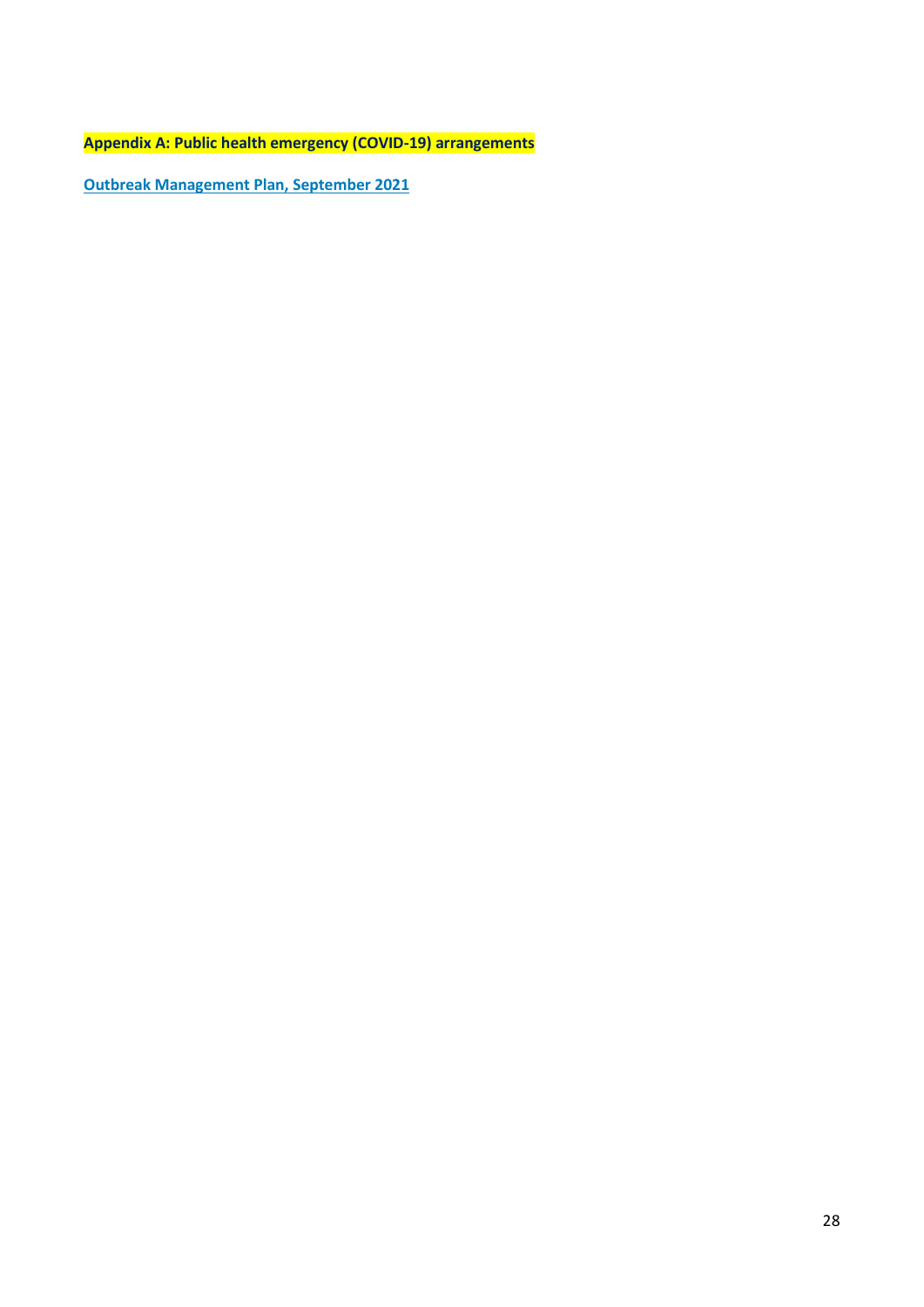# <span id="page-28-0"></span>**Appendix B: Peer on peer (child on child) abuse**

Peer on peer abuse is any abuse of a child or children that is perpetrated by another child or children. This includes all forms of sexual harassment, sexual violence and abuse. We strive to create a culture of safety, where children are free from harassment or abuse of any kind. We take a zero-tolerance approach to sexual violence and sexual harassment – it is never acceptable and it will not be tolerated.

We know that even if we do not receive any reports relating to peer on peer abuse, it does not mean that it is not happening. We support and encourage anyone – especially our pupils – to come forward to share any concerns about peer on peer abuse so that we can take action to keep all children safe.

Peer on peer abuse is most likely to include, but may not be limited to:

- bullying (including cyberbullying, prejudice-based and discriminatory bullying);
- abuse in intimate personal relationships between peers;
- physical abuse such as hitting, kicking, shaking, biting, hair pulling, or otherwise causing physical harm (this may include an online element which facilitates, threatens and/or encourages physical abuse);
- sexual violence, such as rape, assault by penetration and sexual assault (this may include an online element which facilitates, threatens and/or encourages sexual violence);
- sexual harassment, such as sexual comments, remarks, jokes and online sexual harassment, which may be standalone or part of a broader pattern of abuse;
- causing someone to engage in sexual activity without consent, such as forcing someone to strip, touch themselves sexually, or to engage in sexual activity with a third party;
- consensual and non-consensual sharing of nudes and semi nude images and or videos (also known as sexting or youth produced sexual imagery);
- upskirting, which typically involves taking a picture under a person's clothing without their permission, with the intention of viewing their genitals or buttocks to obtain sexual gratification, or cause the victim humiliation, distress or alarm; and
- initiation/hazing type violence and rituals (this could include activities involving harassment, abuse or humiliation used as a way of initiating a person into a group and may also include an online element).<sup>15</sup>

All children are capable of abusing their peers and we recognise that girls are more likely to be the victims of peer on peer abuse and boys' perpetrators. All peer on peer abuse is unacceptable and will be taken seriously.

# **Staff training**

All staff are made aware that children can abuse other children, that this can happen online or in person, at school or outside of school. All staff will receive training so that they can confidently recognise the indicators and signs of peer on peer abuse in order to identify it and respond appropriately to reports. All staff will be made aware of the school procedures with regards to peer on peer abuse and the crucial role that they play in preventing it and responding to it as necessary. It will be made clear that addressing inappropriate behaviour (even if it appears to be relatively innocuous) can be an important intervention that helps prevent problematic, abusive and/or violent behaviour in the future.

#### **Procedures for minimising opportunities for peer on peer abuse**

We recognise that a crucial part of our safeguarding responsibility is to minimise the opportunity for peer on peer abuse to occur. In order to do this, and to establish a safe environment for all children, we:

 $\overline{a}$ <sup>15</sup> Keeping Children Safe in Education (2021)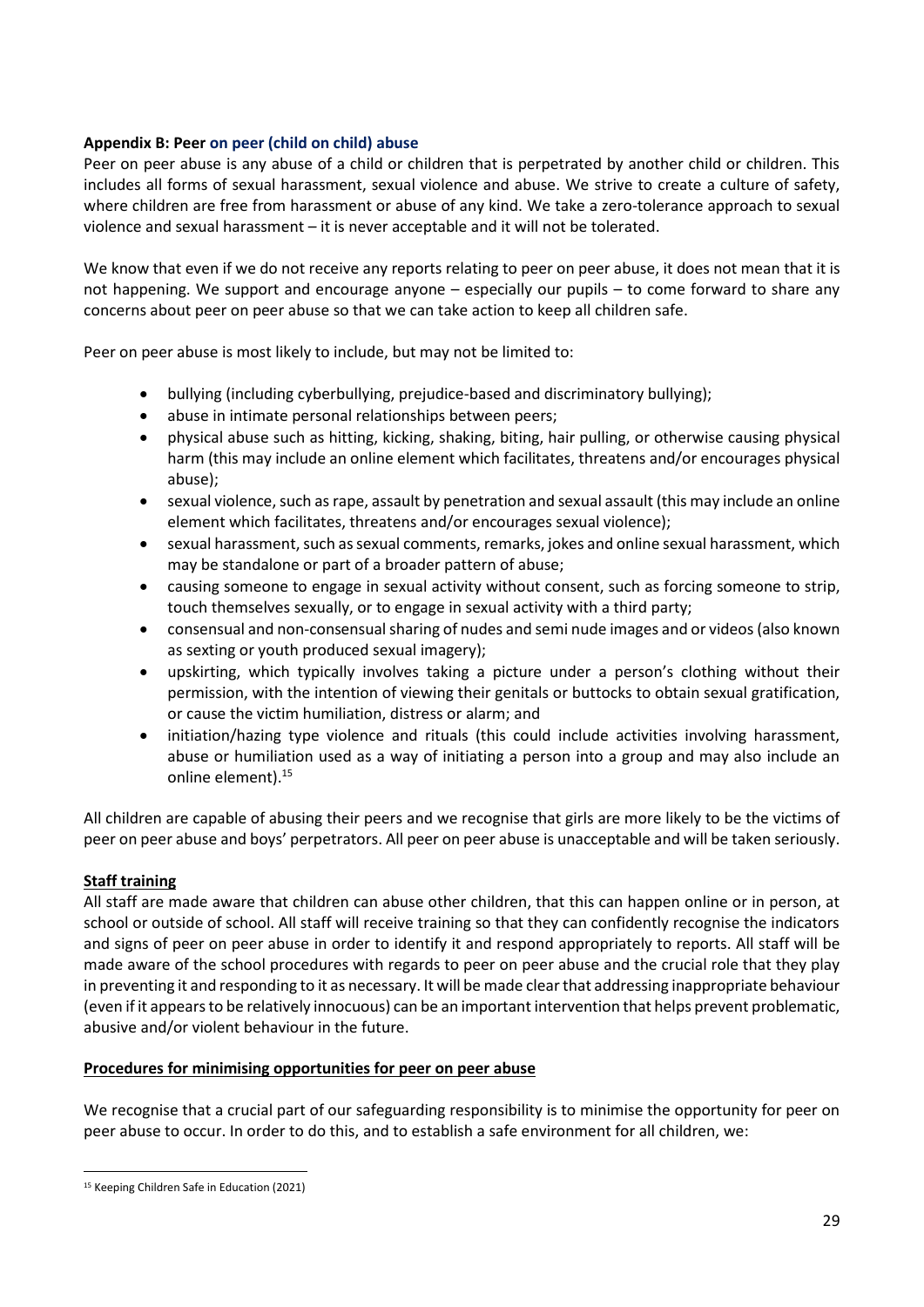- have a robust behaviour policy, which makes it clear that we have a zero tolerance approach to any kind of peer on peer abuse;
- ensure staff understand what is meant by peer on peer abuse and the school policy on peer on peer abuse through CPD;
- train staff thoroughly so that they challenge inappropriate behaviour (even if it appears to be relatively innocuous);
- train staff thoroughly so that they are confident to challenge inappropriate behaviours between peers, that are actually abusive in nature;
- never downplay certain behaviours, for example dismissing sexual harassment as "just banter", "just having a laugh", "part of growing up" or "boys being boys", as this can lead to a culture of unacceptable behaviours, an unsafe environment for children and in worst case scenarios a culture that normalises abuse leading to children accepting it as normal and not coming forward to report it; and
- recognise that sexual harassment and sexual violence, as well as other forms of peer on peer abuse, may be happening even if they are not reported.

# **How we address peer on peer abuse within the curriculum and across the school**

We ensure that our systems for reporting all safeguarding concerns are well promoted, easily understood and easily accessible for children to confidently report abuse, knowing their concerns will be treated seriously. We ensure that children are aware of our safeguarding and child protection procedures, including how to raise concerns about peer on peer abuse, by covering the issues fully through our PHSE curriculum, assemblies, form time and ERA Days

#### **Additional Vulnerabilities**

We recognise that some children may be more vulnerable to peer on peer abuse than others. For example, children who have already experienced abuse, those that have special educational needs or disabilities (SEND), children living in care and children who are LGBTQ+, may be more likely to face peer on peer abuse than other children. We recognise that girls are more likely to be the victims of peer on peer abuse than boys. Some children may face additional barriers to telling anyone about abuse because of their vulnerability, disability, sex, ethnicity and/or sexual orientation. We work to protect children with additional vulnerabilities by

#### **How to report concerns**

# **Our pupils**

If a young person witnesses or experiences any form of peer on peer abuse, we strongly encourage them to speak to a trusted member of staff, parent or trusted adult about it. If a child discloses to an adult outside of school, the adult should contact the Designated Safeguarding Lead without delay to report the issue.

All victims will be taken seriously, regardless of how long it has taken them to come forward and they will be supported and kept safe. Abuse that occurs online or outside of the school will be treated equally seriously. A victim will never be given the impression that they are creating a problem by reporting peer on peer abuse, including sexual violence or sexual harassment. A victim will never be made to feel ashamed for making a report or have their experience minimised.

In school, pupils can: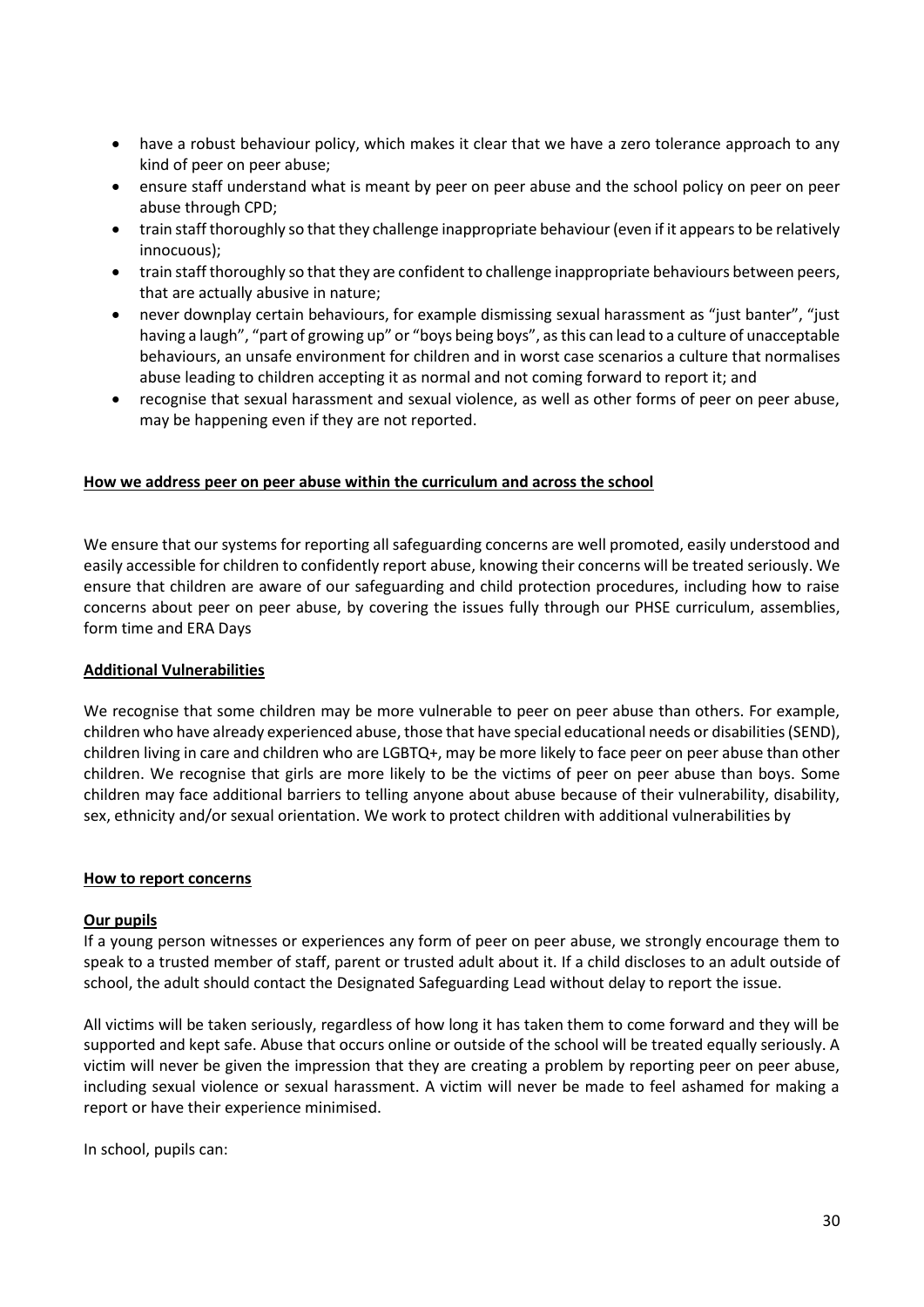- Speak to Form tutor, Student Welfare Officer, Progress Leader, Class Taecher or any adult the trust
- Email any member of staff
- Email concern at email address

All of these methods can be used to report any form of harm or abuse, or can be used by pupils to share worried or concerns about any issue, including peer on peer abuse.

In the event that a pupil reports or discloses peer on peer abuse, we will take their report seriously, take prompt action to respond and to safeguard the child or children involved and we will ensure that we are listening to the voice of the child when deciding on the best course of action to take. We will always act in the best interests of children. Following any disclosures or reports of peer on peer abuse, we will review our school systems, training and policies to determine if any learning can be derived from the situation to further strengthen our approach to this issue. We will always encourage our pupils to safely express their views and give feedback on how they have been supported following a safeguarding concern.

# **Our staff**

Any member of staff that has concerns about peer on peer abuse should follow the procedure set out in Section 9 and must report concerns immediately.

#### **Others**

We encourage everyone to report any form of abuse or harm perpetrated by or against our pupils. Any concerns should be reported to the Designated Safeguarding Lead, using the details on the front page of this policy.

#### **Wider concerns**

We strive to create a safe and welcoming environment for all children. If you have any concerns about our culture of safeguarding, policy or procedures, please direct these to the safeguarding lead immediately, or follow our school Complaints Policy**.** 

#### **What happens when an allegation of peer on peer abuse is made?**

We will adhere to Keeping Children Safe in Education (2021) and the DfE guidance document 'Sexual violence and sexual harassment between children in schools and colleges' (2021) (where applicable) when responding to incidents of peer on peer abuse. The school takes peer on peer abuse seriously and will respond to all concerns or disclosures of peer on peer abuse, including those that have occurred outside of school and online, immediately.

Upon receiving a concern, report or disclosure of abuse, the Designated Safeguarding Lead will decide what further action is necessary.

Our starting point regarding any report of peer on peer sexual harassment or violence should always be that there is a zero tolerance approach, it is never acceptable and it will not be tolerated. It is especially important not to pass off any sexual violence or sexual harassment as "banter", "just having a laugh", "part of growing up" or "boys being boys" as this can lead to a culture of unacceptable behaviours and an unsafe environment for children.

The subsequent action taken will vary depending on the type of peer on peer abuse and the severity of the incident/s disclosed. The Designated Safeguarding Lead will take contextual factors into account when managing the report.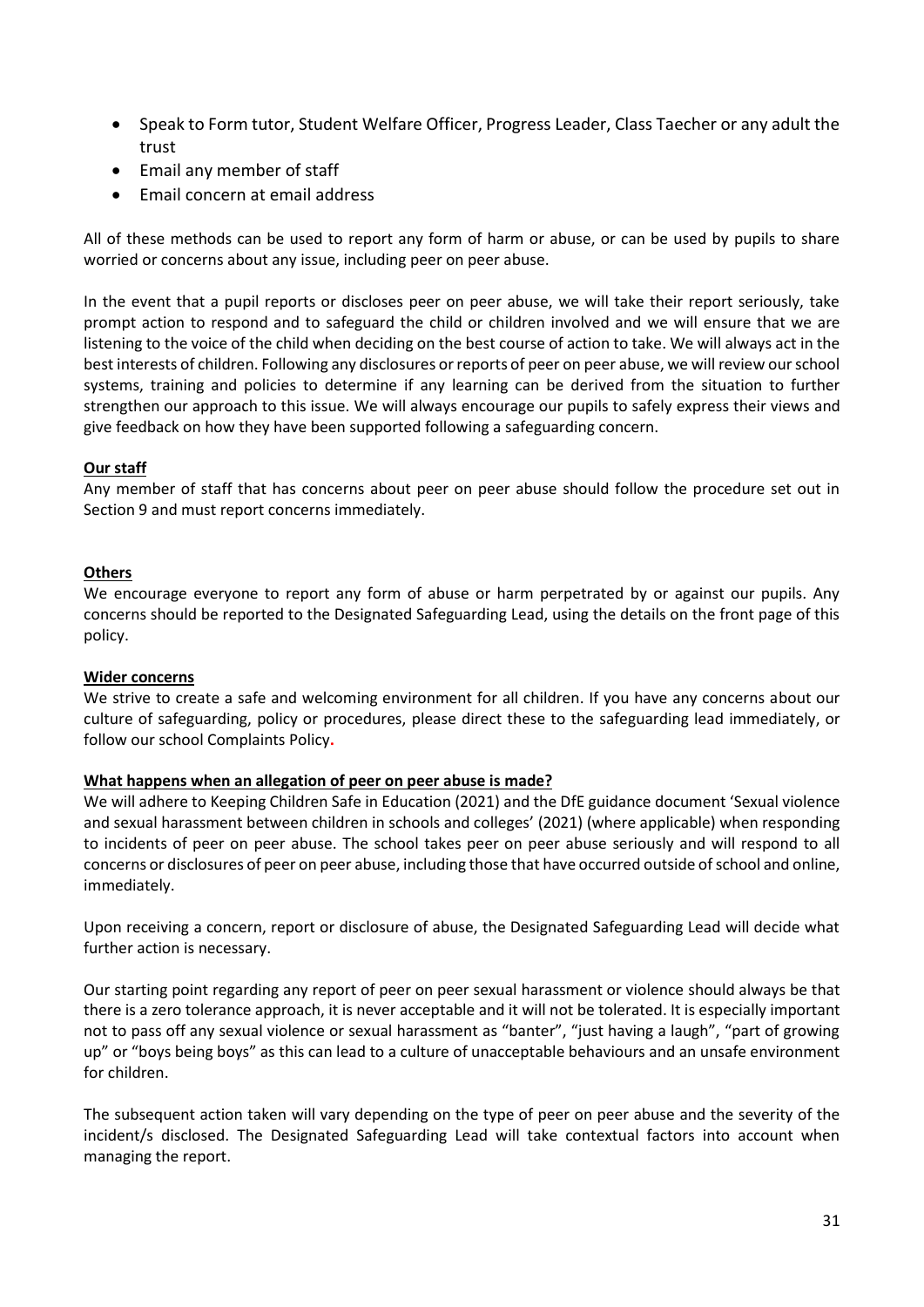The Designated Safeguarding Lead will always consider the following;

- the wishes of the victim in terms of how they want to proceed. The victims will be given as much control as is reasonably possible over decisions regarding how any investigation will be progressed and any support that they will be offered;
- the nature of the alleged incident(s), including: the level of coercion or threat, whether a crime may have been committed and consideration of harmful sexual behaviour;
- both the chronological ages and developmental stages of the children involved;
- any power imbalance between the children, including consideration of the age of children and whether children have special educational needs or disabilities;
- the impact on the victim;
- that sexual violence and sexual harassment can take place in intimate personal relationships between peers;
- if the alleged incident is a one-off or a sustained pattern of abuse;
- if are there ongoing risks to the victim, other children, adult students or school or college staff; and
- Other related issues and wider context, such as links to child criminal or child sexual exploitation.

Depending on the nature of the incident/s, the Designated Safeguarding Lead may

- Seek further information from those involved and witnesses.
- Undertake a risk assessment and needs assessment to ascertain steps necessary to safeguard the victim, alleged perpetrator, adults and other children.
- Decide to manage the concern internally.
- Organise a meeting with relevant staff and agencies to assess risk and agree a safety plan.
- Refer the victim and/or the perpetrator to local services for Early Help.
- Refer the case to Children's Services via a MASH referral.
- Liaise with social workers working with children involved (if applicable).
- Make a report to the police.
- Liaise with specialist services.

In the event of a disclosure of peer on peer sexual violence, we will make an immediate risk and needs assessment. The risk and needs assessment will consider:

- the victim, especially their protection and support;
- whether there may have been other victims,
- the alleged perpetrator(s); and
- all the other children, (and, if appropriate, adult students and staff) at the school or college, especially any actions that are appropriate to protect them from the alleged perpetrator(s), or from future harms.

More information about these options in relation to sexual violence and sexual harassment can be found in Part 5 of KCSIE (2021).

# **Recording procedures**

All reports of and subsequent action must be recorded as such in the schools safeguarding log and categorised accordingly. All incidents to be recorded on both CPOMS and G4S.

Members of staff will follow the procedures for recording a disclosure as outlined in Section 9 of this policy.

#### **How we support victims of peer on peer abuse**

The school recognises that peer on peer abuse has a significant impact on young people and victims are likely to need ongoing support. Children who are victims of sexual violence and sexual harassment wherever it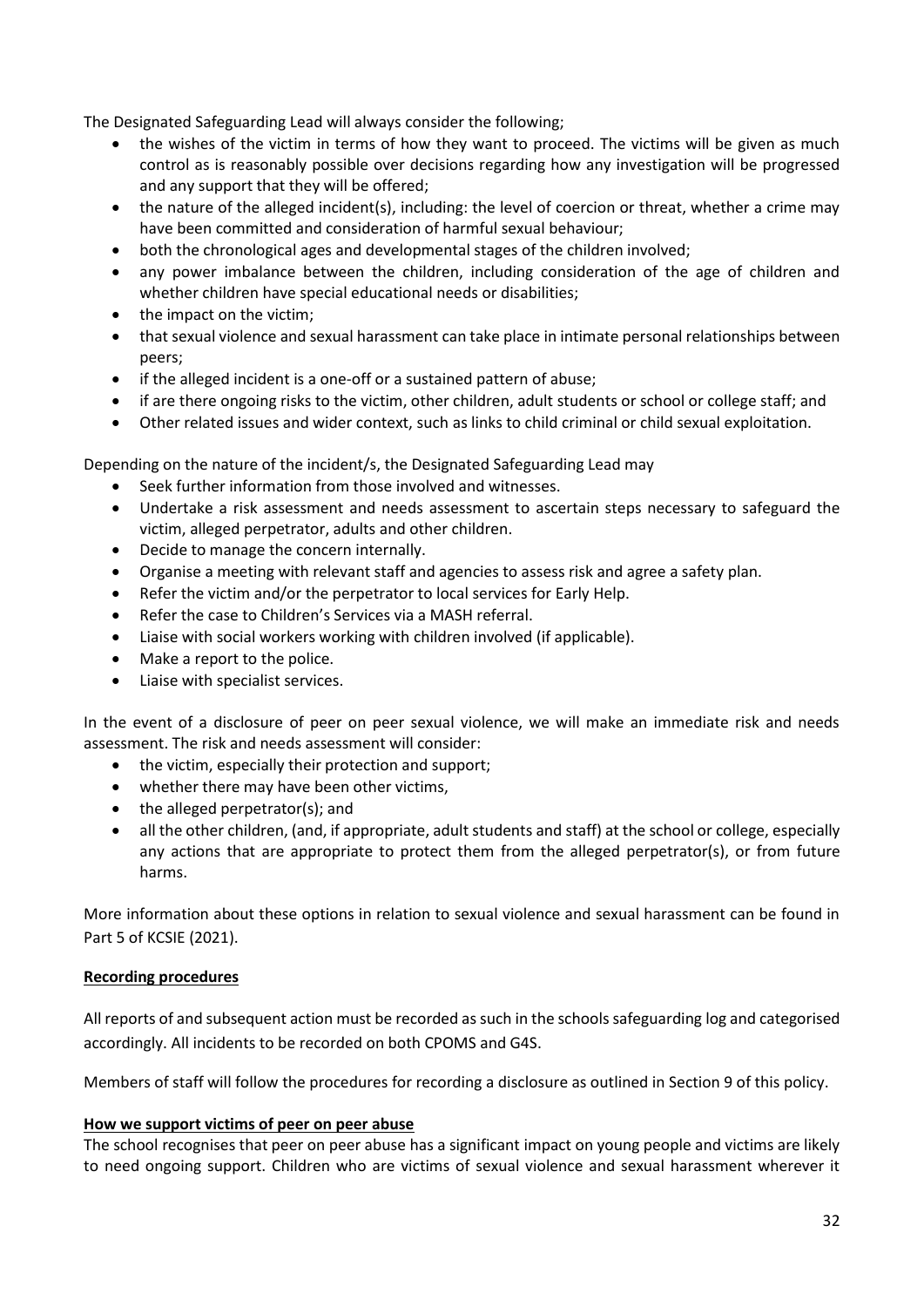happens, will likely find the experience stressful and distressing. Appropriate support will be put in place for victims of peer on peer abuse whilst investigation is taking place and following the initial response. Support will continue for as long as it is needed and will be reviewed regularly to ensure the victim is receiving appropriate care. The school will do everything we can to maintain the victim's normal routine. We will do everything we can to protect the victim from further bullying, harassment or abuse as a result of their disclosure.

If a victim of peer on peer abuse moves to a new setting, the Designated Safeguarding Lead will share the necessary information to ensure that support for the child continues.

#### **How we will support alleged perpetrators and perpetrators of peer on peer abuse**

We have a responsibility to safeguard and support all children. We will adhere to KCSIE (2021) when managing reports of peer on peer abuse and decide on action and support on a case by case basis.

The school has a responsibility to ensure that an alleged perpetrator continues to receive a suitable education and will consider a range of options in continuing educational provision if they are unable to attend school.

We recognise that children who perpetrate peer on peer abuse may be being abused themselves. The school will continue to safeguard the alleged perpetrator and provide them with support.

A plan to reduce the risk posed by the alleged perpetrator will be put in place as part of the risk assessment made following the alleged abuse. The Designated Safeguarding Lead will take advice from children's social care, specialist services and the police as necessary.

The school may choose to impose a sanction or punishment on the alleged perpetrator following an incident of peer on peer abuse. In this case, we will follow the school Behaviour Policy in determining the level and severity of sanction.

Where a child is cautioned or receives a conviction related to an incident of peer on peer abuse, the school will liaise with the appropriate professional services to support and safeguard all students.

If the alleged perpetrator moves to another setting, the Designated Safeguarding Lead will share information as necessary to safeguard the individual and other children at the new setting.

#### **How we will support other children who may have been affected by peer on peer abuse**

This support will be delivered via the Student Welfare Officer and appropriate professionals offering mentoring, counselling etc.

#### **Local Safeguarding Arrangements and making referrals**

The school adheres to local safeguarding arrangements, as outlined by the Northamptonshire Safeguarding Children Partnership.

For further details of how the school works with partner agencies in responding to safeguarding incidents (including incidents of peer on peer abuse), please see the main body of this policy.

#### **Parents**

Parents will be informed of incidents unless sharing information puts a child at greater risk of harm. Children will always be encouraged to speak to parents about peer on peer abuse unless it puts them at greater risk of harm.

#### **Whole school response**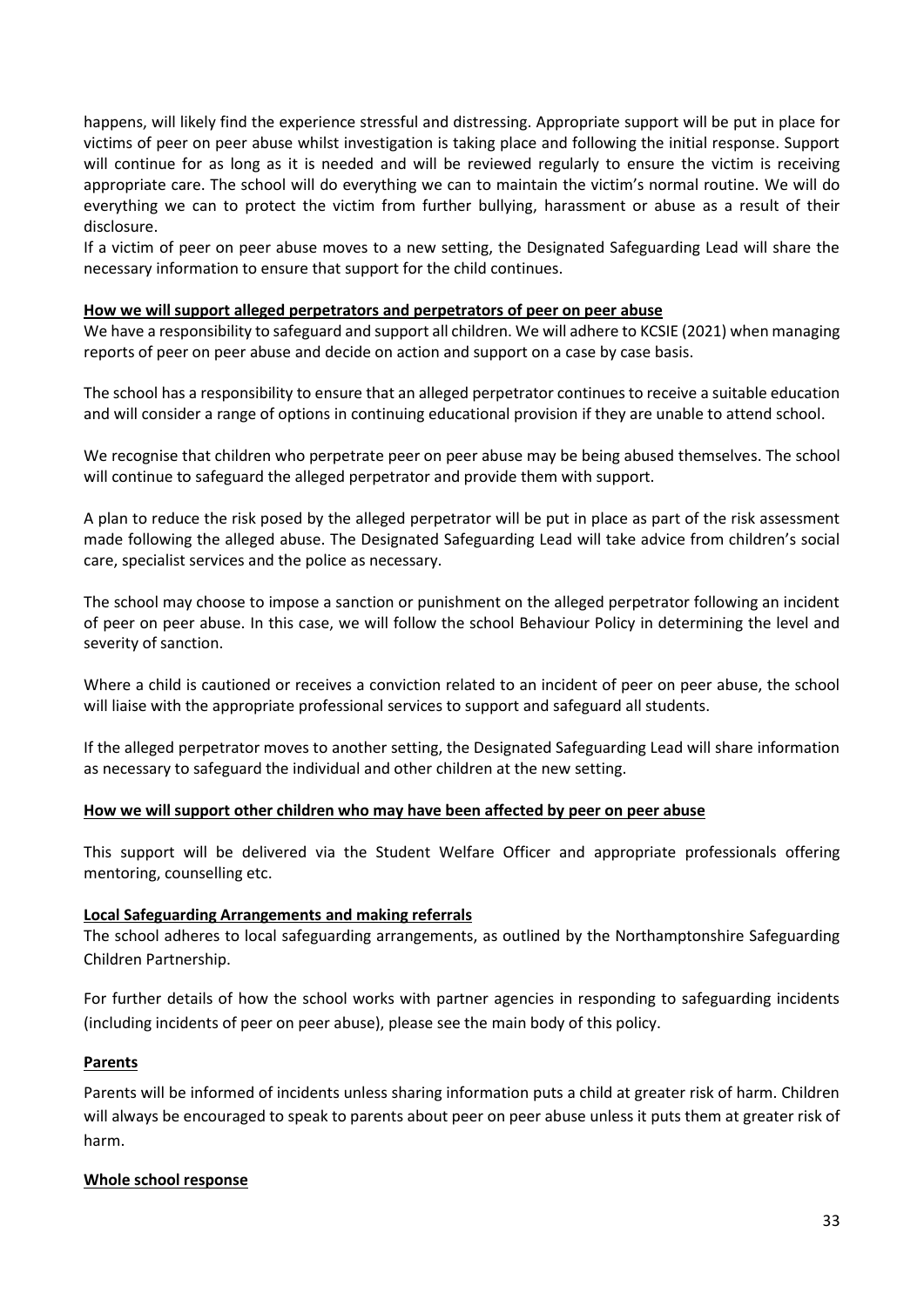We will keep detailed records of any incidents of peer on peer abuse and will look out for potential patterns of concerning, problematic or inappropriate behaviour. Where a pattern is identified, we will take appropriate action. Consideration will be given to whether there are wider cultural issues that enabled the inappropriate behaviour to occur and in order to minimise it happening again, we may:

- Dedicate more teaching time to a particular issue or topic;
- Deliver additional staff training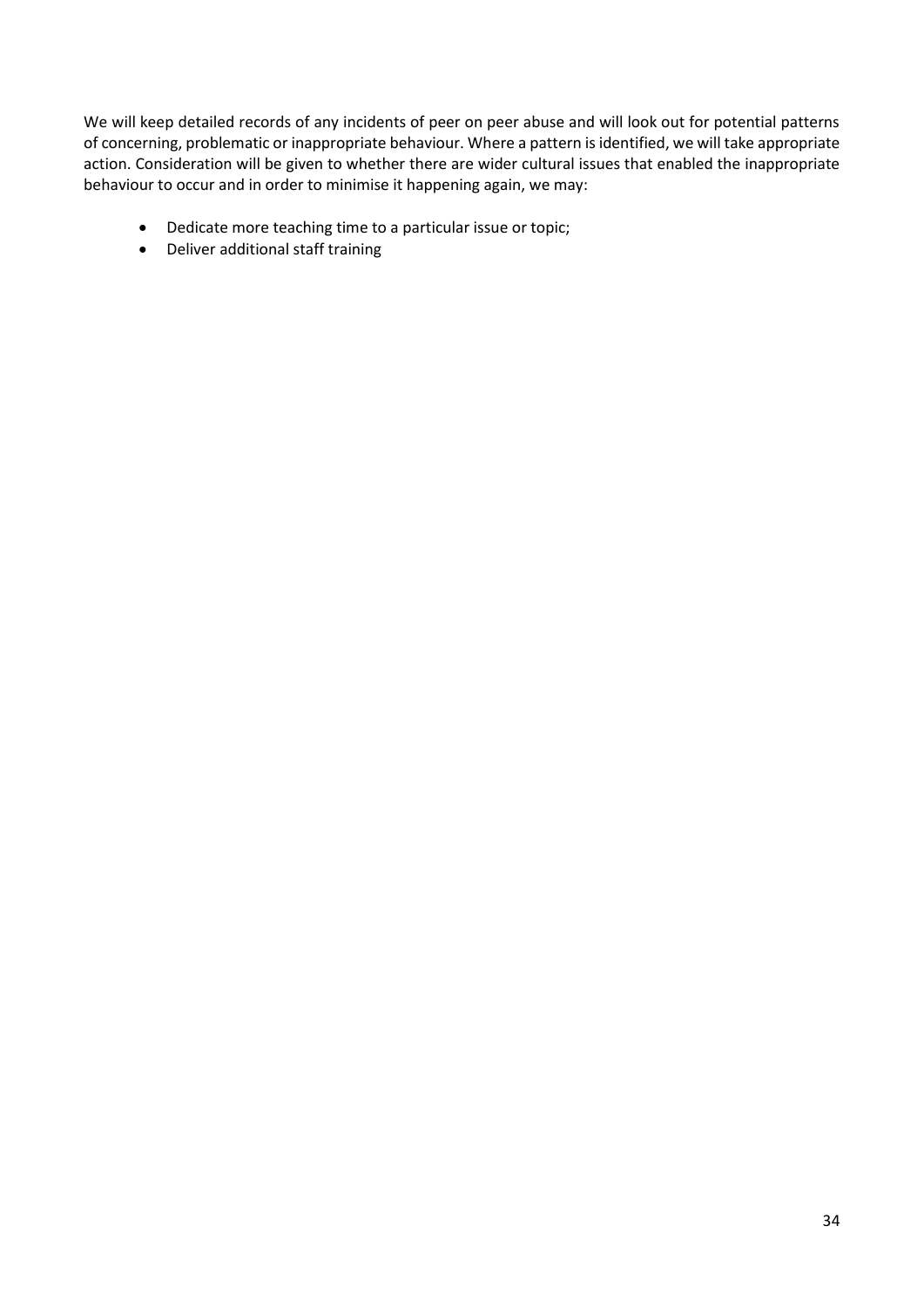# <span id="page-34-0"></span>**Appendix C: Types of abuse**

Abuse, including neglect, and safeguarding issues are rarely standalone events that can be covered by one definition or label. In most cases, multiple issues will overlap.

**Physical abuse** may involve hitting, shaking, throwing, poisoning, burning or scalding, drowning, suffocating or otherwise causing physical harm to a child. Physical harm may also be caused when a parent or carer fabricates the symptoms of, or deliberately induces, illness in a child.

**Emotional abuse** is the persistent emotional maltreatment of a child such as to cause severe and adverse effects on the child's emotional development. Some level of emotional abuse is involved in all types of maltreatment of a child, although it may occur alone.

Emotional abuse may involve:

- Conveying to a child that they are worthless or unloved, inadequate, or valued only insofar as they meet the needs of another person
- Not giving the child opportunities to express their views, deliberately silencing them or 'making fun' of what they say or how they communicate
- Age or developmentally inappropriate expectations being imposed on children. These may include interactions that are beyond a child's developmental capability, as well as overprotection and limitation of exploration and learning, or preventing the child participating in normal social interaction
- Seeing or hearing the ill-treatment of another
- Serious bullying (including cyberbullying), causing children frequently to feel frightened or in danger, or the exploitation or corruption of children

**Sexual abuse** involves forcing or enticing a child or young person to take part in sexual activities, not necessarily involving a high level of violence, whether or not the child is aware of what is happening.

The activities may involve:

- Physical contact, including assault by penetration (for example rape or oral sex) or non-penetrative acts such as masturbation, kissing, rubbing and touching outside of clothing
- Non-contact activities, such as involving children in looking at, or in the production of, sexual images, watching sexual activities, encouraging children to behave in sexually inappropriate ways, or grooming a child in preparation for abuse (including via the internet)

Sexual abuse is not solely perpetrated by adult males. Women can also commit acts of sexual abuse, as can other children.

**Neglect** is the persistent failure to meet a child's basic physical and/or psychological needs, likely to result in the serious impairment of the child's health or development. Neglect may occur during pregnancy as a result of maternal substance abuse.

Once a child is born, neglect may involve a parent or carer failing to:

- Provide adequate food, clothing and shelter (including exclusion from home or abandonment)
- Protect a child from physical and emotional harm or danger
- Ensure adequate supervision (including the use of inadequate care-givers)
- Ensure access to appropriate medical care or treatment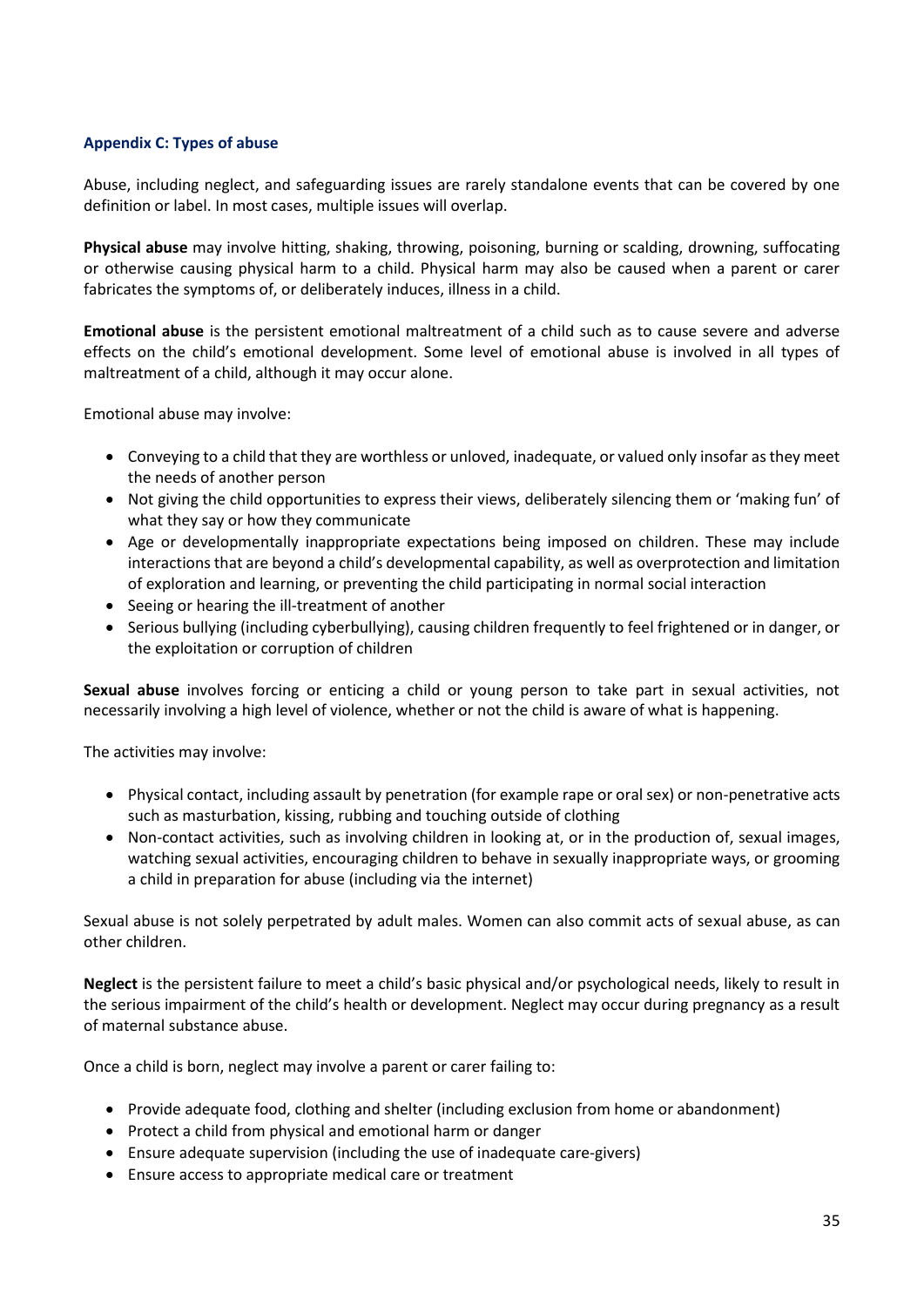It may also include neglect of, or unresponsiveness to, a child's basic emotional needs.

# **Children missing from education**

A child going missing from education, particularly repeatedly, can be a warning sign of a range of safeguarding issues. This might include abuse or neglect, such as sexual abuse or exploitation or child criminal exploitation, or issues such as mental health problems, substance abuse, radicalisation, FGM or forced marriage. There are many circumstances where a child may become missing from education, but some children are particularly at risk. These include children who:

- Are at risk of harm or neglect
- Are at risk of forced marriage or FGM
- Come from Gypsy, Roma, or Traveller families
- Come from the families of service personnel
- Go missing or run away from home or care
- Are supervised by the youth justice system
- Cease to attend a school
- Come from new migrant families

We will follow our procedures for unauthorised absence and for dealing with children who go missing from education, particularly on repeat occasions, to help identify the risk of abuse and neglect, including sexual exploitation, and to help prevent the risks of going missing in future. We will always follow up with parents/carers when pupils are not at school. This means we need to have at least two, up to date, contacts for parents/carers. Parents/carers should remember to update the school as soon as possible where these contact details change.This includes informing the local authority if a child leaves the school without a new school being named, and adhering to requirements with respect to sharing information with the local authority, when applicable, when removing a child's name from the admission register at non-standard transition points.

Staff will be trained in signs to look out for and the individual triggers to be aware of when considering the risks of potential safeguarding concerns which may be related to being missing, such as travelling to conflict zones, FGM and forced marriage.

If a staff member suspects that a child is suffering from harm or neglect, we will follow local child protection procedures, including with respect to making reasonable enquiries. We will make an immediate referral to the local authority children's social care team, and the police, if the child is suffering or likely to suffer from harm, or in immediate danger.

#### **Child criminal exploitation**

Child criminal exploitation (CCE) is a form of abuse where an individual or group takes advantage of an imbalance of power to coerce, control, manipulate or deceive a child into criminal activity, in exchange for something the victim needs or wants, and/or for the financial or other advantage of the perpetrator or facilitator, and/or through violence or the threat of violence.

The abuse can be perpetrated by males or females, and children or adults. It can be a one-off occurrence or a series of incidents over time, and range from opportunistic to complex organised abuse.

The victim can be exploited even when the activity appears to be consensual. It does not always involve physical contact and can happen online. Some specific forms of CCE can include children being forced or manipulated into transporting drugs or money through county lines, working in cannabis factories, shoplifting or pickpocketing. They can also be forced or manipulated into committing vehicle crime or threatening/committing serious violence to others.

Children can become trapped by this type of exploitation as perpetrators can threaten victims (and their families) with violence, or entrap and coerce them into debt. They may be coerced into carrying weapons such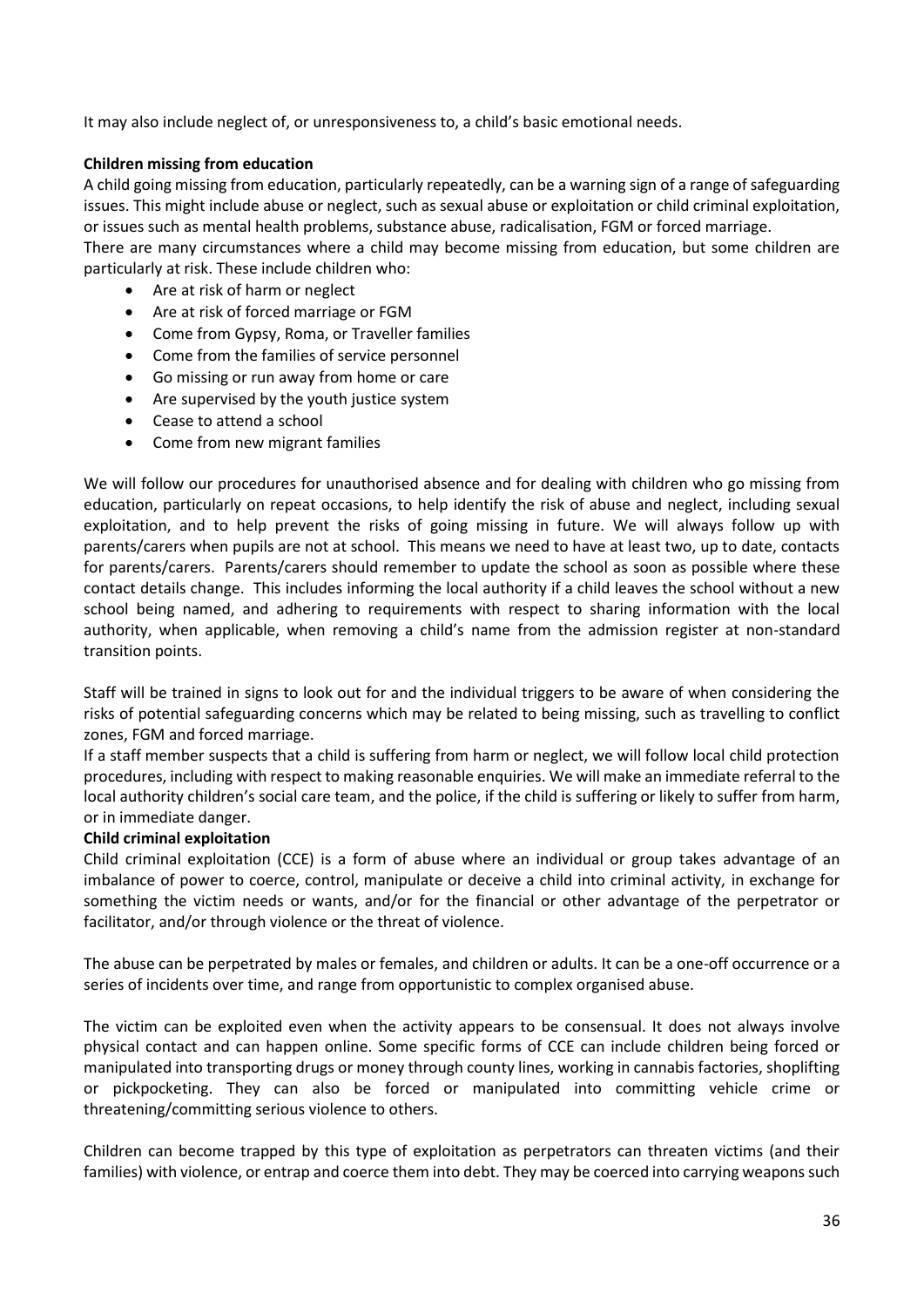as knives or begin to carry a knife for a sense of protection from harm from others. As children involved in criminal exploitation often commit crimes themselves, their vulnerability as victims is not always recognised by adults and professionals, (particularly older children), and they are not treated as victims despite the harm they have experienced. They may still have been criminally exploited even if the activity appears to be something they have agreed or consented to.

It is important to note that the experience of girls who are criminally exploited can be very different to that of boys. The indicators may not be the same, however professionals should be aware that girls are at risk of criminal exploitation too. It is also important to note that both boys and girls being criminally exploited may be at higher risk of sexual exploitation.

Indicators of CCE can include a child:

- Appearing with unexplained gifts or new possessions
- Associating with other young people involved in exploitation
- Suffering from changes in emotional wellbeing
- Misusing drugs and alcohol
- Going missing for periods of time or regularly coming home late
- Regularly missing school or education
- Not taking part in education

If a member of staff suspects CCE, they will discuss this with the DSL. The DSL will trigger the local safeguarding procedures, including a referral to the *local authority's children's social* care team and the police, if appropriate.

#### **County Lines**

County lines is a term used to describe gangs and organised criminal networks involved in exporting illegal drugs (primarily crack cocaine and heroin) into one or more importing areas [within the UK], using dedicated mobile phone lines or other form of "deal line".'

Exploitation is an integral part of the county lines offending model with children and vulnerable adults exploited to move [and store] drugs and money. Offenders will often use coercion, intimidation, violence (including sexual violence) and weapons to ensure compliance of victims.

Children can easily become trapped by this type of exploitation as county lines gangs create drug debts and can threaten serious violence and kidnap towards victims (and their families) if they attempt to leave the county lines network.

#### **Serious violence**

Signs that a child is at risk from, or involved with serious violent crime include:

- include increased absence from school;
- a change in friendships or relationships with older individuals or groups;
- a significant decline in performance;
- signs of self-harm or a significant change in wellbeing;
- signs of assault or unexplained injuries; and/or
- unexplained gifts or new possessions, which could also indicate that children have been approached by, or are involved with, individuals associated with criminal networks or gangs and may be at risk of criminal exploitation.

There are a range of risk factors which increase the likelihood of involvement in serious violence, such as

• being male;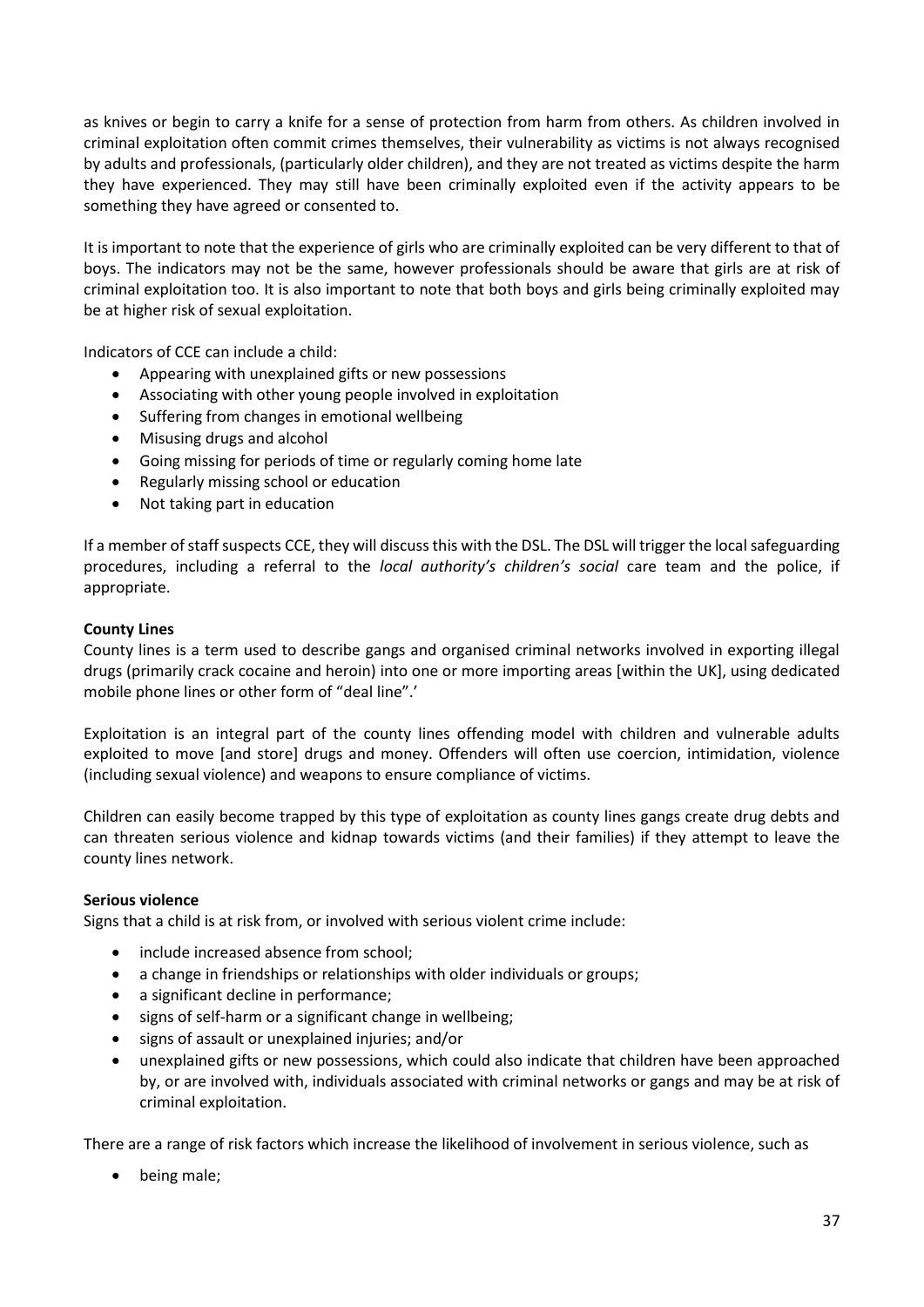- having been frequently absent or permanently excluded from school; and/or
- having experienced child maltreatment and having been involved in offending, such as theft or robbery.

If a member of staff suspects a child is involved in or at risk of serious violent crime, they will discuss this with the DSL. The DSL will trigger the local safeguarding procedures, including a referral to the local authority's children's social care team and the police, if appropriate.

# **Child sexual exploitation**

Child sexual exploitation (CSE) is a form of child sexual abuse where an individual or group takes advantage of an imbalance of power to coerce, manipulate or deceive a child into sexual activity, in exchange for something the victim needs or wants and/or for the financial advantage or increased status of the perpetrator or facilitator. It may, or may not, be accompanied by violence or threats of violence.

The abuse can be perpetrated by males or females, and children or adults. It can be a one-off occurrence or a series of incidents over time, and range from opportunistic to complex organised abuse.

CSE can affect any child, who has been coerced into engaging in sexual activities. This includes 16 and 17 year olds who can legally consent to have sex. Some children may not realise they are being exploited e.g. they believe they are in a genuine romantic relationship.

Children and young people often trust their abuser and may be tricked into believing they are in a loving, consensual relationship.

CSE can include both physical contact (penetrative and non-penetrative acts) and non-contact sexual activity. It can also happen online. For example, young people may be persuaded or forced to share sexually explicit images of themselves, have sexual conversations by text, or take part in sexual activities using a webcam. CSE may also occur without the victim's immediate knowledge, for example through others copying videos or images.

In addition to the CCE indicators above, indicators of CSE can include a child:

- Having an older boyfriend or girlfriend
- Suffering from sexually transmitted infections or becoming pregnant

If a member of staff suspects CSE, they will discuss this with the DSL. The DSL will trigger the local safeguarding procedures, including a referral to the local authority's children's social care team and the police, if appropriate.

#### **Child abduction and community safety incidents**

Child abduction is the unauthorised removal or retention of a minor from a parent or anyone with legal responsibility for the child. Child abduction can be committed by parents or other family members; by people known but not related to the victim (such as neighbours, friends and acquaintances); and by strangers. Other community safety incidents in the vicinity of a school can raise concerns amongst children and parents, for example, people loitering nearby or unknown adults engaging children in conversation.

In the event that anyone has concerns about child abduction or community safety incidents, they should speak to the Designated Safeguarding Lead immediately.

#### **Cybercrime**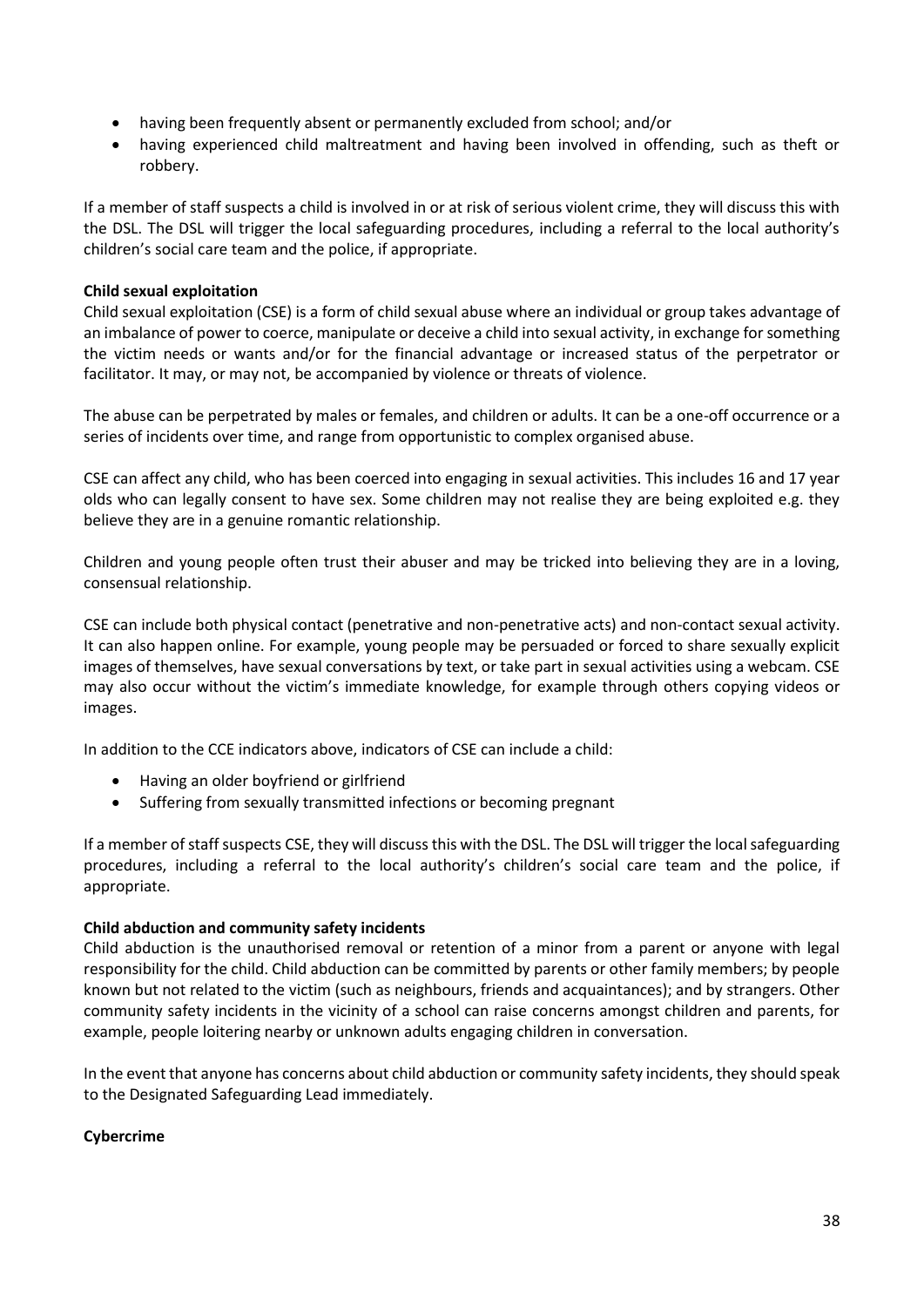Cybercrime is criminal activity committed using computers and/or the internet. It is broadly categorised as either 'cyber-enabled' (crimes that can happen off-line but are enabled at scale and at speed on-line) or 'cyber dependent' (crimes that can be committed only by using a computer).

Cyber-dependent crimes include;

- unauthorised access to computers (illegal 'hacking'), for example accessing a school's computer network to look for test paper answers or change grades awarded;
- denial of Service (Dos or DDoS) attacks or 'booting'. These are attempts to make a computer, network or website unavailable by overwhelming it with internet traffic from multiple sources; and,
- making, supplying or obtaining malware (malicious software) such as viruses, spyware, ransomware, botnets and Remote Access Trojans with the intent to commit further offence, including those above.

Children with particular skill and interest in computing and technology may inadvertently or deliberately stray into cyber-dependent crime. If we have concerns about a child and possible risk of being drawn into cyber crime, the designated safeguarding lead (or a deputy) will consider referring into the Cyber Choices programme. This is a nationwide police programme supported by the Home Office and led by the National Crime Agency, working with regional and local policing. We may also refer to children's social care if we think a child is suffering or is at risk of suffering harm.

# **Domestic abuse**

Domestic Abuse is any incident or pattern of incidents of controlling, coercive, threatening behaviour, violence or abuse between those aged 16 or over who are, or have been, intimate partners or family members regardless of gender or sexuality. The abuse can encompass, but is not limited to: psychological; physical; sexual; financial; and emotional.

All children can witness and be adversely affected by domestic abuse in the context of their home life where domestic abuse occurs between family members. Exposure to domestic abuse and/or violence can have a serious, long lasting emotional and psychological impact on children. In some cases, a child may blame themselves for the abuse or may have had to leave the family home as a result.

Children can witness and be adversely affected by domestic abuse and/or violence at home where it occurs between family members. In some cases, a child may blame themselves for the abuse or may have had to leave the family home as a result.

Older children may also experience domestic abuse and/or violence in their own personal relationships. See Appendix B: Peer on peer abuse for more details.

Exposure to domestic abuse and/or violence can have a serious, long-lasting emotional and psychological impact on children.

At Montsaye Academy we are working in partnership with North Northamptonshire Council and Northamptonshire Police to identify and provide appropriate support to pupils who have experienced domestic abuse in their household; nationally this scheme is called Operation Encompass. In order to achieve this, North Northamptonshire Council will share police information with the Designated Safeguarding Lead(s) of all domestic incidents where one of our pupils has been affected. On receipt of any information, the Designated Safeguarding Lead will decide on the appropriate support the child requires, this could be silent or overt.

All information sharing and resulting actions will be undertaken in accordance with the **'NSCP [Protocol for](https://www.nctrust.co.uk/help-and-protection-for-children/protecting-children-information-for-professionals/Pages/domestic-abuse-notification-to-schools.aspx)  Domestic Abuse – [Notifications to Schools](https://www.nctrust.co.uk/help-and-protection-for-children/protecting-children-information-for-professionals/Pages/domestic-abuse-notification-to-schools.aspx)'**. We will record this information and store this information in accordance with the record keeping procedures outlined in this policy.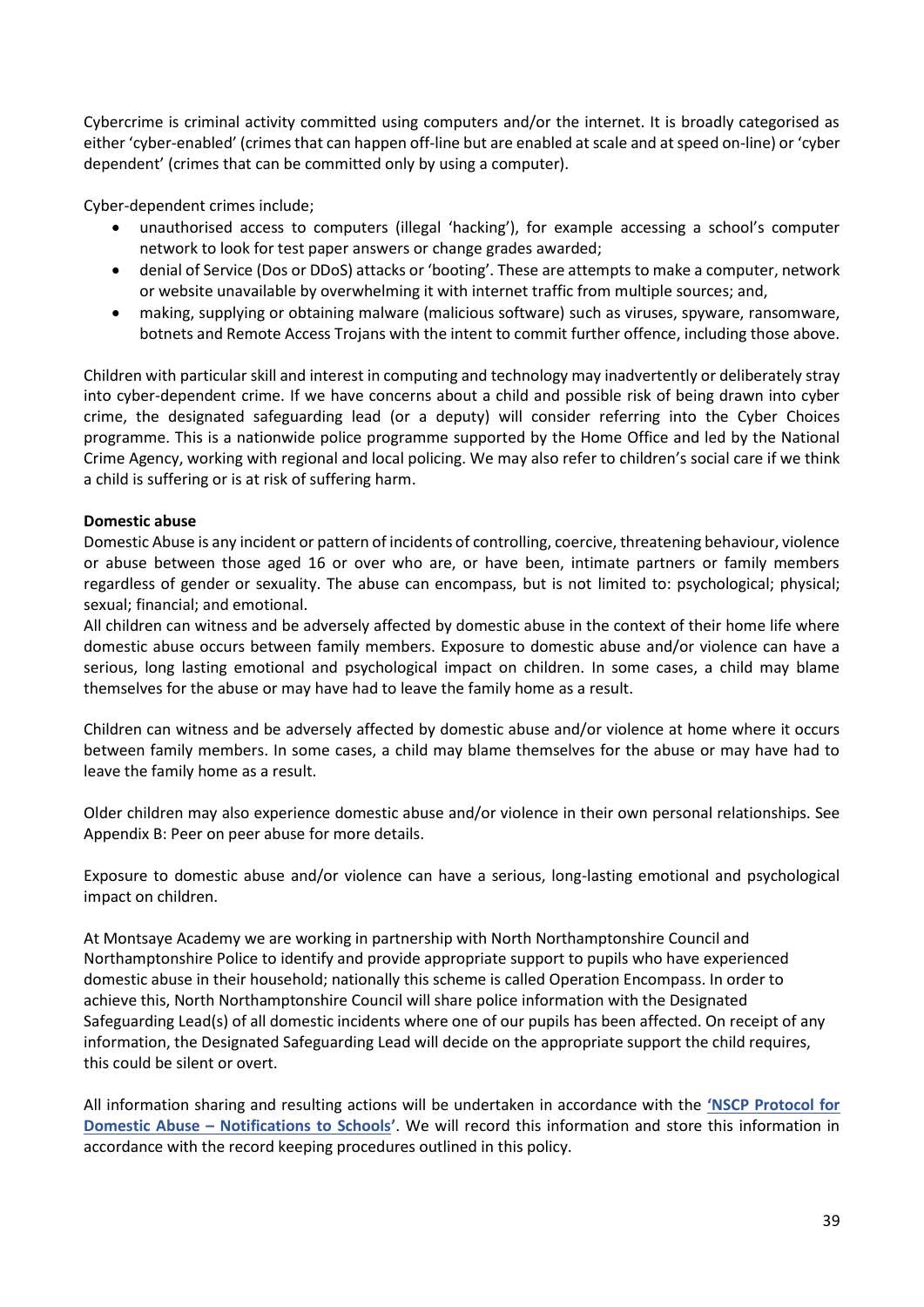The DSL will provide support according to the child's needs and update records about their circumstances.

# **Homelessness**

Being homeless or being at risk of becoming homeless presents a real risk to a child's welfare.

The DSL [and deputy/deputies/designates] will be aware of contact details and referral routes in to the local housing authority so they can raise/progress concerns at the earliest opportunity (where appropriate and in accordance with local procedures).

Where a child has been harmed or is at risk of harm, the DSL will also make a referral to children's social care.

# **So-called 'honour-based' abuse (including FGM and forced marriage)**

So-called 'honour-based' abuse (HBA) encompasses incidents or crimes committed to protect or defend the honour of the family and/or community, including FGM, forced marriage, and practices such as breast ironing. Abuse committed in this context often involves a wider network of family or community pressure and can include multiple perpetrators.

All forms of HBA are abuse and will be handled and escalated as such. All staff will be alert to the possibility of a child being at risk of HBA or already having suffered it. If staff have a concern, they will speak to the DSL, who will activate local safeguarding procedures.

# **Female Genital Mutilation**

The DSL will make sure that staff have access to appropriate training to equip them to be alert to children affected by FGM or at risk of FGM.

Section 10 of this policy sets out the procedures to be followed if a staff member discovers that an act of FGM appears to have been carried out or suspects that a pupil is at risk of FGM. Indicators that FGM has already occurred include:

A pupil confiding in a professional that FGM has taken place

A mother/family member disclosing that FGM has been carried out

A family/pupil already being known to social services in relation to other safeguarding issues > A girl:

- Having difficulty walking, sitting or standing, or looking uncomfortable
- Finding it hard to sit still for long periods of time (where this was not a problem previously)
- Spending longer than normal in the bathroom or toilet due to difficulties urinating
- Having frequent urinary, menstrual or stomach problems
- Avoiding physical exercise or missing PE
- Being repeatedly absent from school, or absent for a prolonged period
- Demonstrating increased emotional and psychological needs for example, withdrawal or depression, or significant change in behaviour
- Being reluctant to undergo any medical examinations
- Asking for help, but not being explicit about the problem
- Talking about pain or discomfort between her legs

Potential signs that a pupil may be at risk of FGM include:

The girl's family having a history of practicing FGM (this is the biggest risk factor to consider)

FGM being known to be practiced in the girl's community or country of origin

A parent or family member expressing concern that FGM may be carried out

A family not engaging with professionals (health, education or other) or already being known to social care in relation to other safeguarding issues

> A girl:

- Having a mother, older sibling or cousin who has undergone FGM
- Having limited level of integration within UK society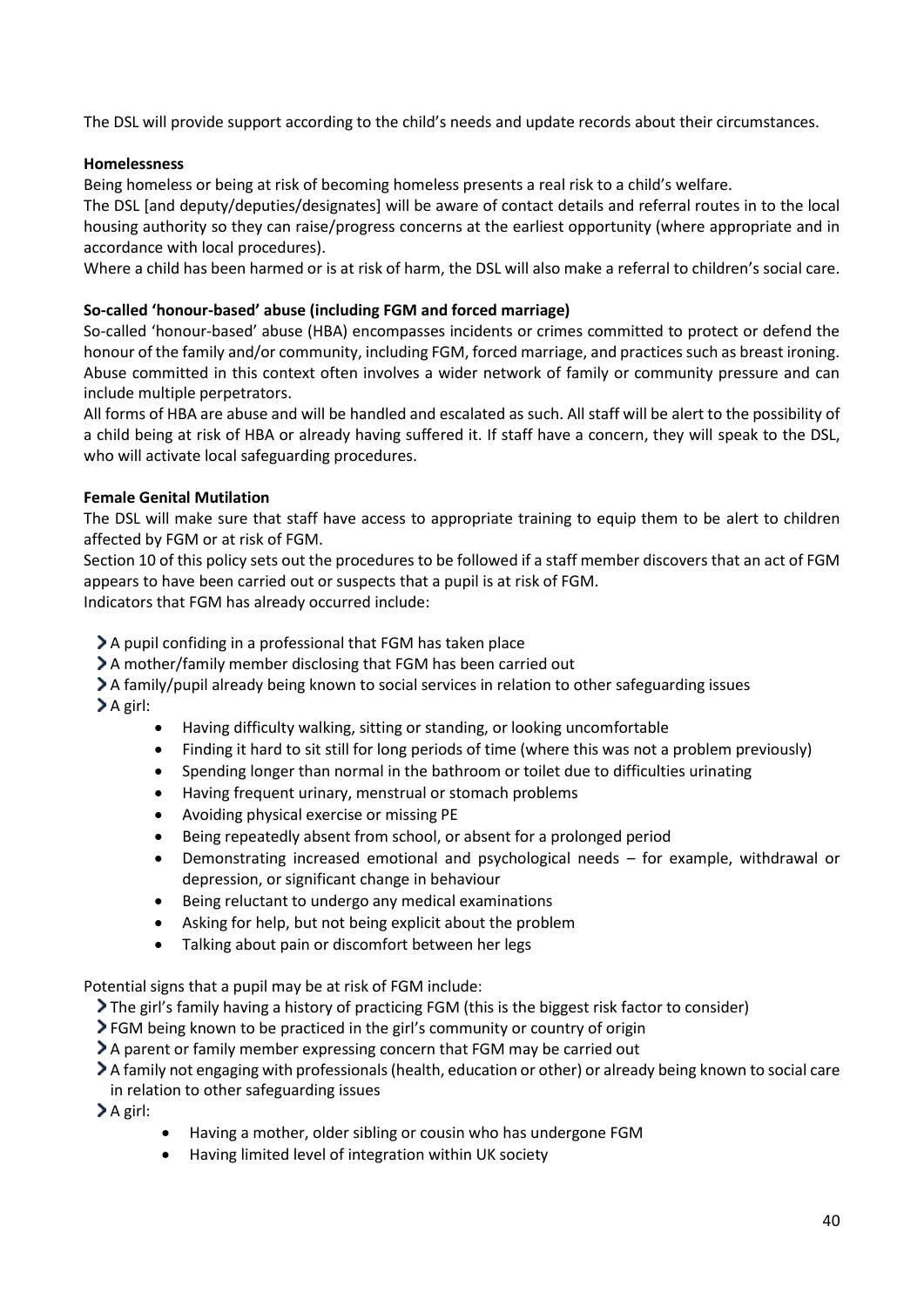- Confiding to a professional that she is to have a "special procedure" or to attend a special occasion to "become a woman"
- Talking about a long holiday to her country of origin or another country where the practice is prevalent, or parents stating that they or a relative will take the girl out of the country for a prolonged period
- Requesting help from a teacher or another adult because she is aware or suspects that she is at immediate risk of FGM
- Talking about FGM in conversation for example, a girl may tell other children about it (although it is important to take into account the context of the discussion)
- Being unexpectedly absent from school
- Having sections missing from her 'red book' (child health record) and/or attending a travel clinic or equivalent for vaccinations/anti-malarial medication

The above indicators and risk factors are not intended to be exhaustive.

# **Forced marriage**

Forcing a person into marriage is a crime. A forced marriage is one entered into without the full and free consent of one or both parties and where violence, threats, or any other form of coercion is used to cause a person to enter into a marriage. Threats can be physical or emotional and psychological.

Staff will receive training around forced marriage and the presenting symptoms. We are aware of the 'one chance' rule, i.e. we may only have one chance to speak to the potential victim and only one chance to save them.

If a member of staff suspects that a pupil is being forced into marriage, they will speak to the pupil about their concerns in a secure and private place. They will then report this to the DSL.

The DSL will:

- Speak to the pupil about the concerns in a secure and private place
- Activate the local safeguarding procedures and refer the case to the local authority's designated officer
- Seek advice from the Forced Marriage Unit on 020 7008 0151 or **[fmu@fco.gov.uk](mailto:fmu@fco.gov.uk)**
- Refer the pupil to an education welfare officer, pastoral tutor, learning mentor, or school counsellor, as appropriate

# **Private Fostering**

A private fostering arrangement is one that is made privately (without the involvement of a local authority) for the care of a child under the age of 16 years (under 18, if disabled) by someone other than a parent or close relative, in their own home, with the intention that it should last for 28 days or more.

A close family relative is defined as a 'grandparent, brother, sister, uncle or aunt' and includes half-siblings and step-parents; it does not include great-aunts or uncles, great grandparents or cousins.

Parents and private foster carers both have a legal duty to inform the relevant local authority at least six weeks before the arrangement is due to start; not to do so is a criminal offence.

Whilst most privately fostered children are appropriately supported and looked after, they are a potentially vulnerable group who should be monitored by the local authority, particularly when the child has come from another country. In some cases, privately fostered children are affected by abuse and neglect, or be involved in trafficking, child sexual exploitation or modern-day slavery.

Schools have a mandatory duty to report to the local authority where they are aware or suspect that a child is subject to a private fostering arrangement. Although schools have a duty to inform the local authority, there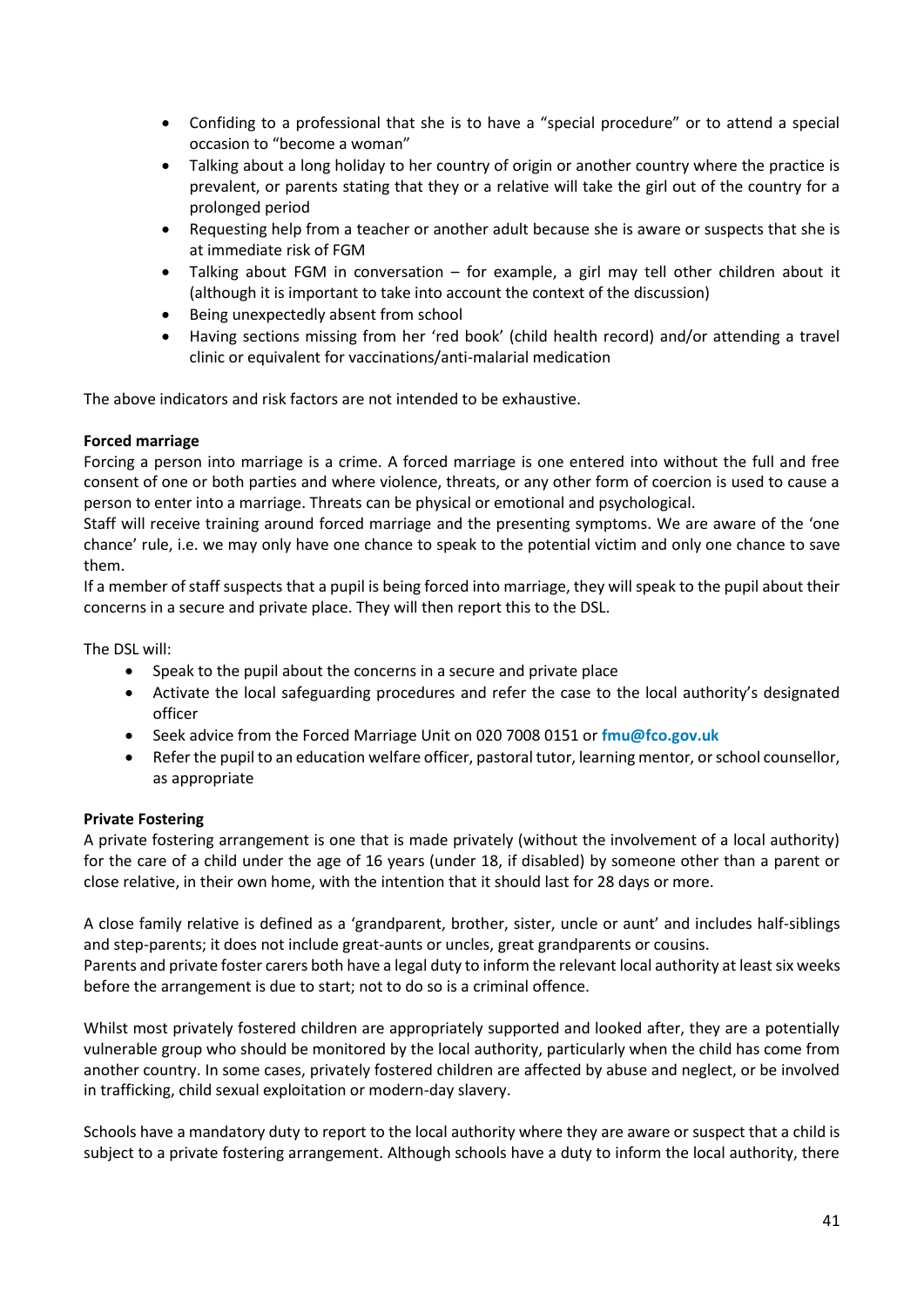is no duty for anyone, including the private foster carer or social workers to inform the school. However, it should be clear to the school who has parental responsibility.

School staff should notify the designated safeguarding lead when they become aware of private fostering arrangements. The designated safeguarding lead will speak to the family of the child involved to check that they are aware of their duty to inform the LA. The school itself has a duty to inform the local authority of the private fostering arrangements.

On admission to the school, we will take steps to verify the relationship of the adults to the child who is being registered.

# **Preventing radicalisation**

Radicalisation refers to the process by which a person comes to support terrorism and extremist ideologies associated with terrorist groups.

Extremism is vocal or active opposition to fundamental British values, such as democracy, the rule of law, individual liberty, and mutual respect and tolerance of different faiths and beliefs. This also includes calling for the death of members of the armed forces.

Terrorism is an action that:

- Endangers or causes serious violence to a person/people;
- Causes serious damage to property; or
- Seriously interferes or disrupts an electronic system

The use or threat of terrorism must be designed to influence the government or to intimidate the public and is made for the purpose of advancing a political, religious or ideological cause.

Schools have a duty to prevent children from being drawn into terrorism. The DSL will undertake Prevent **awareness training** and make sure that staff have access to appropriate training to equip them to identify children at risk.

We will assess the risk of children in our school being drawn into terrorism. This assessment will be based on an understanding of the potential risk in our local area, in collaboration with our local safeguarding partners and local police force.

We will ensure that suitable internet filtering is in place, and equip our pupils to stay safe online at school and at home.

There is no single way of identifying an individual who is likely to be susceptible to an extremist ideology. Radicalisation can occur quickly or over a long period.

Staff will be alert to changes in pupils' behaviour. The government website **[Educate Against Hate](http://educateagainsthate.com/parents/what-are-the-warning-signs/)<sup>16</sup>** and charity **[NSPCC](https://www.nspcc.org.uk/what-you-can-do/report-abuse/dedicated-helplines/protecting-children-from-radicalisation/)<sup>17</sup>** say that signs that a pupil is being radicalised can include:

- Refusal to engage with, or becoming abusive to, peers who are different from themselves
- Becoming susceptible to conspiracy theories and feelings of persecution
- Changes in friendship groups and appearance
- Rejecting activities they used to enjoy
- Converting to a new religion
- Isolating themselves from family and friends
- Talking as if from a scripted speech

 $\overline{a}$ <sup>16</sup> **<https://educateagainsthate.com/signs-of-radicalisation/>**

<sup>17</sup> **<https://www.nspcc.org.uk/keeping-children-safe/reporting-abuse/dedicated-helplines/protecting-children-from-radicalisation/>**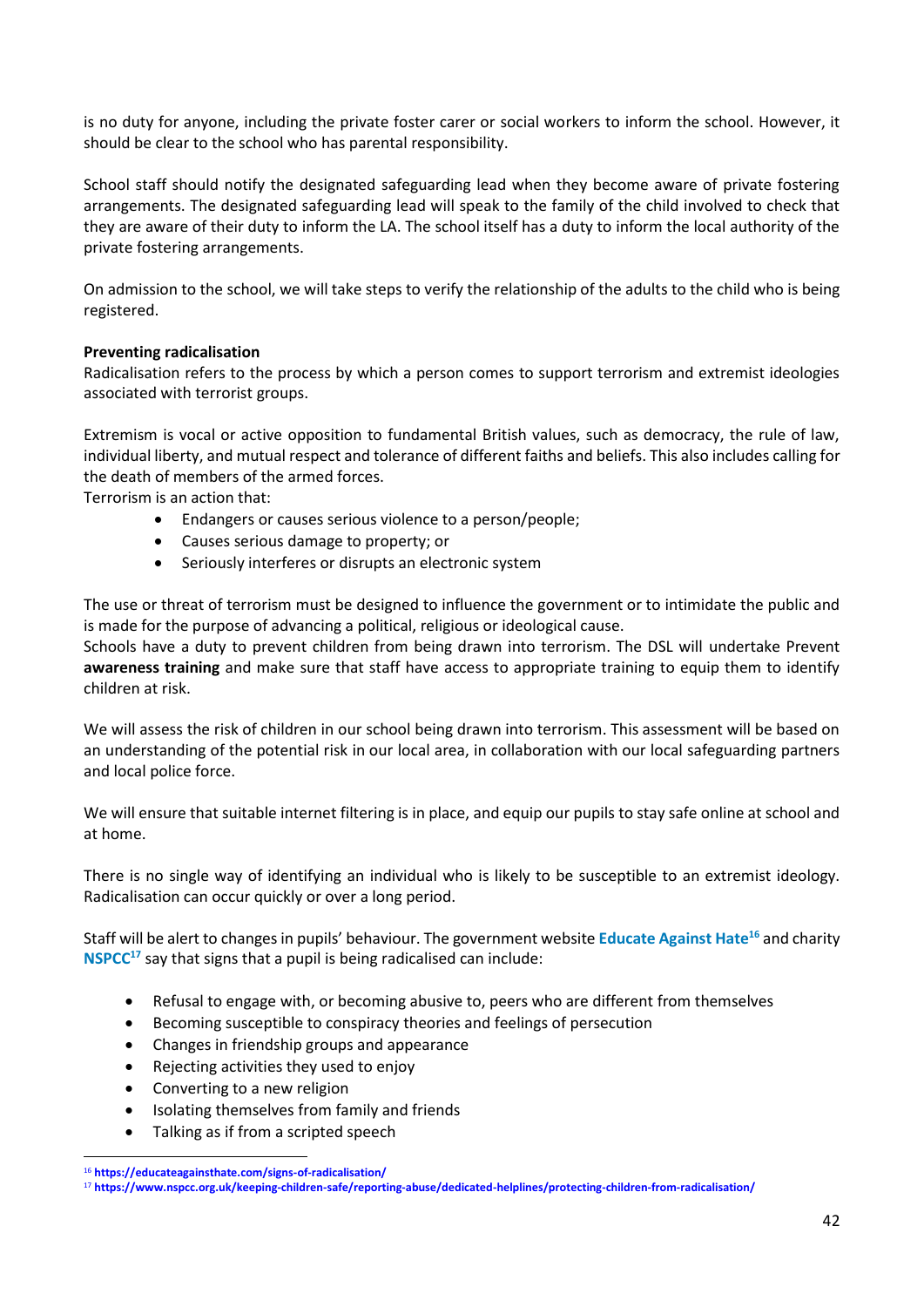- An unwillingness or inability to discuss their views
- A sudden disrespectful attitude towards others
- Increased levels of anger
- Increased secretiveness, especially around internet use
- Expressions of sympathy for extremist ideologies and groups, or justification of their actions
- Accessing extremist material online, including on Facebook or Twitter
- Possessing extremist literature
- Being in contact with extremist recruiters and joining, or seeking to join, extremist organisations

Children who are at risk of radicalisation may have low self-esteem, or may be victims of bullying or discrimination. It is important to note that these signs can also be part of normal teenage behaviour – staff should have confidence in their instincts and seek advice if something feels wrong.

If staff are concerned about a pupil, they will follow our procedures set out in Section 9 of this policy, including discussing their concerns with the DSL. Staff should always take action if they are worried.

Further information on the school's measures to prevent radicalisation are set out in other school policies and procedures.

# **Missing pupils**

Our procedures are designed to ensure that a missing child is found and returned to effective supervision as soon as possible. If a child goes missing, we will: Contact the parents via message, email and telephone, we will complete a home visit before contacting MASH and police. The child will remain with a member of the Safeguarding team for the duration. Incident will be recorded on CPOMS.

**See link to NNC [procedures for Children Missing Education](https://www.northamptonshire.gov.uk/councilservices/children-families-education/schools-and-education/information-for-school-staff/pupil-support-and-inclusion/attendance-and-behaviour/Pages/children.aspx)**<sup>18</sup>

# <span id="page-42-0"></span>**Appendix D: Safer recruitment**

We adhere to Part 3 of Keeping Children Safe in Education at all times. We consider safeguarding throughout the recruitment process, including when defining and advertising roles.

We will record all information on the checks carried out in the school's single central record (SCR). Copies of these checks, where appropriate, will be held in individuals' personnel files. We follow requirements and best practice in retaining copies of these checks, as set out below.

# **Pre-appointment safer recruitment**

All appointments will be made in line with the requirements of the Pathfinder Schools Recruitment and Selection Policy and statutory guidance including the requirements of the Police Act 1997, the Rehabilitation of Offenders Act 1974, the Protection of Children Act 1999, the Education Act 2002 and statutory guidance (e.g. Keeping Children Safe in Education and Disqualification under the Childcare Act 2018). The Safeguarding Vulnerable Groups Act 2006 and Protection of Freedoms Act 2012 and The Police Act 1997

As a minimum requirement we will include the following in all job advertisements:

- our commitment to safeguarding and promoting the welfare of children;
- clear confirmation that safeguarding checks will be undertaken;
- the safeguarding responsibilities of the post as per the job description and personal specification; and
- whether the post is exempt from the Rehabilitation of Offenders Act 1974 and the amendments to the Exceptions Order 1975, 2013 and 2020.
- **a link to the Safeguarding and Child Protection Policy and Recruitment & Selection Policy.**

**<sup>.</sup>** <sup>18</sup> **[https://www.northamptonshire.gov.uk/councilservices/children-families-education/schools-and-education/information-for](https://www.northamptonshire.gov.uk/councilservices/children-families-education/schools-and-education/information-for-school-staff/pupil-support-and-inclusion/attendance-and-behaviour/Pages/children.aspx)[school-staff/pupil-support-and-inclusion/attendance-and-behaviour/Pages/children.aspx](https://www.northamptonshire.gov.uk/councilservices/children-families-education/schools-and-education/information-for-school-staff/pupil-support-and-inclusion/attendance-and-behaviour/Pages/children.aspx)**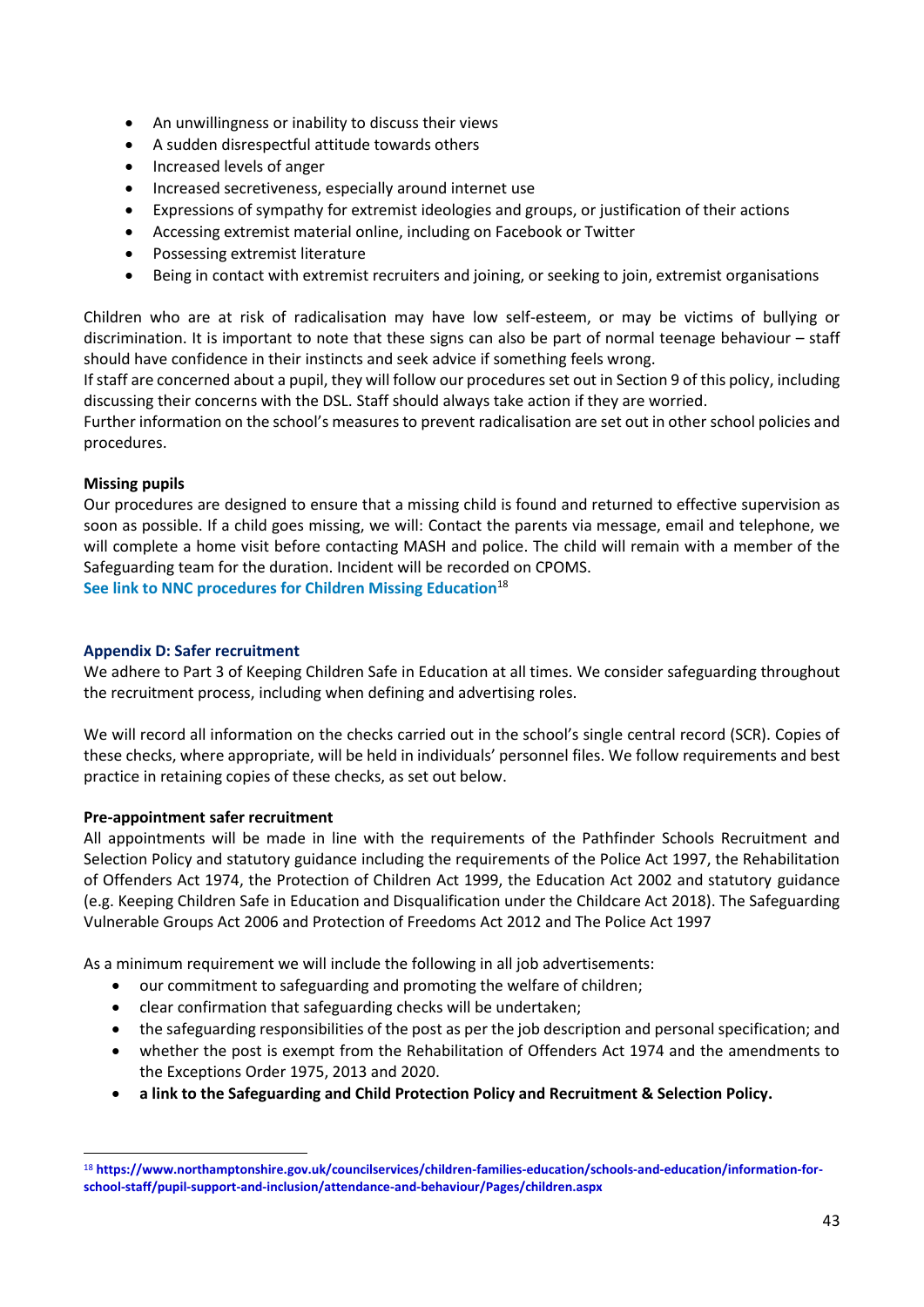Where a role involves engaging in regulated activity relevant to children, we will include a statement in the application form or elsewhere in the information provided to applicants that it is an offence to apply for the role if the applicant is barred from engaging in regulated activity relevant to children.

All applicants will be provided with access to the Safeguarding and Child Protection Policy for the workplace they have applied to, and the Pathfinder Schools Recruitment and Selection Policy which includes our policy statement on the employment of ex-offenders. Applicants will be referred to a link on the Pathfinder Schools website **<https://pathfinderschools.org.uk/join-us/vacancies>**

# **Applicants**

As part of the application process we require applicants to provide:

- personal details, current and former names, current address and their national insurance number;
- details of their present (or last) employment and the reason/s for leaving;
- full employment history, (since leaving school, including education, employment and voluntary work) including reasons for any gaps in employment or study;
- qualifications, the awarding body and date of award;
- details of referees/references; and
- a statement of the personal qualities and experience that the applicant believes are relevant to their suitability for the post advertised and how they meet the person specification.

All external applicants will be required to complete an application form; however, applicants with a disability may submit their application in an alternative format, in liaison and agreement with the Pathfinder Schools HR Manager. We will not accept copies of curriculum vitae in place of an application form.

# **Shortlisting and selection**

Shortlisted candidates will be asked to complete a self-declaration of their criminal record or information that would make them unsuitable to work with children. For more details of what this will contain, please see Part 3 of Keeping Children Safe in Education (2021).

At least two people will carry out shortlisting and they will explore any potential concerns, including inconsistencies and/or gaps in unemployment.

We will seek references on all shortlisted candidates, including internal candidates, before interview. We will scrutinise these and resolve any concerns before confirming appointments. The references requested will ask specific questions about the suitability of the applicant to work with children.

When asked to provide references, we will ensure the information confirms whether we are satisfied with the applicant's suitability to work with children and provide the facts of any substantiated safeguarding allegations.

# **New staff**

When appointing new staff, we will:

- verify a candidate's identity. This includes demonstrating an awareness for the potential for individuals changing their name. Best practice is checking the name on their birth certificate, where this is available;
- obtain (via the applicant) an enhanced DBS check (including children's barred list information, for those who will be engaging in regulated activity with children);
- obtain a separate children's barred list check if an individual will start work in regulated activity with children before the DBS certificate is available, accompanied by an appropriate risk-assessment which will be retained on the individuals personnel file;
- verify the candidate's mental and physical fitness to carry out their work responsibilities;
- verify the person's right to work in the UK, including EU nationals;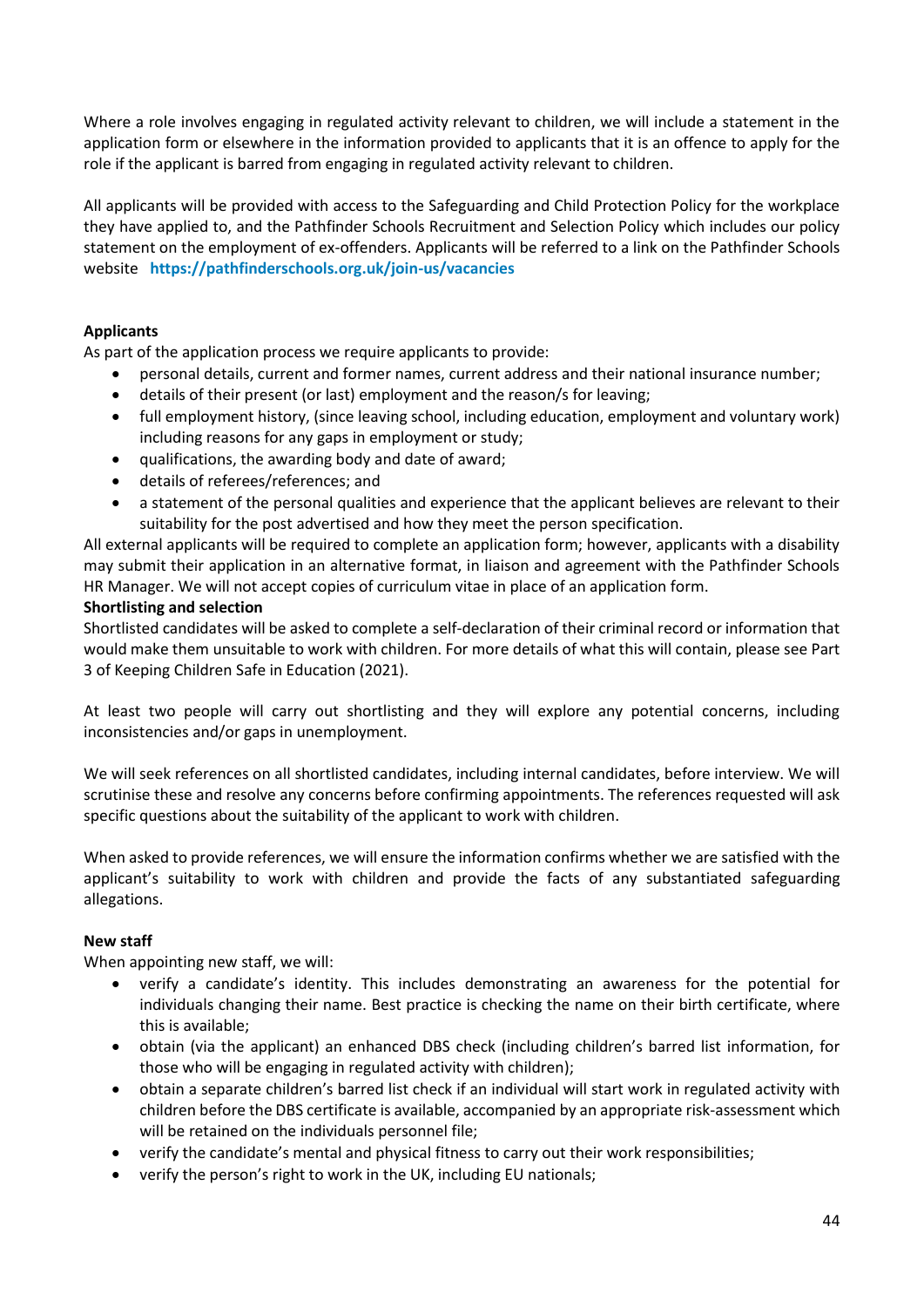- If the person has lived or worked outside the UK, make any further checks the Trust consider appropriate;
- verify professional qualifications, as appropriate; and
- ensure that an applicant to be employed to carry out teaching work is not subject to a prohibition order.
- Check that candidates taking up a management position are not subject to a prohibition from management (section 128) direction made by the Secretary of State.

# **Schools with pupils aged under 8 add:**

• We will ensure that appropriate checks are carried out to ensure that individuals are not disqualified under the 2018 Childcare Disqualification Regulations and Childcare Act 2006. Where we take a decision that an individual falls outside of the scope of these regulations and we do not carry out such checks, we will retain a record of our assessment on the individual's personnel file. This will include our evaluation of any risks and control measures put in place, and any advice sought**.**

**Regulated activity** means a person who will be:

- Responsible, on a regular basis in a school or college, for teaching, training, instructing, caring for or supervising children; or
- Carrying out paid, or unsupervised unpaid, work regularly in a school or college where that work provides an opportunity for contact with children; or
- Engaging in intimate or personal care or overnight activity, even if this happens only once and regardless of whether they are supervised or not

# **Existing staff**

If we have concerns about an existing member of staff's suitability to work with children, we will carry out all the relevant checks as if the individual was a new member of staff. We will also do this if an individual moves from a post that is not regulated activity to one that is.

We will refer to the DBS anyone who has harmed, or poses a risk of harm, to a child or vulnerable adult where:

- We believe the individual has engaged in **[relevant conduct](https://www.gov.uk/guidance/making-barring-referrals-to-the-dbs#relevant-conduct-in-relation-to-children)**; or
- The individual has received a caution or conviction for a relevant offence, or there is reason to believe the individual has committed a listed relevant offence, under the **[Safeguarding Vulnerable Groups](http://www.legislation.gov.uk/uksi/2009/37/contents/made)  [Act 2006 \(Prescribed Criteria and Miscellaneous Provisions\) Regulations 2009](http://www.legislation.gov.uk/uksi/2009/37/contents/made)**; or
- The 'harm test' is satisfied in respect of the individual (i.e. they may harm a child or vulnerable adult or put them at risk of harm); and
- The individual has been removed from working in regulated activity (paid or unpaid) or would have been removed if they had not left

#### **Agency and third-party staff**

We will obtain written notification from any agency or third-party organisation that it has carried out the necessary safer recruitment checks that we would otherwise perform. We will also check that the person presenting themselves for work is the same person on whom the checks have been made.

#### **Contractors**

We will ensure that any contractor, or any employee of the contractor, who is to work at the school has had the appropriate level of DBS check (this includes contractors who are provided through a PFI or similar contract). This will be:

• An enhanced DBS check with barred list information for contractors engaging in regulated activity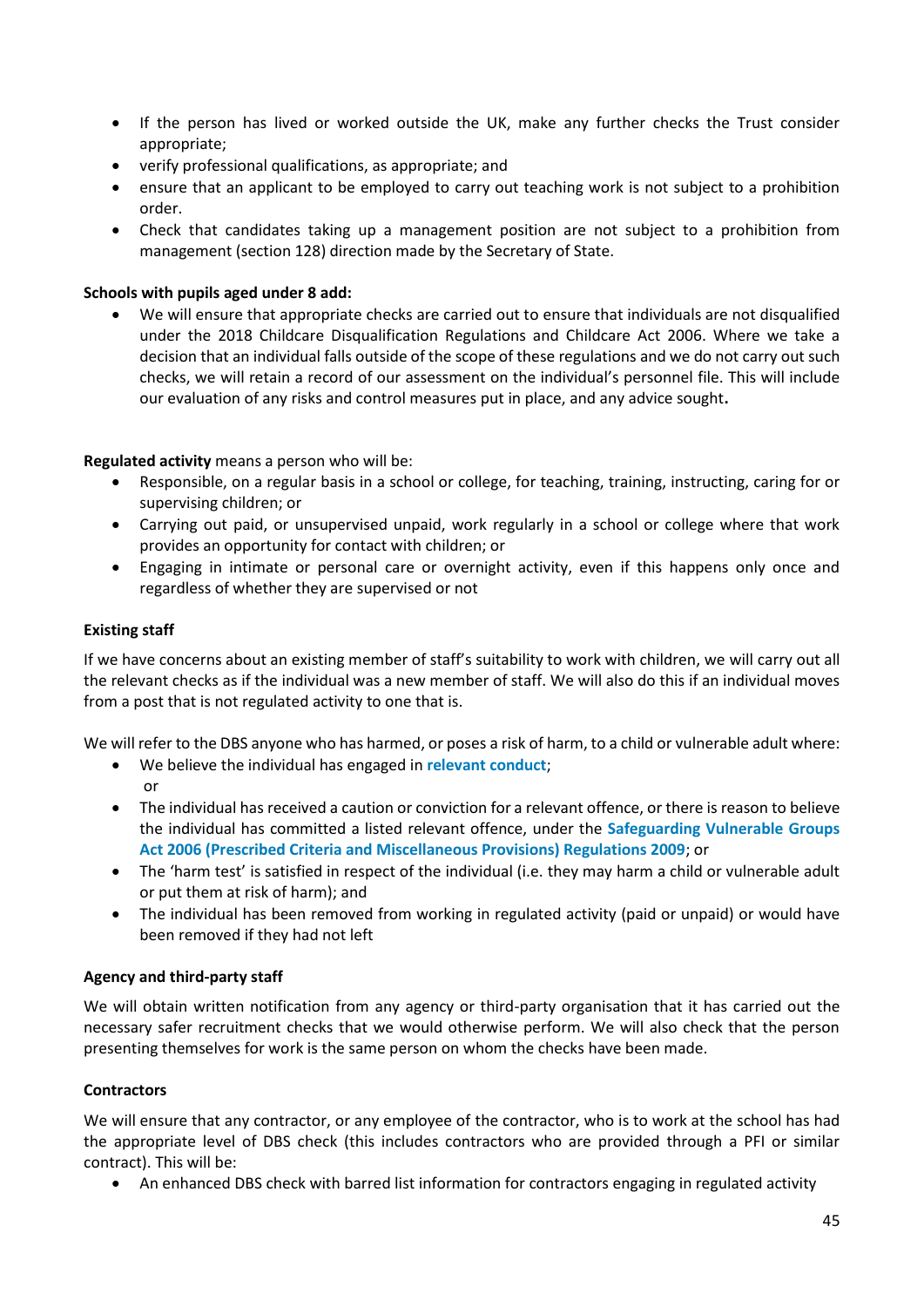- An enhanced DBS check, not including barred list information, for all other contractors who are not in regulated activity but whose work provides them with an opportunity for regular contact with children
- We will obtain the DBS check for self-employed contractors.
- We will not keep copies of such checks for longer than 6 months.
- Contractors who have not had any checks will not be allowed to work unsupervised or engage in regulated activity under any circumstances.
- We will check the identity of all contractors and their staff on arrival at the school.

# **Trainee/student teachers**

Where applicants for initial teacher training are salaried by us, we will ensure that all necessary checks are carried out.

Where trainee teachers are fee-funded, we will obtain written confirmation from the training provider that necessary checks have been carried out and that the trainee has been judged by the provider to be suitable to work with children.

# **Volunteers**

We will:

- Never leave an unchecked volunteer unsupervised or allow them to work in regulated activity.
- Obtain an enhanced DBS check with barred list information for all volunteers who are new to working in regulated activity.
- Carry out a risk assessment when deciding whether to seek an enhanced DBS check without barred list information for any volunteers not engaging in regulated activity. We will retain a record of this risk assessment.

# **Governors**

- All governors, trustees, local governors and members will have an enhanced DBS check without barred list information.
- They will have an enhanced DBS check with barred list information if working in regulated activity.
- The chair of the Trust Board will have their DBS check countersigned by the secretary of state.

# **All proprietors, trustees, local governors and members will also have the following checks:**

- A section 128 check (to check prohibition on participation in management under **[section 128 of the](https://www.legislation.gov.uk/ukpga/2008/25/section/128)  [Education and Skills Act 2008](https://www.legislation.gov.uk/ukpga/2008/25/section/128)**). [Section 128 checks are only required for local governors if they have retained or been delegated any management responsibilities.]
- Identity
- Right to work in the UK
- Other checks deemed necessary if they have lived or worked outside the UK

# **All governors will also have the following checks:**

- Identity
- Right to work in the UK
- Other checks deemed necessary if they have lived or worked outside the UK

#### **Staff working in alternative provision settings**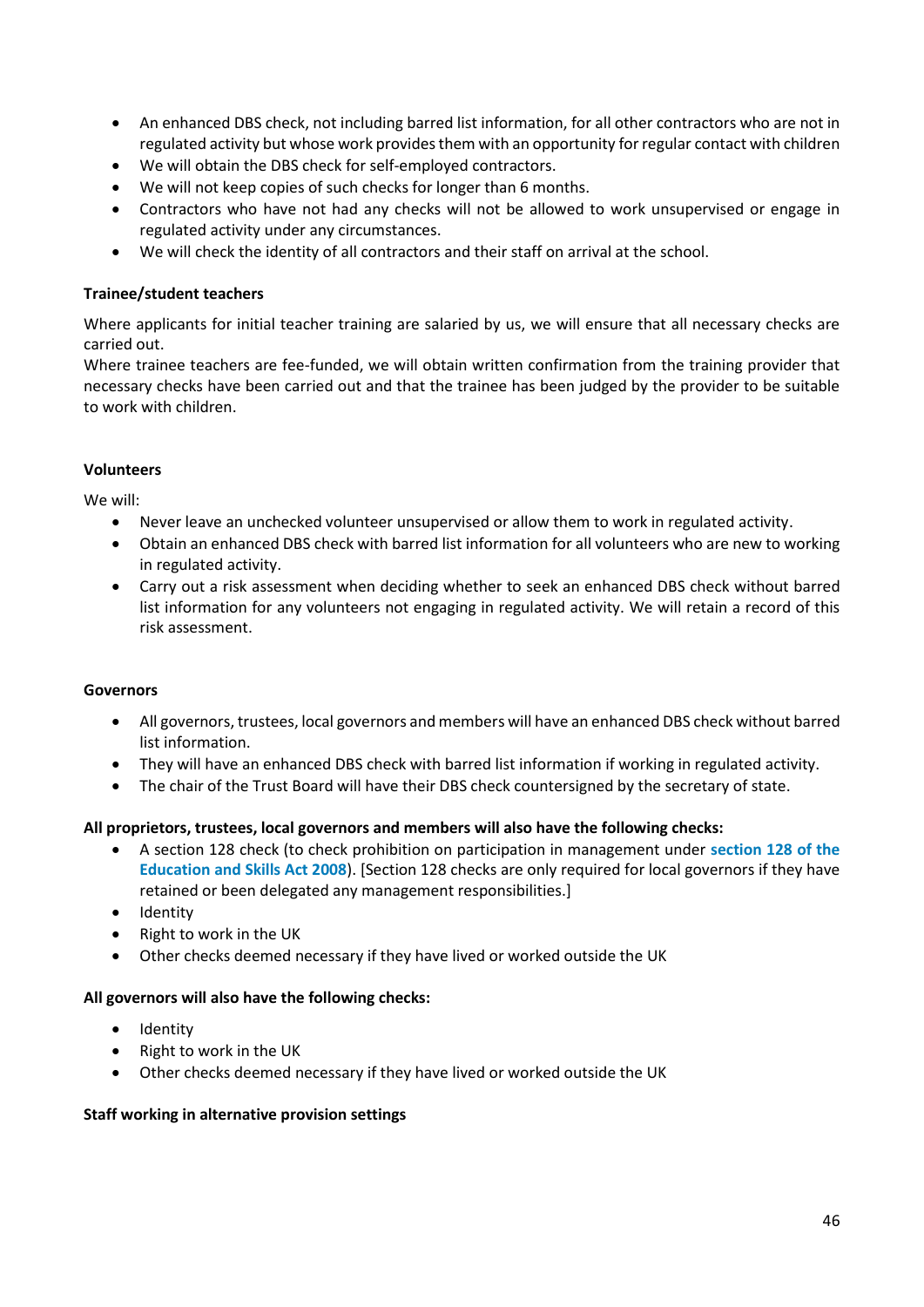Where we place a pupil with an alternative provision provider, we obtain written confirmation from the provider that they have carried out the appropriate safeguarding checks on individuals working there that we would otherwise perform.

# **Checking the identity and suitability of visitors**

All visitors will be required to verify their identity to the satisfaction of staff.

If the visitor is unknown to the setting, we will check their credentials and reason for visiting before allowing them to enter the setting. Visitors should be ready to produce identification. Visitors are expected to sign the visitors' book and wear a visitor's badge.

Visitors to the school who are visiting for a professional purpose, such as educational psychologists and school improvement officers, will be asked to show photo ID and the organisation sending the professional, such as the LA or educational psychology service, will provide annually written confirmation that an enhanced DBS check with barred list information has been carried out.

All other visitors, including visiting speakers, will be accompanied by a member of staff at all times. We will not invite into the school any speaker who is known to disseminate extremist views, and will carry out appropriate checks to ensure that any individual or organisation using school facilities is not seeking to disseminate extremist views or radicalise pupils or staff.

# Adults who supervise pupils on work experience

When organising work experience, we will ensure that policies and procedures are in place to protect children from harm.

We will also consider whether it is necessary for barred list checks to be carried out on the individuals who supervise a pupil under 16 on work experience. This will depend on the specific circumstances of the work experience, including the nature of the supervision, the frequency of the activity being supervised, and whether the work is regulated activity.

# Pupils staying with host families

Where the school makes arrangements for pupils to be provided with care and accommodation by a host family to which they are not related (for example, during a foreign exchange visit), we will request enhanced DBS checks with barred list information on those people.

Where the school is organising such hosting arrangements overseas and host families cannot be checked in the same way, we will work with our partner schools abroad to ensure that similar assurances are undertaken prior to the visit.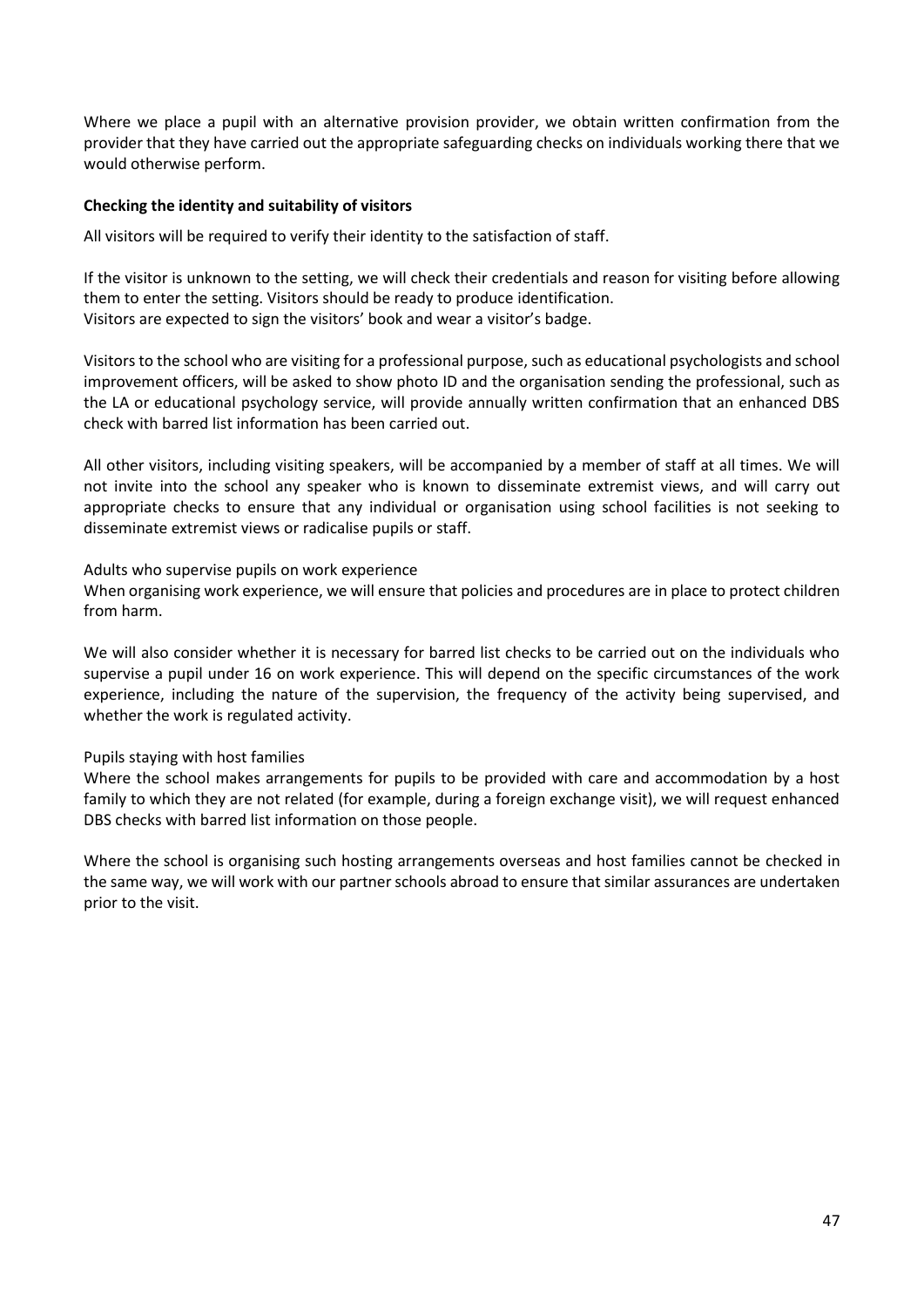# <span id="page-47-0"></span>**Appendix E: How the school responds to allegations that may meet the harms threshold**

This section of this policy applies to all cases in which it is alleged that a current member of staff, including a supply teacher or volunteer, has:

- behaved in a way that has harmed a child, or may have harmed a child, or
- possibly committed a criminal offence against or related to a child, or
- behaved towards a child or children in a way that indicates he or she may pose a risk of harm to children, or
- behaved or may have behaved in a way that indicates they may not be suitable to work with children.

It applies regardless of whether the alleged abuse took place in the school or elsewhere. Allegations against a teacher who is no longer teaching and historical allegations of abuse will be referred to the police.

We will deal with any allegation of abuse against a member of staff or volunteer quickly, in a fair and consistent way that provides effective child protection while also supporting the individual who is the subject of the allegation. Our procedures for dealing with allegations will be applied with common sense and judgement.

For more information about how the school responds to low-level concerns (concerns do not meet the harms threshold) please see Section 17 of this policy

#### **Suspension of the accused until the case is resolved**

Suspension will not be the default position, and will only be considered in cases where there is reason to suspect that a child or other children is/are at risk of harm, or the case is so serious that it might be grounds for dismissal. In such cases, we will only suspend an individual if we have considered all other options available and there is no reasonable alternative. We will seek views from Pathfinder Schools HR Manager, the local authority designated officer/s, the police and/or Children's Social Care (as appropriate).

Based on an assessment of risk, we will consider alternatives such as:

- Redeployment within the school so that the individual does not have direct contact with the child or children concerned.
- Providing an assistant to be present when the individual has contact with children
- Redeploying the individual to alternative work in the school so that they do not have unsupervised access to children.
- Moving the child or children to classes where they will not come into contact with the individual, making it clear that this is not a punishment and parents have been consulted.
- Temporarily redeploying the individual to another role in a different location, for example to an alternative school in the Trust.

#### **Definitions for outcomes of allegation investigations**

- **Substantiated:** there is sufficient evidence to prove the allegation
- **Malicious:** there is sufficient evidence to disprove the allegation and there has been a deliberate act to deceive
- **False:** there is sufficient evidence to disprove the allegation
- **Unsubstantiated:** there is insufficient evidence to either prove or disprove the allegation (this does not imply guilt or innocence)
- **Unfounded**: to reflect cases where there is no evidence or proper basis which supports the allegation being made

#### **Procedure for dealing with allegations**

In the event of an allegation that meets the criteria above, the headteacher (or chair of governors where the headteacher is the subject of the allegation) – the 'case manager' – will take the following steps: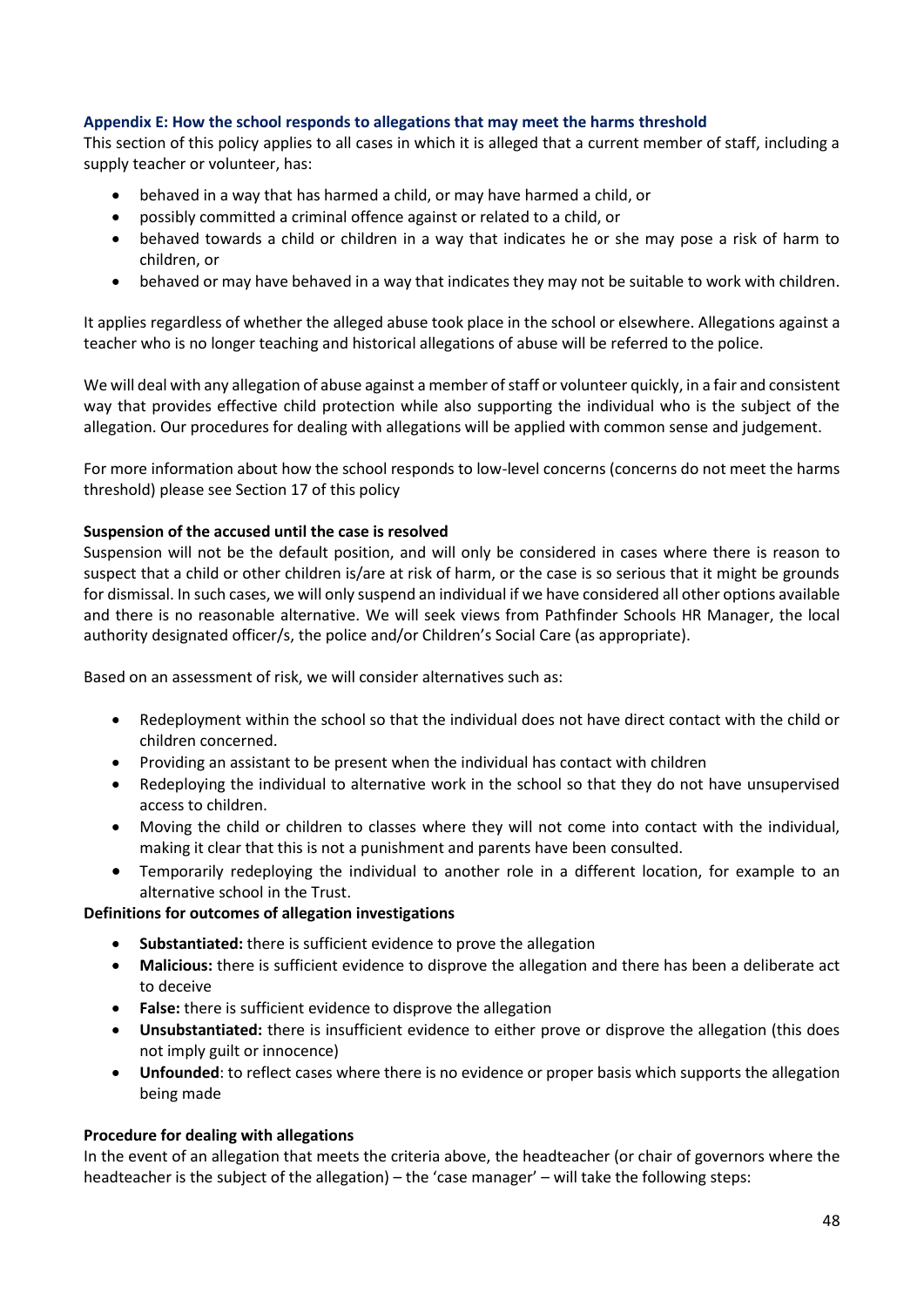- Immediately discuss the allegation with the designated officer at the local authority. This is to consider the nature, content and context of the allegation and agree a course of action, including whether further enquiries are necessary to enable a decision on how to proceed, and whether it is necessary to involve the police and/or children's social care services. (The case manager may, on occasion, consider it necessary to involve the police *before* consulting the designated officer – for example, if the accused individual is deemed to be an immediate risk to children or there is evidence of a possible criminal offence. In such cases, the case manager will notify the designated officer as soon as practicably possible after contacting the police).
- Inform the accused individual of the concerns or allegations and likely course of action as soon as possible after speaking to the designated officer (and the police or children's social care services, where necessary). Where the police and/or children's social care services are involved, the case manager will only share such information with the individual as has been agreed with those agencies.
- Where appropriate (in the circumstances described above), carefully consider whether suspension of the individual from contact with children at the school is justified or whether alternative arrangements such as those outlined above can be put in place. Advice will be sought from the designated officer, police and/or children's social care services, as appropriate.
- **If immediate suspension is considered necessary**, agree and record the rationale for this with the designated officer. The record will include information about the alternatives to suspension that have been considered, and why they were rejected. Written confirmation of the suspension will be provided to the individual facing the allegation or concern within 1 working day, and the individual will be given a named contact at the school and their contact details.
- **If it is decided that no further action is to be taken** in regard to the subject of the allegation or concern, record this decision and the justification for it and agree with the designated officer what information should be put in writing to the individual and by whom, as well as what action should follow both in respect of the individual and those who made the initial allegation.
- **If it is decided that further action is needed**, take steps as agreed with the designated officer to initiate the appropriate action in school and/or liaise with the police and/or Children's Social Care services as appropriate.
- Provide effective support for the individual facing the allegation or concern, including appointing a named representative to keep them informed of the progress of the case and considering what other support is appropriate. The individual will be advised to seek assistance from their Trade Union if they are a member. Individuals will also be signposted to the support available from Pathfinder Schools including access to a 24hr confidential counselling line, Occupational Health where appropriate and information regarding other sources of support, for example the education Charity Education Support.
- Inform the parents or carers of the child/children involved about the allegation as soon as possible if they do not already know (following agreement with children's social care services and/or the police, if applicable). The case manager will also inform the parents or carers of the requirement to maintain confidentiality about any allegations made against teachers (where this applies) while investigations are ongoing. Any parent or carer who wishes to have the confidentiality restrictions removed in respect of a teacher will be advised to seek legal advice
- Keep the parents or carers of the child/children involved informed of the progress of the case and the outcome, where there is not a criminal prosecution, including the outcome of any disciplinary process (in confidence)
- Make a referral to the DBS where it is thought that the individual facing the allegation or concern has engaged in conduct that harmed or is likely to harm a child, or if the individual otherwise poses a risk of harm to a child
- If the school is made aware that the Secretary of State has made an interim prohibition order in respect of an individual, we will immediately suspend that individual from teaching, pending the findings of the investigation by the Teaching Regulation Agency.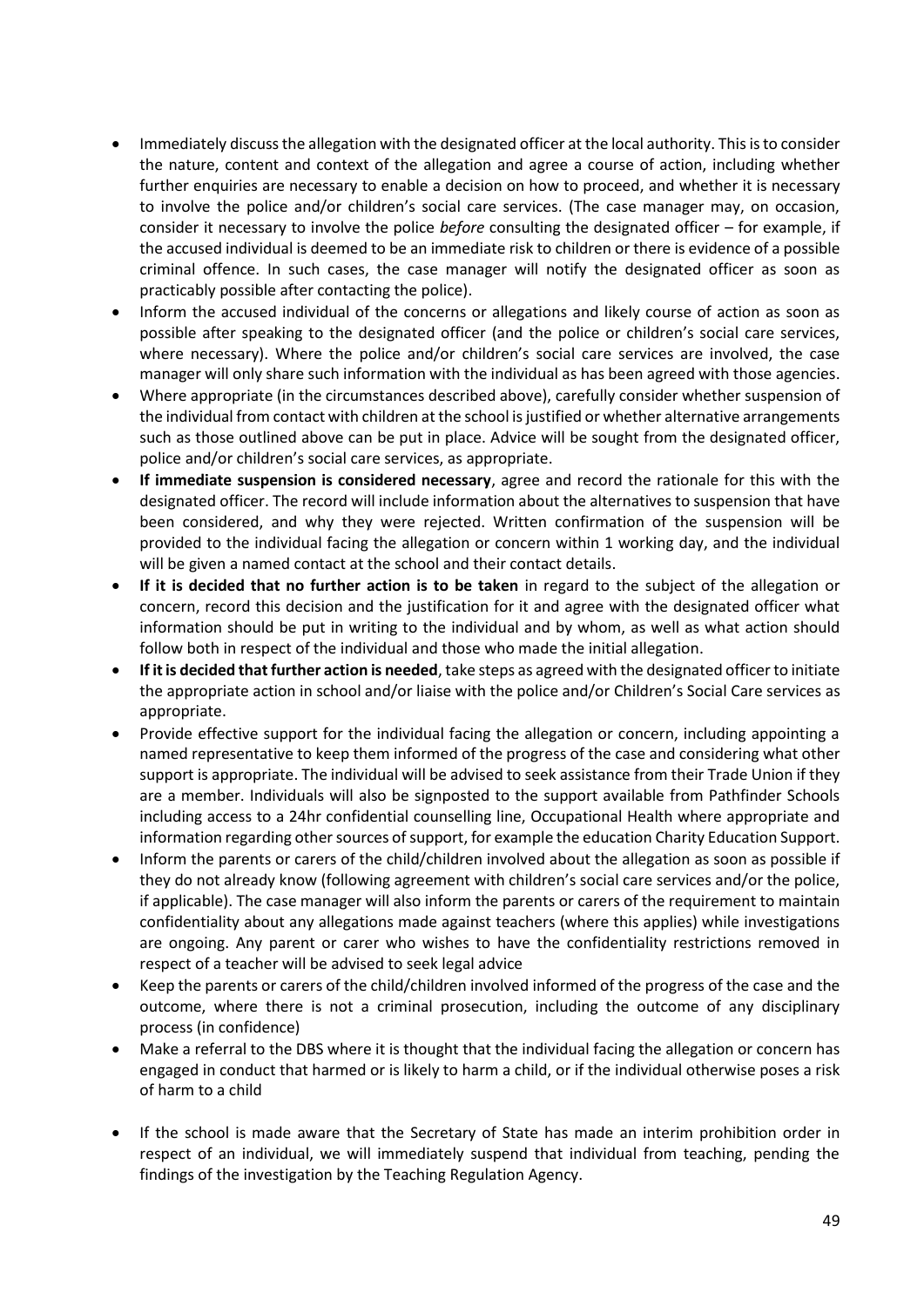• Where the police are involved, wherever possible the school in conjunction with Pathfinder Schools HR Manager will ask the police at the start of the investigation to obtain consent from the individuals involved to share their statements and evidence for use in the school's disciplinary process, should this be required at a later point.

# **Additional considerations for supply staff**

If there are concerns or an allegation is made against someone not directly employed by the school, such as supply staff provided by an agency, we will take the actions below in addition to our standard procedures.

We will never cease to use a supply teacher for safeguarding reasons without first finding out the facts and liaising with the Local Authority Designated Officer to reach a suitable outcome. The governing board will discuss with the agency whether it is appropriate to suspend the supply teacher, or redeploy them to another part of the school, while the school carries out the investigation

We will involve the agency fully, but the school will take the lead in collecting the necessary information and providing it to the local authority designated officer as required.

We will address issues such as information sharing, to ensure any previous concerns or allegations known to the agency are taken into account (we will do this, for example, as part of the allegations management meeting or by liaising directly with the agency where necessary).

When using an agency, we will inform them of our process for managing allegations, and keep them updated about our policies as necessary, and will invite the agency's HR manager or equivalent to meetings as appropriate.

# **Timescales**

- Any cases where it is clear immediately that the allegation is unsubstantiated or malicious will be resolved within 1 week.
- If the nature of an allegation does not require formal disciplinary action, we will institute appropriate action within 3 working days.
- If a disciplinary hearing is required and can be held without further investigation, we will hold this within 15 working days.

#### **Specific actions**

#### **Action following a criminal investigation or prosecution**

The case manager will discuss with the designated officer whether any further action, including disciplinary action, is appropriate and, if so, how to proceed, taking into account information provided by the police and/or children's social care services.

#### **Conclusion of a case where the allegation is substantiated**

If the allegation is substantiated and the individual is dismissed or the school ceases to use their services, or the individual resigns or otherwise ceases to provide their services, the case manager and the school's personnel adviser will discuss with the designated officer whether to make a referral to the DBS for consideration of whether inclusion on the barred lists is required. If they think that the individual has engaged in conduct that has harmed (or is likely to harm) a child, or if they think the person otherwise poses a risk of harm to a child, they must make a referral to the DBS.

If the individual concerned is a member of teaching staff, the case manager and personnel adviser will discuss with the designated officer whether to refer the matter to the Teaching Regulation Agency to consider prohibiting the individual from teaching.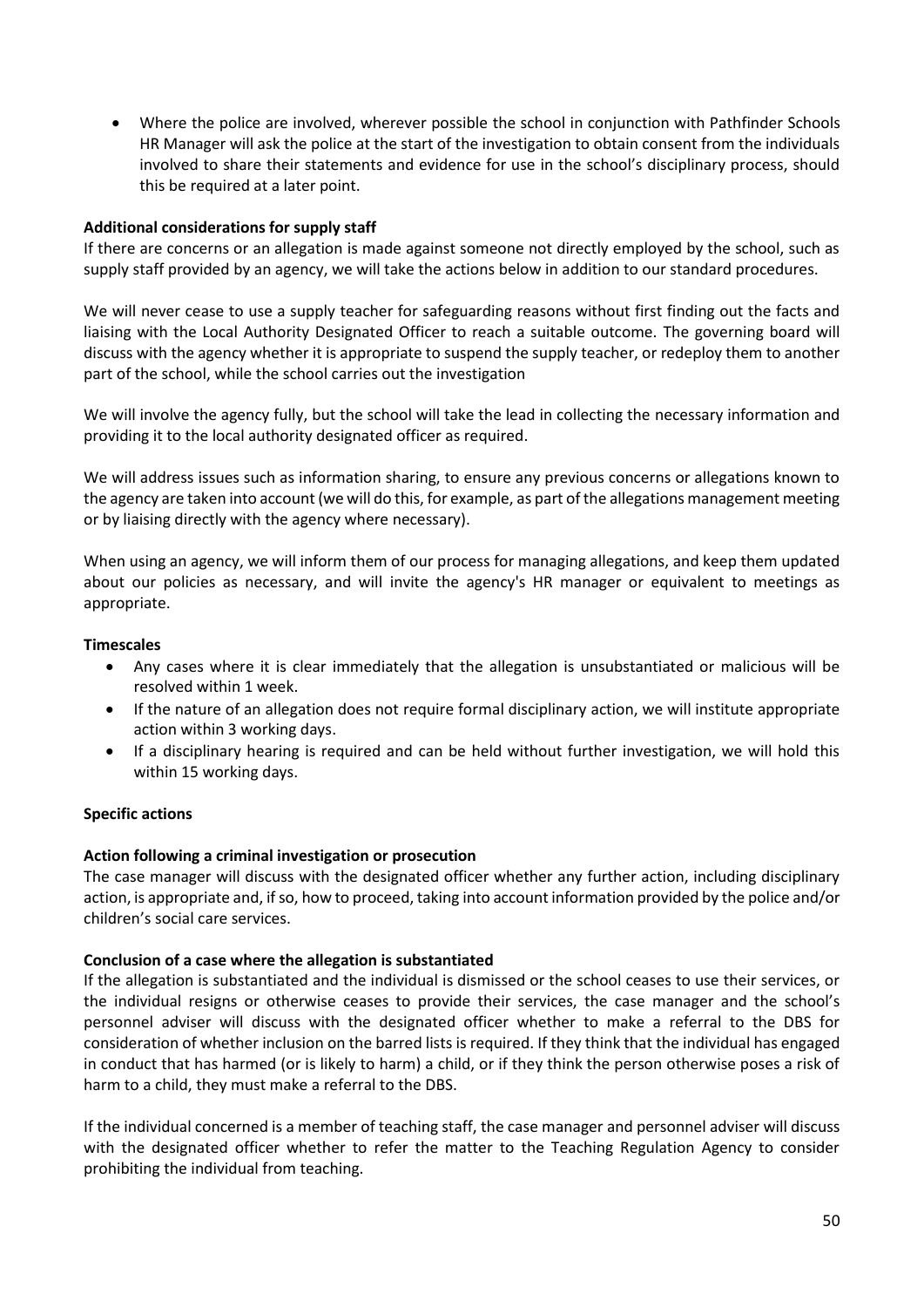# **Individuals returning to work after suspension**

If it is decided on the conclusion of a case that an individual who has been suspended can return to work, the case manager will consider how best to facilitate this.

The case manager will also consider how best to manage the individual's contact with the child or children who made the allegation, if they are still attending the school.

#### **Unsubstantiated or malicious allegations**

If an allegation is shown to be deliberately invented, or malicious, the headteacher, or other appropriate person in the case of an allegation against the headteacher, will consider whether any disciplinary action is appropriate against the pupil(s) who made it, or whether the police should be asked to consider whether action against those who made the allegation might be appropriate, even if they are not a pupil.

# **Confidentiality**

The school will make every effort to maintain confidentiality and guard against unwanted publicity while an allegation is being investigated or considered.

The case manager will take advice from the local authority's designated officer, police and children's social care services, as appropriate, to agree:

- Who needs to know about the allegation and what information can be shared.
- How to manage speculation, leaks and gossip, including how to make parents or carers of a child/children involved aware of their obligations with respect to confidentiality.
- What, if any, information can be reasonably given to the wider community to reduce speculation.
- How to manage press interest if, and when, it arises.

# **Record-keeping**

The case manager will maintain clear records about any case where the allegation or concern meets the criteria above and store them on the individual's confidential personnel file for the duration of the case. Such records will include:

- A clear and comprehensive summary of the allegation.
- Details of how the allegation was followed up and resolved.
- Notes of any action taken and decisions reached (and justification for these, as stated above).

If an allegation or concern is not found to have been malicious, the school will retain the records of the case on the individual's confidential personnel file, and provide a copy to the individual.

Where records contain information about allegations of sexual abuse, we will preserve these for the Independent Inquiry into Child Sexual Abuse (IICSA), for the term of the inquiry. We will retain all other records at least until the individual has reached normal pension age, or for 10 years from the date of the allegation if that is longer. The records of any allegation that is found to be malicious will be deleted from the individual's personnel file.

#### **References**

When providing employer references, we will not refer to any allegation that has been proven to be false, unsubstantiated or malicious, or any history of allegations where all such allegations have been proven to be false, unsubstantiated or malicious.

#### **Learning lessons**

After any cases where the allegations are *substantiated*, we will review the circumstances of the case with the local authority's designated officer to determine whether there are any improvements that we can make to the school's procedures or practice to help prevent similar events in the future.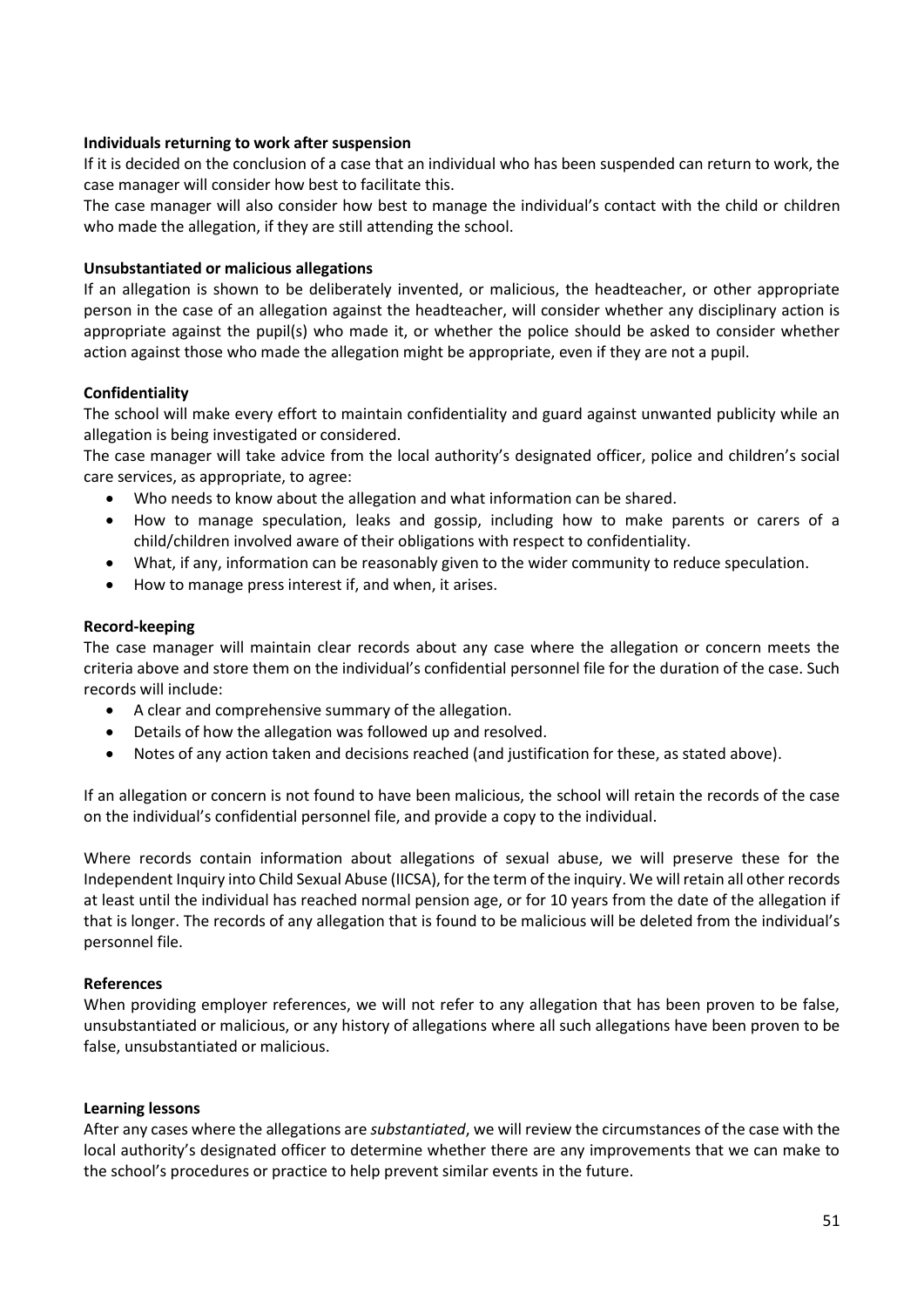This will include consideration of (as applicable):

- Issues arising from the decision to suspend the member of staff
- The duration of the suspension
- Whether or not the suspension was justified
- The use of suspension when the individual is subsequently reinstated. We will consider how future investigations of a similar nature could be carried out without suspending the individual

For referrals regarding adults in education and other information on the role of the Designated Officer (formerly LADO) please visit: **[http://www.northamptonshirescb.org.uk/schools/referrals-eha/designated](http://www.northamptonshirescb.org.uk/schools/referrals-eha/designated-officer/)[officer/](http://www.northamptonshirescb.org.uk/schools/referrals-eha/designated-officer/)**

| The Chair of Governors in this school is: |                                            |
|-------------------------------------------|--------------------------------------------|
| NAME:                                     | CONTACT NUMBER:                            |
| Angela Lloyd                              | 01536 418844                               |
|                                           | clerktogovernors@montsaye.northants.sch.uk |

**In the absence of the Chair of Governors, the Vice Chair should be contacted. The Vice Chair in this school is:** NAME: CONTACT NUMBER: Ryan Thompson 01536 418844

Multi-Agency Safeguarding Hub: **0300 126 7000 (Option 1)**

If it is decided that the allegation does not meet the threshold for safeguarding, it will be handed back to the employer for consideration via the school's internal procedures.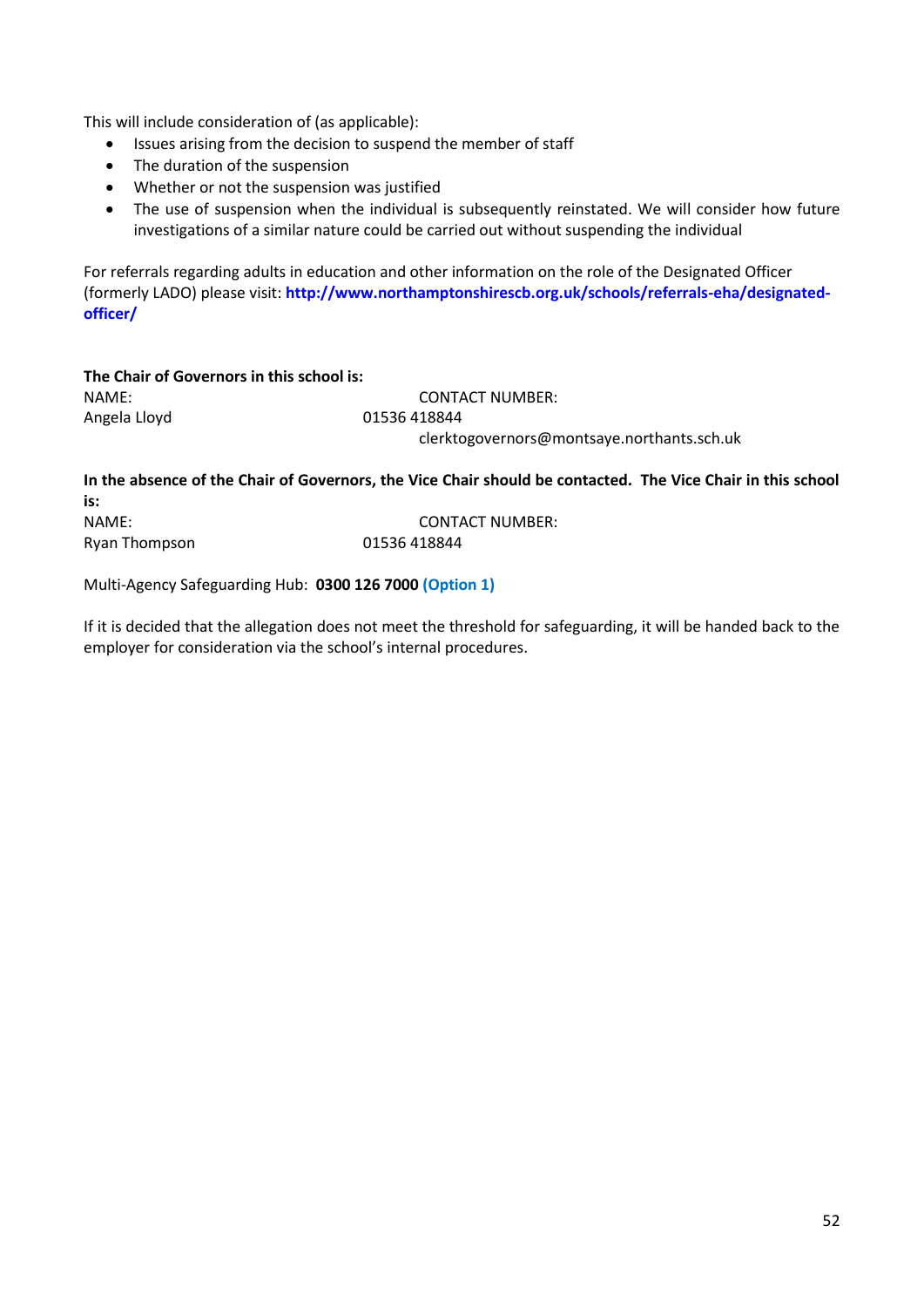# <span id="page-52-0"></span>**Appendix F: Online Safety**

Teaching pupils to stay safe online and keeping children safe online in school is a crucial part of safeguarding. It is essential that children are safeguarded from potentially harmful and inappropriate online material. We take a whole school approach to online to protect and educate pupils, students, and staff in their use of technology and establishes mechanisms to identify, intervene in, and escalate any concerns where appropriate.

Our approach to online safety runs through every aspect of our work with children, including (but not limited to):

- curriculum planning and RSHE;
- teacher training;
- the role and responsibilities of the designated safeguarding lead; and
- parental engagement.
- This appendix complements and should be read alongside our Acceptable use policy. Staff must read the Acceptable use policy in conjunction with our Code of Conduct in relation to personal online behaviour. All staff receive online safety training at induction, with regular updates and formal annual training thereafter.

The Designated Safeguarding Lead (DSL) takes lead responsibility for online safety. The DSL attends training regularly to ensure that they understand the unique risks associated with online safety and to ensure that they are confident that they have the relevant knowledge and up to date capability required to keep children safe whilst they are online at school.

# **Risks to children**

The breadth of issues classified within online safety is considerable, but can be categorised into four areas of risk:

- **content**: being exposed to illegal, inappropriate or harmful content, for example: pornography, fake news, racism, misogyny, self-harm, suicide, anti-Semitism, radicalisation and extremism.
- **contact**: being subjected to harmful online interaction with other users; for example: peer to peer pressure, commercial advertising and adults posing as children or young adults with the intention to groom or exploit them for sexual, criminal, financial or other purposes'.
- **conduct:** personal online behaviour that increases the likelihood of, or causes, harm; for example, making, sending and receiving explicit images (e.g consensual and non-consensual sharing of nudes and semi-nudes and/or pornography, sharing other explicit images and online bullying; and
- **commerce:** risks such as online gambling, inappropriate advertising, phishing and or financial scams.

We refer to these four areas of risk when planning our approach to online safety and ensuring that we are safeguarding children against a broad spectrum of potential online harms.

# **Filtering and monitoring**

In order to keep children safe when using school IT equipment, we use a filtering and monitoring system (Impero) these logs are checked on daily basis.

Staff devices are encrypted and also use the impero filtering and monitoring system.